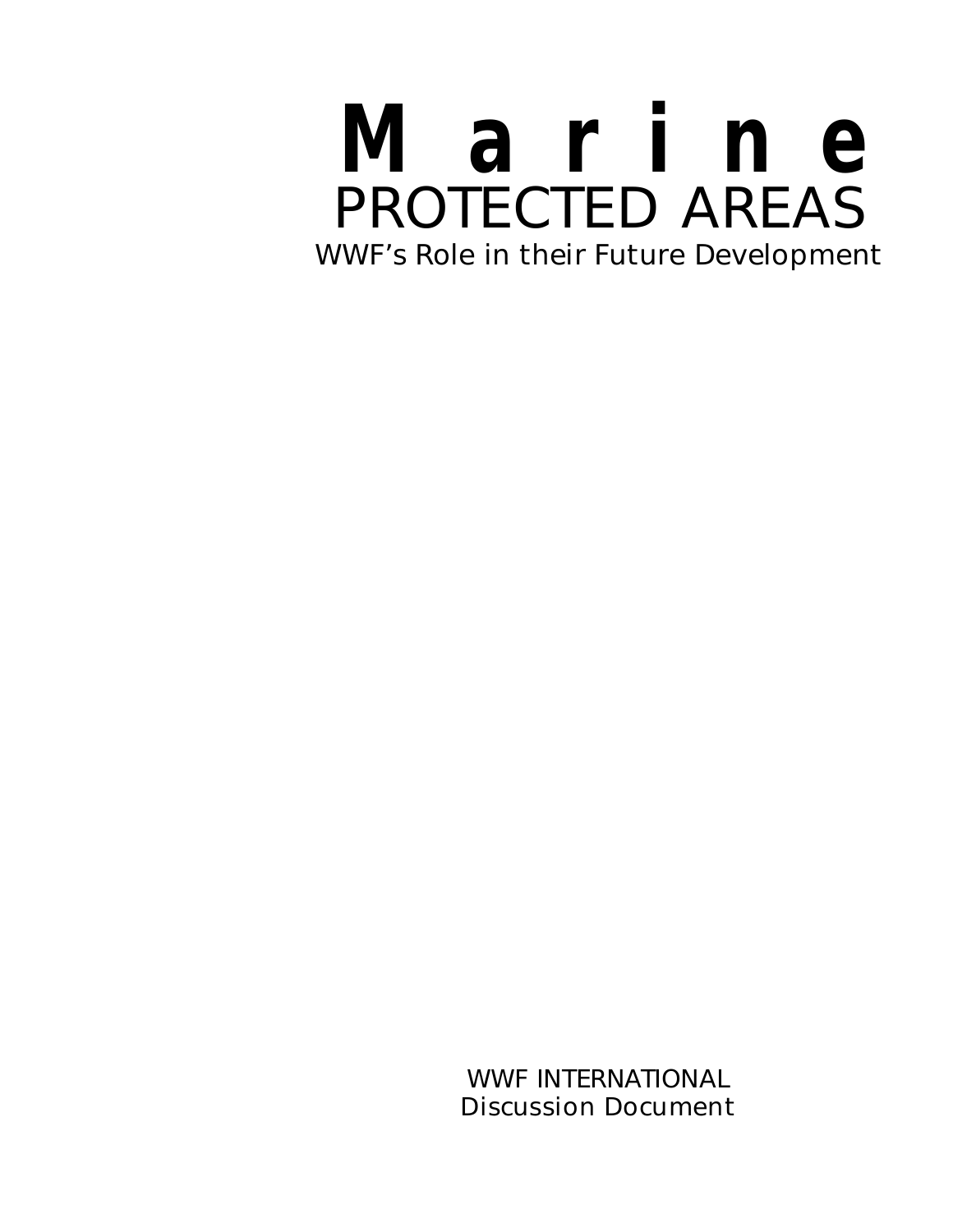WWF INTERNATIONAL Marine Programme Avenue du Mont-Blanc CH-1196 Gland Switzerland Tel: +41 22 364 91 11 Fax: +41 22 364 05 26 E-mail: infobox@wwfnet.org Website: www.panda.org

Editor: Sue Wells

© text 1998 WWF

Published in December 1998 by WWF–World Wide Fund For Nature (formerly World Wildlife Fund), Gland, Switzerland. Any reproduction in full or in part of this publication must mention the title and credit the above-mentioned publisher as the copyright owner.

Printed in the UK on recycled paper (including 75 per cent post-consumer waste) using vegetable-oil based inks. When disposing of this publication, please try to ensure that it is recycled.

A BANSON Production 3 Turville Street, London E2 7HR, UK.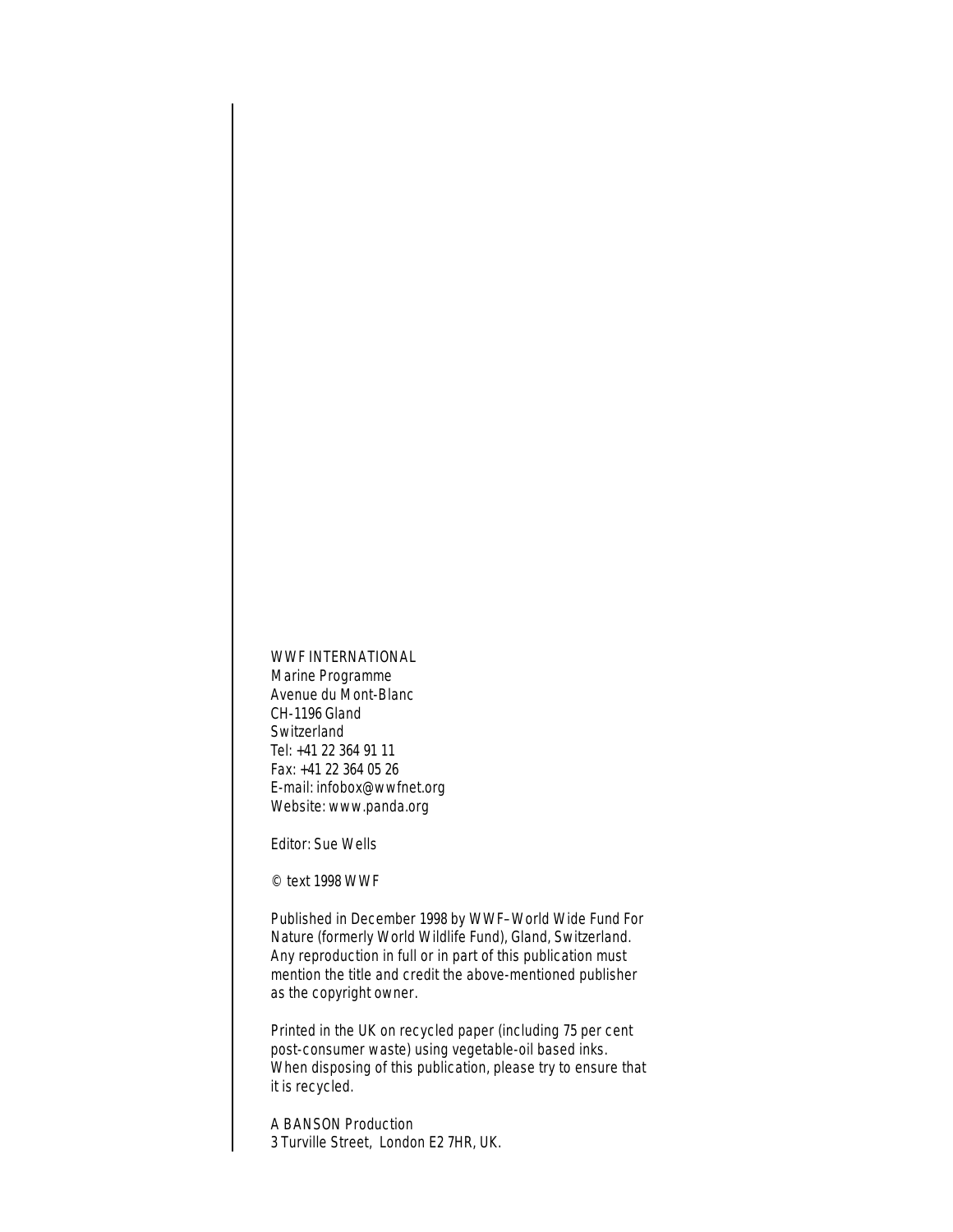|          | <b>Contents</b>                           |                                                                                                                                                                                                    |                                  |
|----------|-------------------------------------------|----------------------------------------------------------------------------------------------------------------------------------------------------------------------------------------------------|----------------------------------|
|          |                                           | <b>Executive summary</b>                                                                                                                                                                           | 5                                |
| 1.<br>11 |                                           | <b>Introduction</b>                                                                                                                                                                                |                                  |
| 2.       | <b>Protecting marine environments</b>     |                                                                                                                                                                                                    | 12                               |
|          | 2.1<br>2.2                                | Ecological differences between marine and terrestrial environments<br>Managing marine ecosystems                                                                                                   | 12<br>13                         |
| 3.       | <b>Definitions and categories of MPAs</b> |                                                                                                                                                                                                    | 14                               |
|          | 3.1<br>3.2<br>3.3                         | Defining MPAs<br>IUCN protected area categories<br>Specific types of MPAs                                                                                                                          | 14<br>15<br>16                   |
| 4.       | <b>WWF's involvement in MPAs</b>          |                                                                                                                                                                                                    | 22                               |
|          | 4.1<br>4.2<br>4.3<br>4.4<br>4.5<br>4.6    | Africa and Madagascar<br>Asia and Pacific<br>Europe and Middle East<br>Latin America and Caribbean<br>North America<br>Southern Ocean                                                              | 22<br>22<br>24<br>26<br>27<br>27 |
| 5.<br>28 |                                           | <b>Effective management of MPAs – lessons learned</b>                                                                                                                                              |                                  |
| 6.<br>33 |                                           | A strategic approach to WWF's MPA work                                                                                                                                                             |                                  |
|          | 6.1<br>6.2<br>6.3                         | A representative network<br>Improving management<br>Regional and global agreements                                                                                                                 | 33<br>35<br>36                   |
| 7.<br>38 | <b>Case studies</b>                       |                                                                                                                                                                                                    |                                  |
|          | 7.1<br>7.2                                | Mauritania - working with stakeholders in the Banc d'Arguin<br>Marine parks in Peninsular Malaysia - adapting management to<br>changing priorities                                                 | 38<br>39                         |
|          | 7.3<br>7.4                                | The Galapagos Marine Reserve - managing conflicting jurisdiction<br>Helford Voluntary Marine Conservation Area in the United Kingdom -<br>gaining support for MPAs through community participation | 40<br>41                         |
|          | 7.5<br>7.6                                | The Gully - a potential offshore MPA for Canada<br>The Waddensee - learning to manage transboundary MPAs                                                                                           | 43<br>44                         |
|          | <b>References</b>                         |                                                                                                                                                                                                    | 46                               |
|          | <b>Annexes</b>                            |                                                                                                                                                                                                    | 49                               |
|          |                                           | Annex 1 IUCN protected area categories<br>Annex 2 MPA site-based projects with WWF involvement                                                                                                     | 49<br>50                         |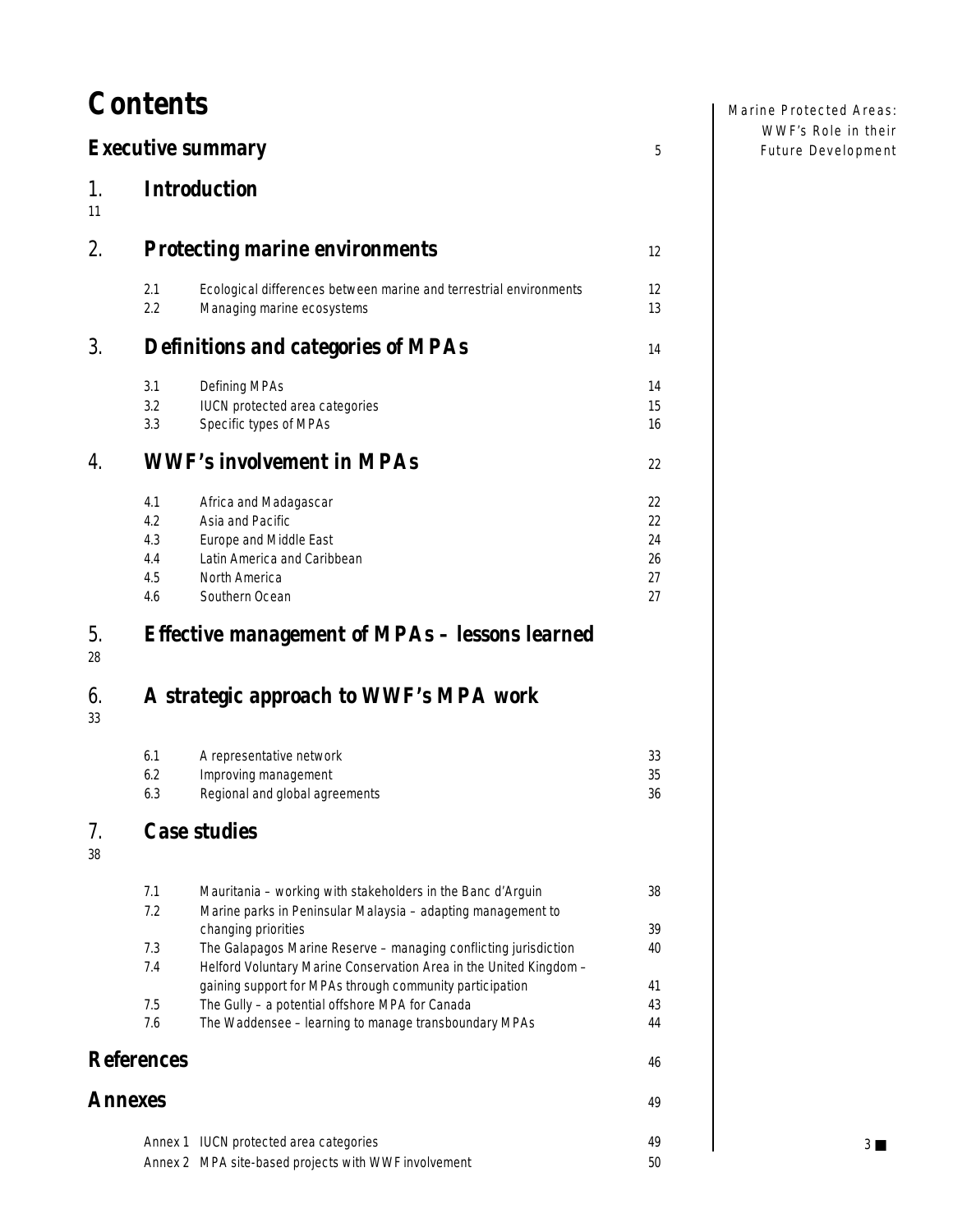## *Acknowledgements*

*This report is based on the work of the WWF Marine Advisory Group over a number of years, combined with the experience of WWF project staff in many regions. Will Hildesley (WWF Endangered Seas Campaign) prepared the main text with assistance from Cheri Recchia (consultant to WWF International) and Sue Wells (WWF International Marine Programme Coordinator), and the case studies were prepared by Meg Gawler (WWF International), Lim Li Ching (WWF-Malaysia), Miguel Pellerano (WWF Galapagos Programme), Sarah Jones and Sian Pullen (WWF-UK), and Ralf Roechert (WWF-Germany). Particular thanks go to the following people for providing information and reviewing the draft manuscript:*

- S. Atkinson (WWF-US)
- S. Ch'ng (WWF International)
- B. Eichbaum (WWF-US)
- M. Gawler (WWF International)
- D. Hulse (WWF-Indochina)
- S. Jones (WWF-UK)
- M. Jorge (LA/C Programme WWF-US)
- L. Kashaiga (WWF-Tanzania)
- J. Laughren (WWF-Canada)
- C. Lee (WWF-Hong Kong)
- L.C. Lim (WWF-Malaysia)
- S. Lutter (WWF Northeast Atlantic Programme)
- K. de Meyer (Bonaire Marine Park)
- I. Milewski (WWF-Canada)
- R. Nias (WWF-Australia)
- C. Orhun (DHKD, Turkey)
- H. Payne (WWF-Mexico)
- C. Phillips (WWF Antarctic and Cetacean Officer)
- P. Prokosch (WWFArctic Programme)
- S. Pullen (WWF-UK)
- A. Schumm (WWF-Germany)
- R. Trono (WWF-Philippines)

#### *We are also grateful to the following external experts who provided critical review of the manuscript:*

- T. Agardy (Conservation International)
- J. Bohnsack (National Marine Fisheries Service, USA)
- G. Kelleher (IUCN-WCPA)
- R. Kenchington (Great Barrier Reef Marine Park Authority)
- J. Munro (ICLARM)
- J. Ogden (Florida Institute of Oceanography)
- C. Roberts (University of York, UK)

#### *The document represents a consensus of many opinions, but does not necessarily imply agreement with all those involved in marine activities in WWF.*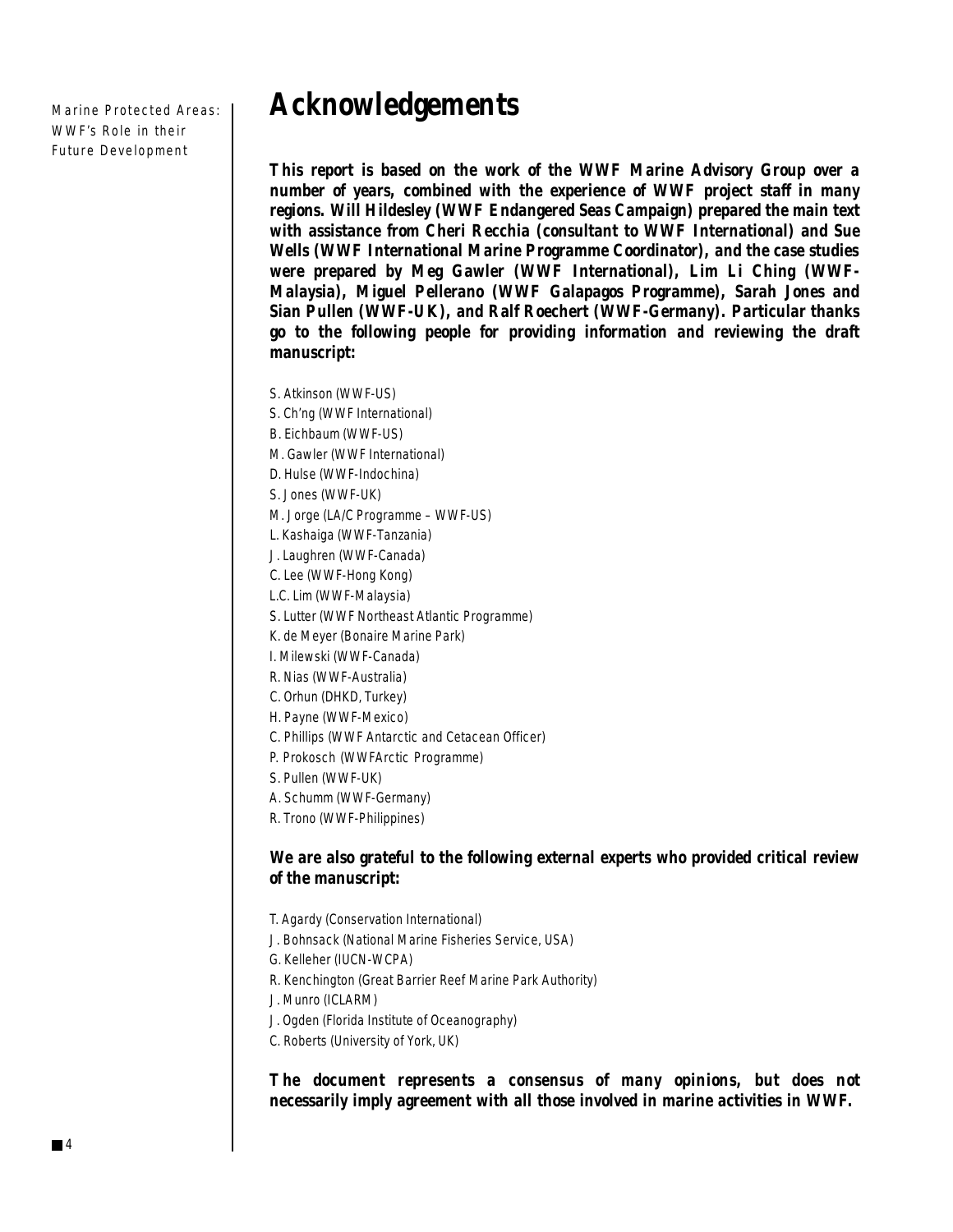## 54 *Executive summary*

Annex 3 Global and regional agreements relevant to MPAs

Executive summary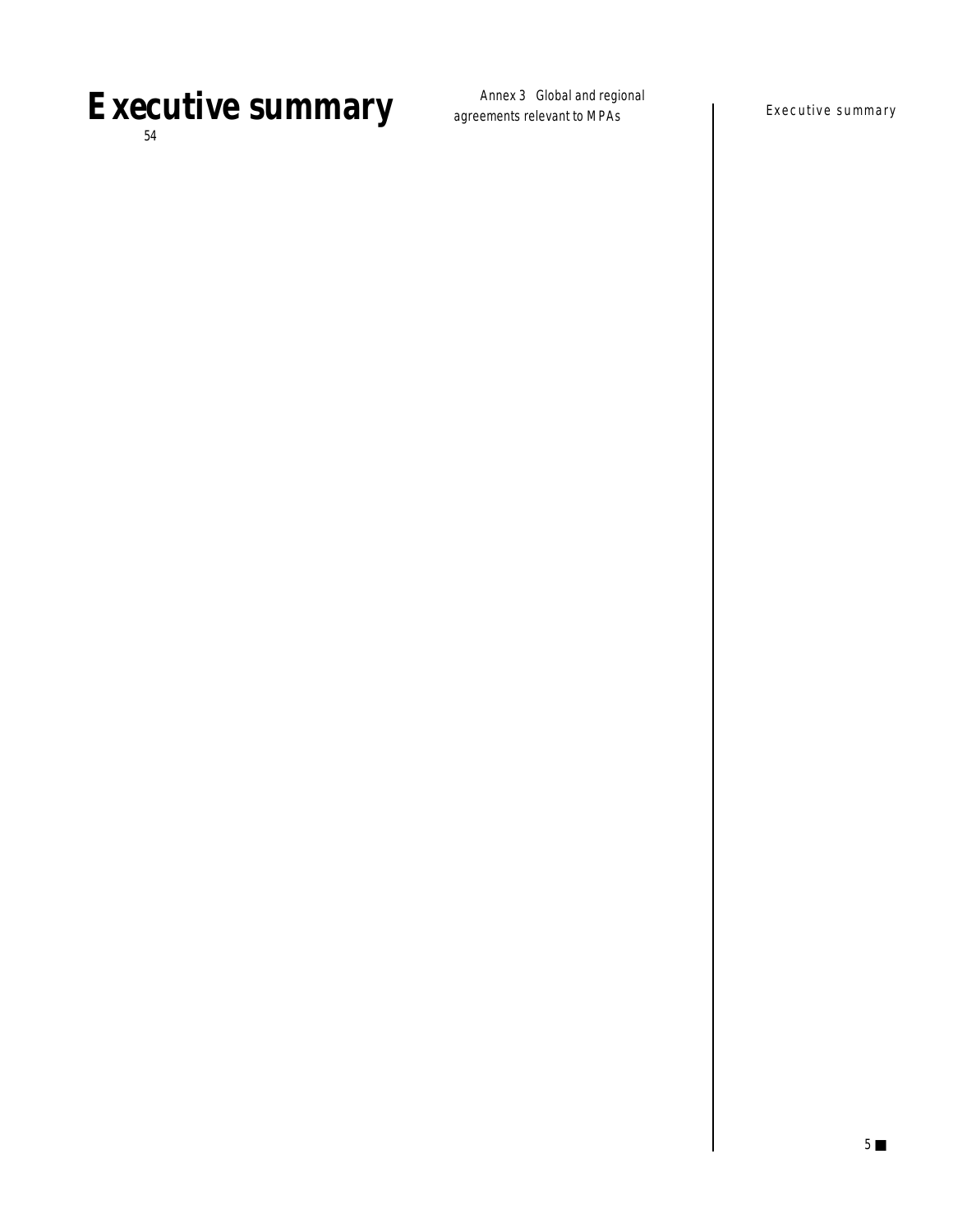# 1 . Introduction

*There are now some 1,300 marine protected areas (MPAs), but there is an urgent need to establish more and to ensure that existing ones are effectively managed. WWF has been involved in such efforts for many years at national, regional, and international levels. The WWF/IUCN (World Conservation Union) Marine Policy lays out five objectives covering fisheries, threatened marine species, integrated coastal management (ICM), pollution, and MPAs. The objective for MPAs is:*

• The establishment and implementation of a comprehensive global network of ecologically representative, well-managed marine protected areas designed to conserve areas of high biological importance and productivity**.**

*This document outlines some of the key issues involved in MPA establishment and management, in order to provide a basis for setting priorities and developing WWF's* role.

## 2. Protecting marine environments

*Ecological boundaries are often less well defined in the ocean than on land and tend to be less static. Linkages between marine ecosystems are often more complex and occur on a larger scale, with nutrients and larvae, as well as pollution, being carried over large distances on ocean currents. Cetaceans, large pelagic fish, turtles, and other species migrate enormous distances, to breeding and feeding grounds. These characteristics of the marine environment require the designation of networks of MPAs which can respond to changing ecological conditions, and take long-distance processes into account, based within a broad framework of ICM.*

*In comparison with terrestrial systems, very little is known about ocean processes and populations, which may lead to inappropriate management decisions being taken. Throughout much of the world, the oceans have historically been perceived and managed as an open-access commons, and are often subject to multiple, conflicting use, which makes MPA establishment particularly challenging.* 

### 3. Definitions and categories of MPAs

*As human uses of the marine environment expand and intensify, the aims, definitions, and management approaches of MPAs are becoming increasingly flexible. The term 'MPA' now means different things in different places, a point which is reflected in national legislation and, to a lesser extent, in global treaties and agreements. IUCN uses 'MPA' as a generic term and provides the following definition:* 

• Any area of intertidal or subtidal terrain, together with its overlying water and associated flora, fauna, historical, and cultural features, which has been reserved by law or other effective means to protect part or all of the enclosed environment.

#### *This definition is intentionally very broad and encompasses areas established for*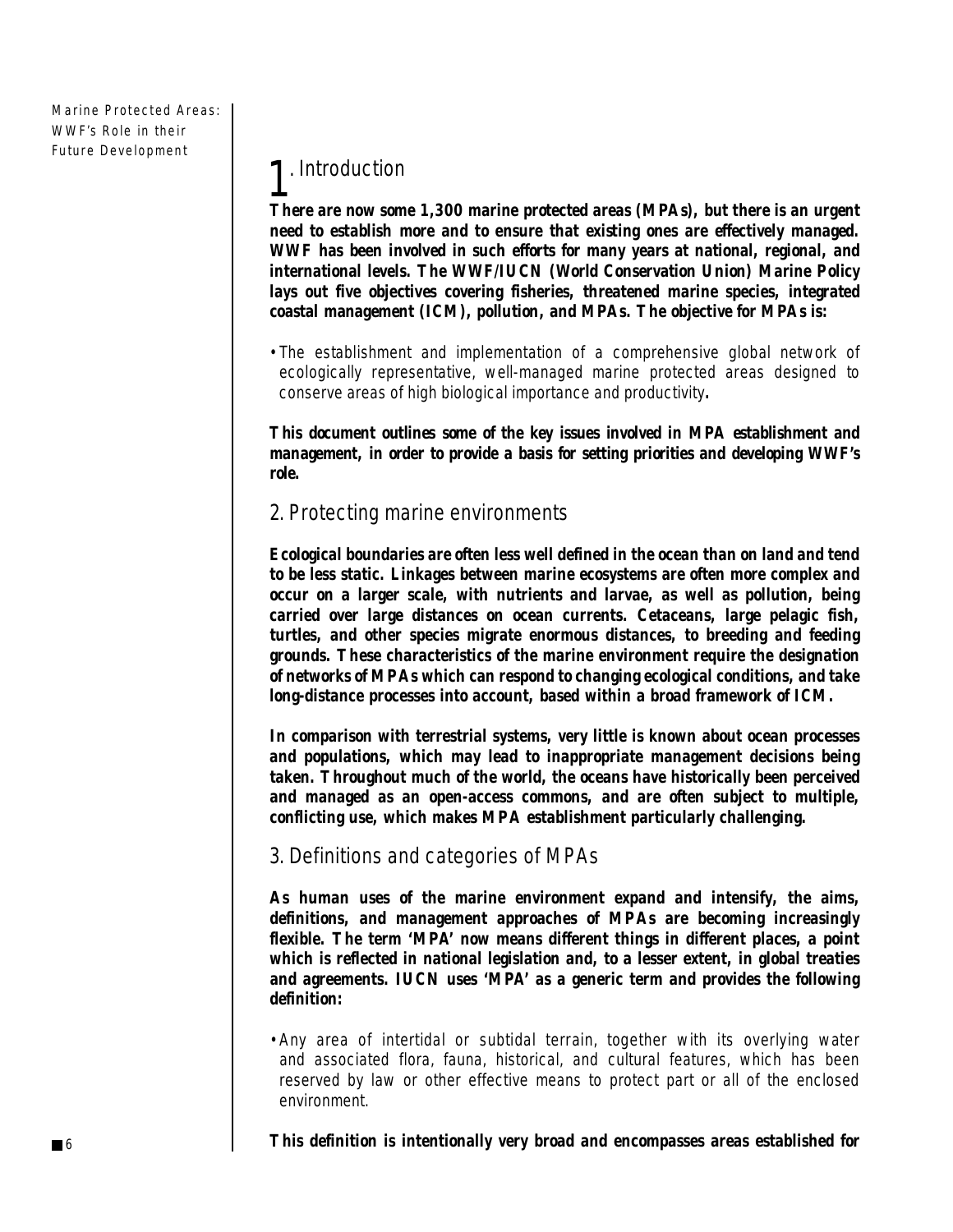*a variety of purposes (including fisheries management), provided they have a conservation objective. This definition also covers areas protected by 'effective means' other than statutory legislation, and thus includes areas set up under customary tenure or voluntary agreements, provided these are deemed 'effective'. For the purposes of this document, the IUCN definition is being followed and the term MPA is used generically to describe all types of MPAs.*

*IUCN has developed a system of categories, based on the primary management objective of the protected area, which provides a common international language for protected areas, facilitating communication, information sharing, comparison, and analysis, as well as providing a useful basis for planning national protected area systems. The six categories, applicable to marine and terrestrial protected areas worldwide, range from areas managed as strict nature reserves to multiple-use areas managed mainly for sustainable use. Concerns have been raised about whether some of these categories provide adequate biodiversity protection, although if the objectives of a protected area clearly meet the criteria, this should not be an issue.*

*Effective national systems of protected areas are most likely to need a combination of categories, established and managed strictly according to the criteria. The key issues may be judging the proportion of a protected area system that should fall under each category to ensure that all ecosystems are represented and that a range of ecological and social goals is met, and ensuring that all areas are effectively managed to meet their management objectives.*

#### No-fishing zones (NFZs)

*An increasing number of studies are demonstrating the benefits of NFZs both to fisheries and to the ecosystems that maintain them. These benefits include: increased abundance and size of individual fish within NFZs; emigration of target species to adjacent fishing grounds; increased production of eggs and larvae and export of these to adjacent fisheries; increased fertilization success due to density effects; and protection of habitat for spawning and settlement of eggs and larvae.*

*NFZs may thus serve as an insurance policy against failure of other fishery management measures. It may also be easier and less expensive to enforce an NFZ than to enforce other regulations, since any observed fishing is a proof of breach. Furthermore, once fishers find that NFZs result in increased catches outside the area, they may* 

*enforce the NFZ themselves. Where these benefits have been demonstrated, NFZs are being established with relative ease, particularly when alternative sources of income are available through tourism. They can be designated as stand-alone measures under protected area or fisheries legislation, or as zones within larger multiple-use protected areas.*

*Modelling suggests that a wide variety of fisheries will benefit from NFZs, but most field research has been carried out in coral reef environments, where fish are relatively sedentary. For highly mobile and migratory species, an NFZ will directly protect individuals only while they are inside an area. This can be of major benefit, however, if the NFZ is established at the location of a spawning site, or at some other site where seasonal aggregations occur. Given that the establishment of an NFZ is likely to cause a redistribution of fishing effort, it is essential that NFZs are established within the context of a broad fishery management and MPA plan.*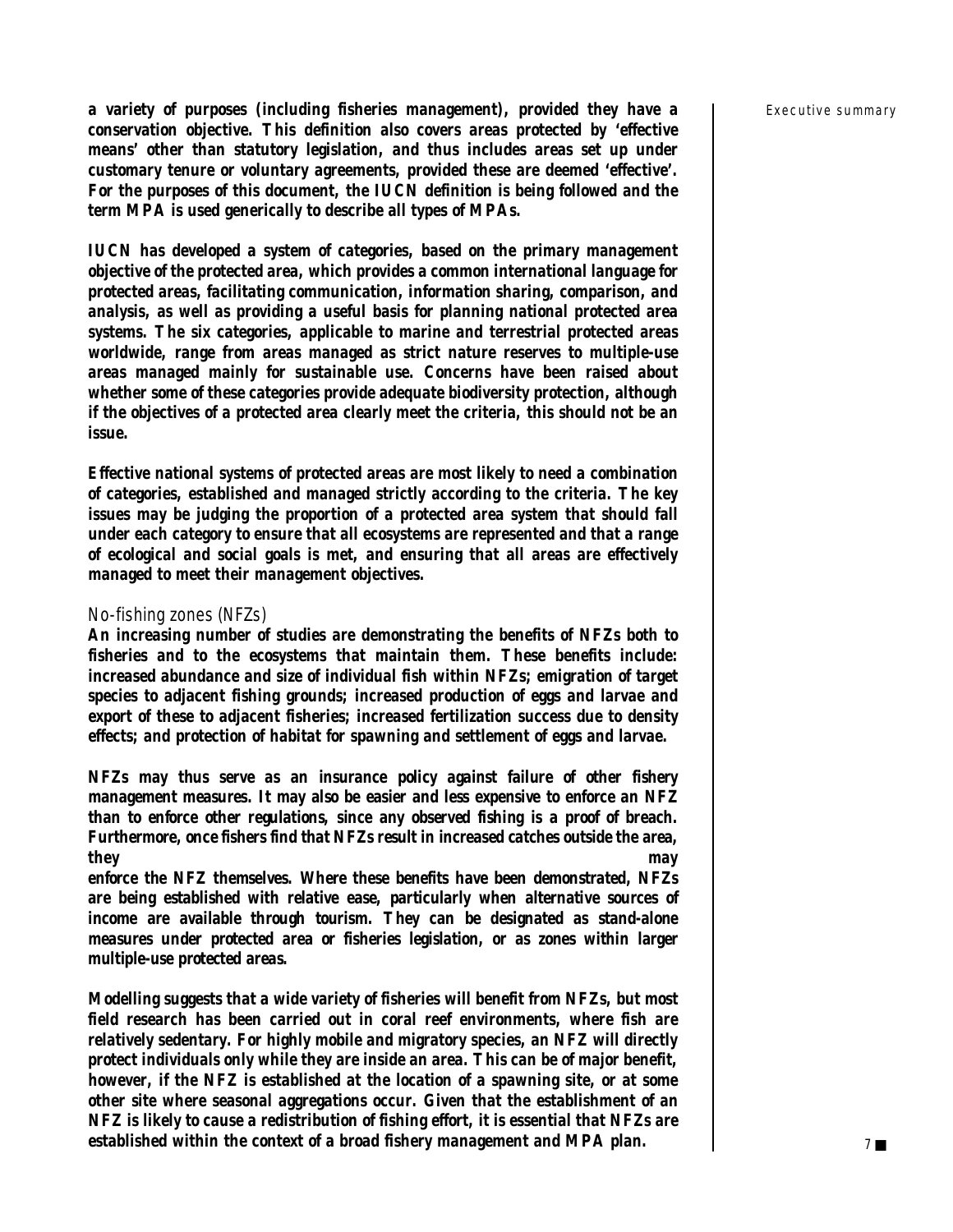#### MPAs for pollution prevention

*MPAs cannot play a major role in addressing threats from marine pollution because of the fluid nature of water. However, several mechanisms are available to designate marine areas in which discharges from shipping are banned or regulated and routeing measures imposed. Such areas include Special Areas, which may be declared under MARPOL 73/78, and Particularly Sensitive Seas Areas (PSSAs) which are designated through the International Maritime Organization (IMO).*

#### Offshore MPAs

*The majority of MPAs have been established close, if not adjacent, to shore but many offshore areas are equally diverse and productive, are important spawning areas, nursery grounds, and migration routes, and are as threatened. Several o f f s h o r e MPAs have already been established but the need for such MPAs is not widely recognized. Implementation and enforcement may be particularly difficult offshore. Nevertheless initiatives are under way, for example in the northeast Atlantic, to establish such areas.*

#### MPAs beyond national jurisdiction

*MPAs are generally established under national jurisdiction, within a nation's territorial waters or exclusive economic zone (EEZ). Growing recognition that marine ecosystems do not respect political boundaries, and increasing access to the deep sea via improved technology, mean that such designations alone may no longer be sufficient. Designating MPAs in international waters presents particular legal and institutional challenges, as nations can regulate only the activities of their own citizens and flagged vessels in such waters. The International Whaling Commission (IWC) has the mandate to establish whale sanctuaries. The difficulty of enforcing the Indian Ocean Sanctuary and the Southern Ocean Sanctuary illustrates the challenges involved in managing MPAs on the High Seas. Several regional agreements may provide models for international cooperation, such as the Antarctic Treaty Environmental Protocol and the Barcelona Convention.*

#### Transfrontier MPAs and regional MPA networks

*Transfrontier MPAs are protected areas that adjoin each other across international boundaries. These areas require good cooperation between participating states to be effective, and legislative, institutional, and political differences are often major obstacles. Jointly formulated networks of MPAs, where states collaborate to select and manage sites, are another form of transboundary cooperation. These demand high levels of cooperation between the states involved, as illustrated by efforts to protect the Waddensee.*

### 4. WWF's involvement in MPAs

*WWF is involved with over 120 MPA-related projects in nearly 60 countries, in a wide variety of roles including:* 

- site identification
- preparation of management plans, and ongoing management
	- education and interpretation
- monitoring and surveillance
- working with local communities in and around MPAs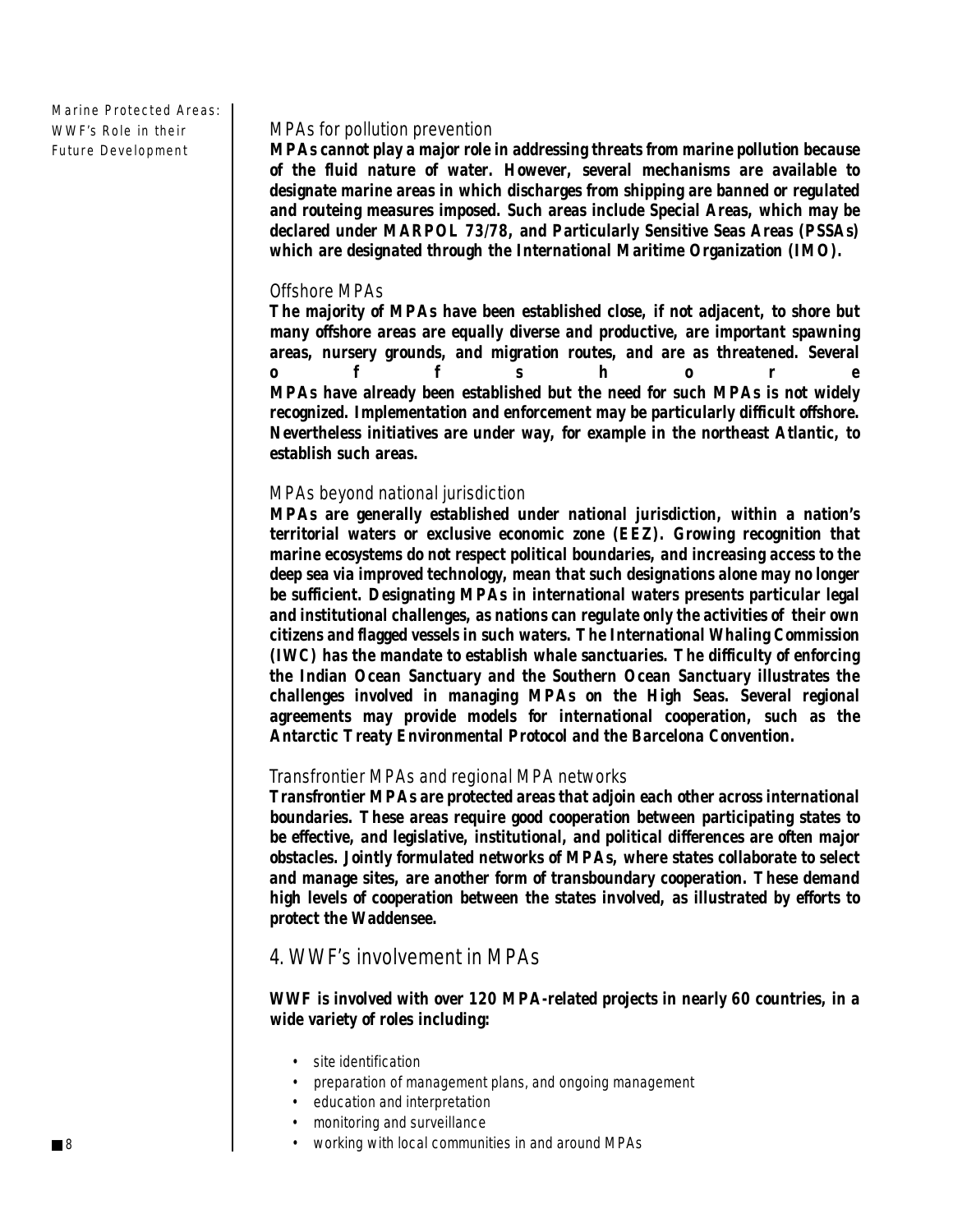- capacity building and training
- policy work (lobbying for MPAs at national, regional, and international levels)

Executive summary

• research funding.

### *Current WWF activities relating to MPAs are described for each region.*

## 5. Effective management of MPAs – lessons learned

*The benefits of any protected area can only be realized when technical planning and designation have been turned into successful long-term implementation. While there remains an urgent need to create more MPAs, many – if not the majority – of existing areas fall far short of achieving their objectives, and fewer than 50 per cent of* 

*existing MPAs are considered effectively managed. The experience of WWF (such as that described in the six case studies included in this report) and others in establishing and managing MPAs has provided some clear 'lessons learned' that will benefit future work and help set priorities and targets:*

- MPAs must be tailored to local conditions, attitudes, and needs, and designed to achieve specific objectives, which should evolve according to changing circumstances if necessary
- stakeholders must be involved at all stages of MPA planning and management
- MPAs should normally have a legal basis
- all MPAs need a management plan
- local communities have a role in enforcement
- MPAs require sufficient, well-trained personnel
- MPAs must be financially sustainable
- MPAs should be established within a framework of ICM
- MPA management effectiveness should be monitored and evaluated.

## 6. A strategic approach to WWF's MPA work

#### *WWF and IUCN have identified three main activities to meet the objective in their marine policy relating to MPAs.*

• Ensuring the establishment of a comprehensive global network of ecologically representative MPAs.

*Protected areas are most effective if established as part of a 'system' in which all ecosystems are represented. Under the Convention on Biological Diversity (CBD), governments are required to plan such systems at the national level, and this approach should be extended to the regional and global levels. WWF's 'ecoregionbased' conservation methodology provides an opportunity to promote this. To ensure a comprehensive network, it will be necessary to address the important linkages, created for example by currents and migratory species, between ecoregions themselves, and between ecoregions and areas outside them, and to ensure representation of offshore areas and the High Seas.* 

*For an effective protected area system, whether at national, regional, or global level, guidelines on the number, size, and location of sites are needed. This is difficult with MPAs, given the poor knowledge of marine ecosystems and species,*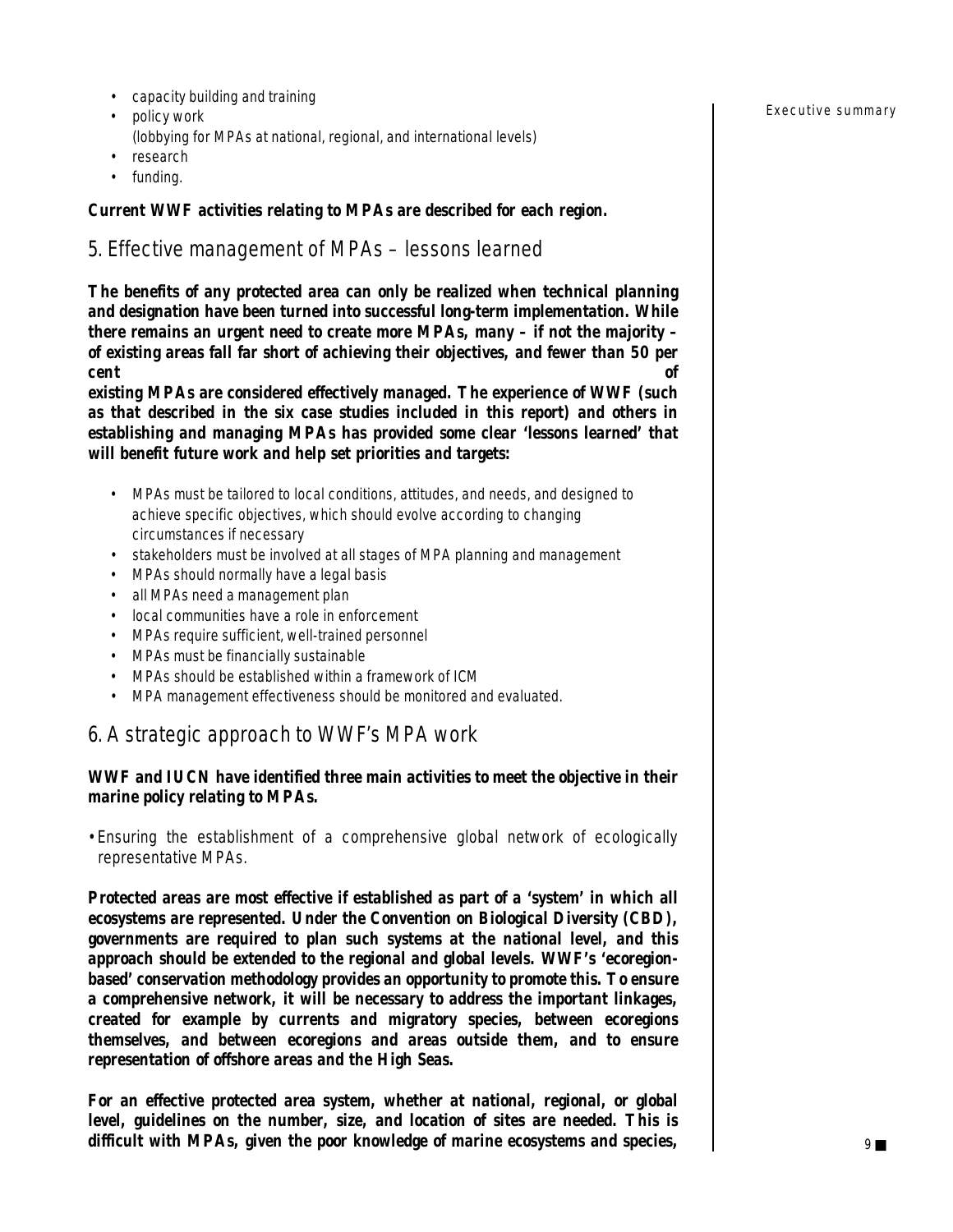*and the lack of an accepted marine biogeographical classification. It has been recommended that 10 per cent might be an appropriate figure to aim for in terms of world coverage of protected areas. However, for the marine environment, there have been recommendations that a higher percentage should be protected, particularly in the context of fisheries management. Whatever the outcome of these debates, it is clear that more MPAs and NFZs are urgently needed.*

• Improving the management of MPAs.

*With the poor record of effective MPA management, it is vitally important that as much effort goes into improving management as into establishing new MPAs. Given the particular vulnerability of MPAs to pollution and other 'downstream' effects, it must be emphasized that they should be established within a framework of integrated coastal and marine management. A further mechanism for improving management effectiveness would the development of a system to assess and verify management of protected areas at the global level, both terrestrial and marine. This issue is currently being addressed in international fora.*

• Assisting in the development, strengthening, and implementation of regional and international agreements for the establishment and management of MPAs.

*Numerous global and regional treaties and frameworks are available to promote the establishment and management of MPAs and NFZs. These can be used to: achieve consensus on definitions and minimum global standards; secure commitment to MPAs; promote effective implementation of existing agreements; and ensure effective monitoring and reporting. WWF is paying particular attention to the role of the CBD in protected area establishment and management, since MPAs are accorded a high priority under the Jakarta Mandate. WWF also works closely through several regional agreements, for example in the northeast Atlantic and the Mediterranean.*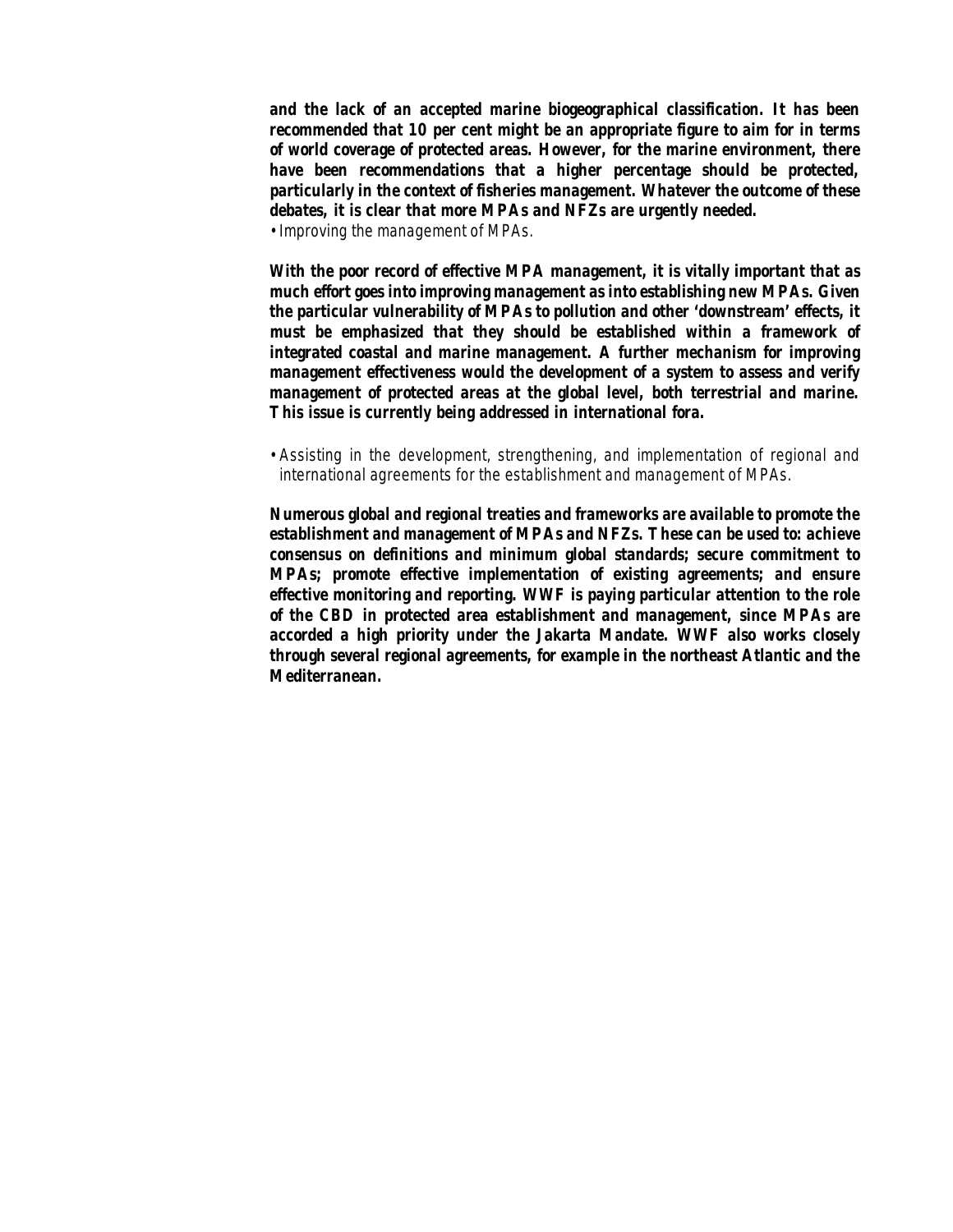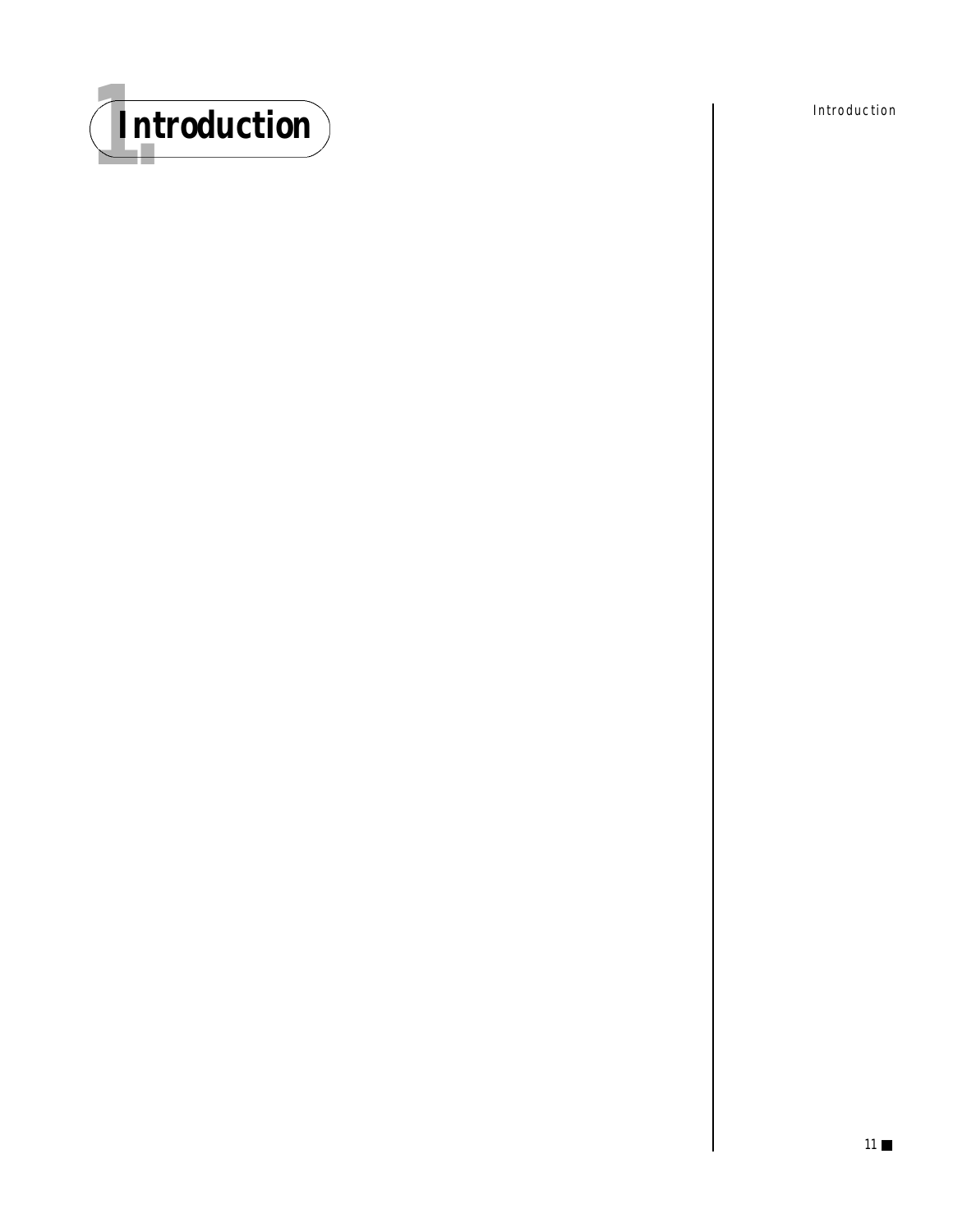## **2.***Protecting marine environments*

**M** arine protected areas (MPAs) are an essential tool for helping to conserve and restore marine ecosystem health, and in many places are considered to be *arine protected areas (MPAs) are an essential tool for helping to conserve and effective fishery management tools. There are now some 1,300 MPAs (Kelleher et al., 1995), but there is an urgent need to establish more and to ensure that existing ones are effectively managed. WWF has been involved in such efforts for many years at national, regional, and international levels, and sees MPAs as an essential element in achieving the goals of its marine programme, which are:*

- to maintain the biodiversity and ecological processes of marine and coastal ecosystems
- to ensure that any use of marine resources is both sustainable and equitable
- to restore marine and coastal ecosystems where their functioning has been impaired.

*The WWF/IUCN Marine Policy (WWF/IUCN, 1998) lays out five objectives covering fisheries, threatened marine species, integrated coastal management (ICM), pollution, and MPAs. These objectives are closely linked. For example, MPAs are an essential tool for protecting threatened species, and are most successful when managed as part of an ICM strategy, but are vulnerable to pollution from within and beyond their boundaries.* 

#### *WWF's objective for MPAs is:*

• The establishment and implementation of a comprehensive global network of ecologically representative, well-managed marine protected areas designed to conserve areas of high biological importance and productivity.

*This document outlines some of the key issues involved in MPA establishment and management, provides a brief description of WWF's involvement, and presents selected case studies to illustrate lessons learned. It aims to provide a basis for setting priorities and targets, and addresses the following important questions:*

- what are the implications of increasingly broad aims, definitions, and management approaches for MPAs?
- given the lessons learned in WWF's involvement in MPAs, how can it best promote establishment and more effective management of MPAs?
- what priorities should be set for WWF's global and regional MPA work?

*The document does not provide specific guidelines on MPA site selection, establishment, or management, as there is already a large body of literature that addresses these topics. Discussion of MPA objectives can be found in Jones (1994); advice on site selection is given in Kelleher and Kenchington (1992), and other references; and information on all aspects of managing protected areas is available in Kenchington (1990), Kelleher and Kenchington (1992), Salm and Clark (1984), Agardy (1997), Gubbay (1995), and Harmon (1994), among others.*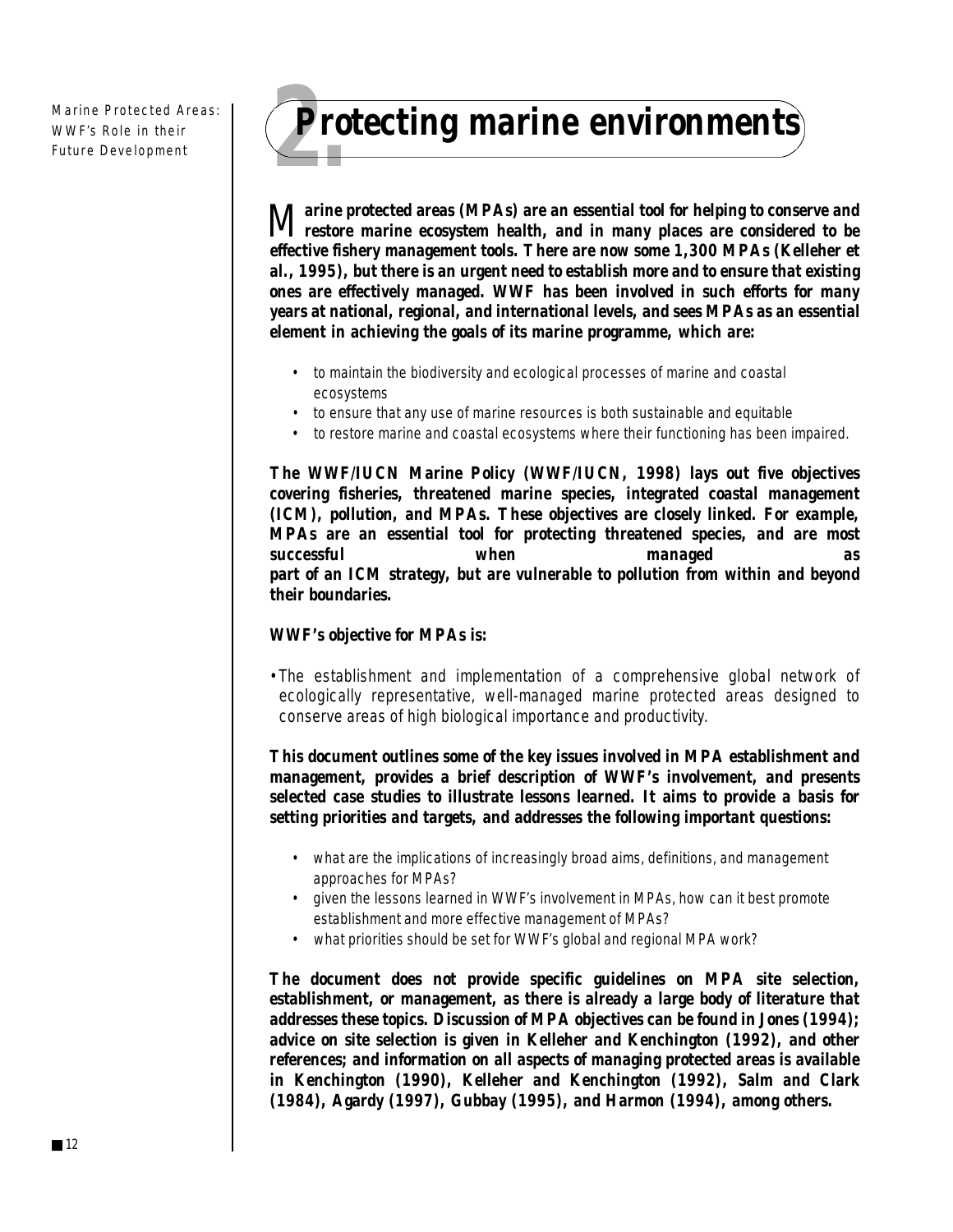**Marine ecosystems differ in certain ways from those found on land. There are**<br>also significant differences in how humans interact with the marine *also significant differences in how humans interact with the marine environment, including how they manage access to it and use marine resources. Although most of these are differences of degree rather than of kind, they must be kept in mind when designing individual MPAs and planning MPA systems.*

#### 2.1 Ecological differences between marine and terrestrial environments

*Conservation science and practical experience show that marine and terrestrial protected areas are most effective when they encompass complete ecological units. However, the nature of water is such that marine ecological boundaries are often less well defined than terrestrial boundaries, and tend to be less static. For example, the boundary between fresh water flowing out of a river and salt water in the receiving ocean changes shape and location depending on the amount and speed of the* 

*fresh water flow, which can change on a daily, a seasonal, and an annual basis. The design of MPAs must take this variability into account, which may require designating larger areas and using flexible management approaches which can respond to changing ecological conditions. MPAs cannot be 'fenced in', as protected areas on land can be.*

*Linkages between marine ecosystems are often more complex and occur on a larger scale than those between terrestrial ecosystems. Nutrients and larvae can be carried over large distances on ocean currents and transferred between many different ecosystems. Some larvae may even move directionally. The design of individual MPAs and MPA systems must take these long-distance processes into account. For example, if giant clams in one area grow from larvae produced many kilometres away, it will be necessary to protect both the adult habitat and the source of larvae. Additionally, even though terrestrial protected areas can be damaged by pollution produced hundreds or thousands of kilometres away, MPAs are especially vulnerable to this and other 'downstream' effects.* 

*Highly migratory species are particularly prevalent in the oceans. Cetaceans, large pelagic fish, and turtles migrate enormous distances, both as adults and during different growth stages in their life cycles. These migrations are often linked to feeding and breeding behaviour. Many species are also closely associated with large ocean current systems, and migrate annually, following a current to stay in water of a suitable temperature or to find sources of food. In the Atlantic, for example, bluefin tuna follow the warm waters of the Gulf Stream. Protecting such species requires the establishment of MPAs at key sites (e.g. feeding and breeding areas) along the migratory routes. Nevertheless, migratory species also require broader regulations outside protected areas to ensure their long-term survival. Furthermore, some of the richest ocean communities, such as those in water column gyres, are carried along in major currents such as the Atlantic Drift and East Australian currents, and thus cannot be protected by MPAs.*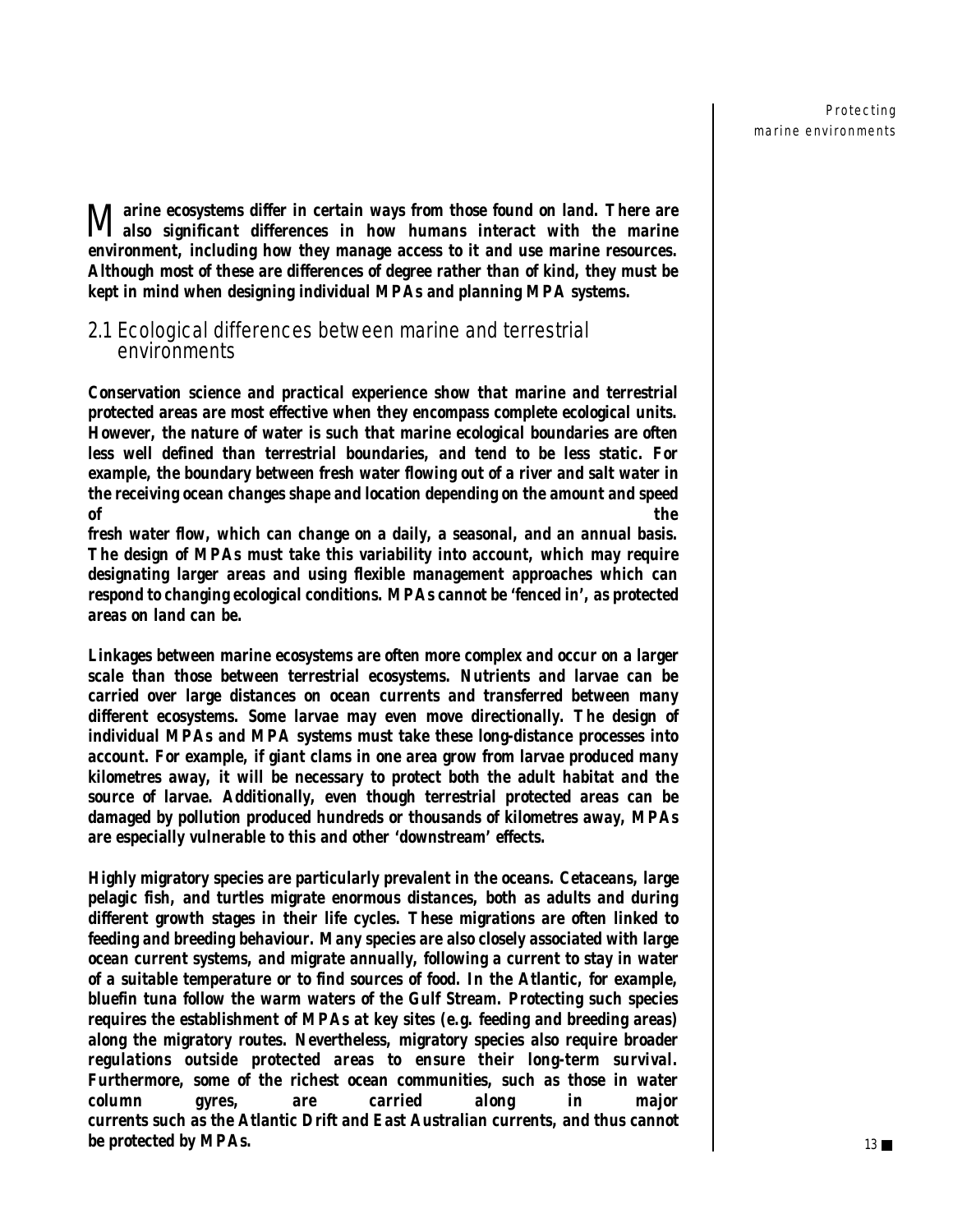WWF's Role in their Future Development

## These **features of the marine environment of the marine of the marine of the new marine the new marine the new marine of the new marine of the new marine of the marine of the marine of the new marine of the new marine of t**

*estal shed within a framework of integrated coastal and marine management. Well-designed networks of effectively managed MPAs are essential, but alone they will not result in adequate conservation of marine biodiversity, any more than national parks alone can conserve terrestrial biodiversity.* Marine Protected Areas:<br>WWF's Role in their<br>Future Development Well-designed networks of effectively managed MPAs are essential, but<br>Well-designed networks of effectively managed MPAs are essential, but<br>will not result in

## 2.2 Managing marine ecosystems

*Attempts to protect marine environments and manage use of marine resources are influenced by two fundamental aspects of humankind's relationship with the oceans: our lack of knowledge about them, and widespread open access to them. Filling the gaps in information is costly and complex compared with carrying out similar research on land. Lack of scientific knowledge on which to base sound management may lead to the wrong decisions being taken; and it can also be used as an excuse to delay or obstruct the establishment of an MPA.* 

*Unlike land, the oceans have historically been perceived and managed as an openaccess commons, and are often subject to multiple, conflicting use. Frequently the same resource or population is targeted by a variety of user groups, such as recreational fishers, long-liners, scuba divers, and traditional fishers. Thus establishment and management of MPAs, particularly in coastal areas, often involves a greater number of stakeholders and consideration of a wider range of issues than is common for terrestrial protected areas. Furthermore, the High Seas (all areas of the oceans outside the 200-mile exclusive economic zones (EEZs)) are defined as open-access commons under the United Nations Convention on the Law of the Sea (UNCLOS), and international cooperation is required to establish MPAs in such areas (see section 3.3).*

*Private ownership of the seabed and marine resources is rare although in some regions, such as the South Pacific, systems of communal customary tenure exist in coastal waters. The highly developed sense of ownership and responsibility for resources that may result from these systems can assist in the establishment of MPAs. However, it may conflict with MPA objectives, unless customary rights of access are recognized and incorporated into the management approach.*

*A particularly high degree of inter-agency cooperation is usually necessary to protect marine areas effectively. Many MPAs include terrestrial as well as subtidal areas which often come under the jurisdiction of different government agencies. Even where the entire area is intertidal or subtidal there may be conflicts. For example, a protected area managed by a national parks department may contain mangroves subject to the regulations of a forestry department, and fish fry that are the responsibility of a fishery department. The difficulties that this creates is exemplified by the Galapagos Islands Marine Reserve where, until recently, jurisdiction was disputed between the National Parks Service and the Fishery Department. The conflicting objectives of these two government agencies significantly hindered management (see case study 7.3).*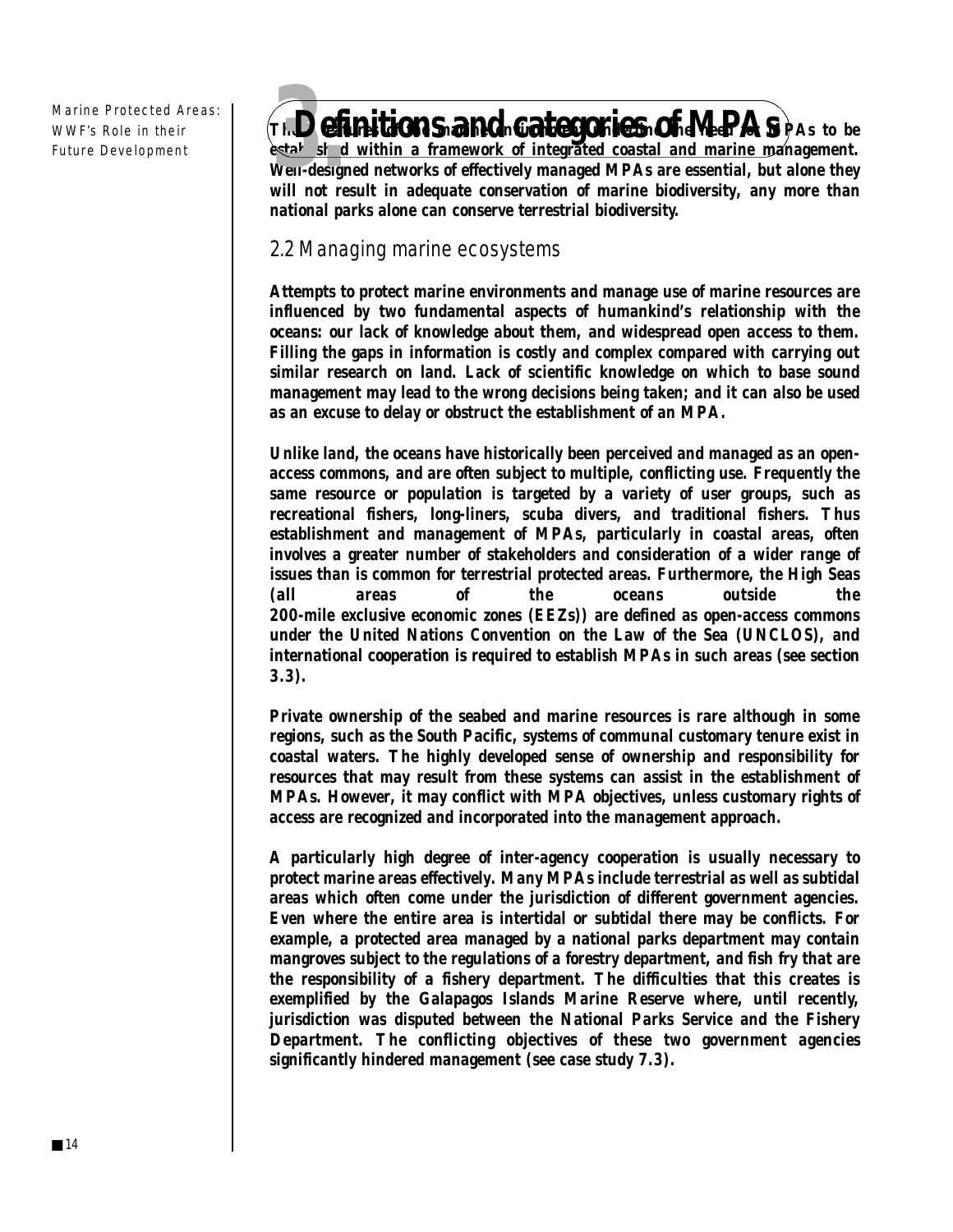Definitions and categories of MPAs

T *he main objective of most legally designated MPAs is biodiversity conservation, including protection or restoration of depleted populations, endangered species and critical habitats. However, MPAs also have other roles. Large, zoned, multiple-use areas, such as Australia's Great Barrier Reef Marine Park, play a role in reducing conflict between different uses of the marine environment; many, such as the Galapagos Marine Reserve and Banc d'Arguin National Park (see case studies in section 7), play an important role in regulating resource use. As human uses of the marine environment expand and intensify, the aims, definitions, and management approaches of MPAs are becoming increasingly flexible. Contemporary MPA designations represent a continuum of approaches, with 'nodisturbance' zones and strict protection at one end of the scale and 'multiple-use' management areas at the other (Agardy, 1997).* 

*These changes have been accompanied by new approaches to MPA establishment and management, including:*

- alternatives to statutory designation, such as customary tenure and voluntary protected areas
- management by local communities, with or without active participation of government
- increasing use of zoning schemes within MPAs to balance conservation and human use
- participation of the private sector, including tourism and fisheries.

*Although these trends have been welcomed in many cases, they have also raised concern that the conservation objectives of an MPA may not be adequately met. In order to ensure that the global network of MPAs adequately protects marine biodiversity, national systems must be designed so that they protect the full range of marine ecosystems and species whilst, at the same time, taking into account different cultural, economic, and political situations.* 

## 3.1 Defining MPAs

*The term 'MPA' tends to mean different things in different places, a point which is reflected in national legislation and, to a lesser extent, in global treaties and agreements. In some countries, such as Canada, a dichotomy has arisen between MPAs established for fisheries management, and those designated to serve broader conservation objectives. In Europe, the EU (European Union) Habitats Directive recognizes as MPAs only those sites designated to protect biodiversity, representative habitats, or threatened species, and does not consider as MPAs areas established under fisheries legislation for fisheries management. Recent calls by scientists for the establishment of MPAs have further confused the picture, as the basis for these statements has been fisheries research into the specific benefits of MPAs to fisheries management (e.g. Anon, 1997). To avoid confusion, especially in the international context, the objectives and management of an MPA must be carefully described.* 

*IUCN uses 'MPA' as a generic term and provides the following definition:*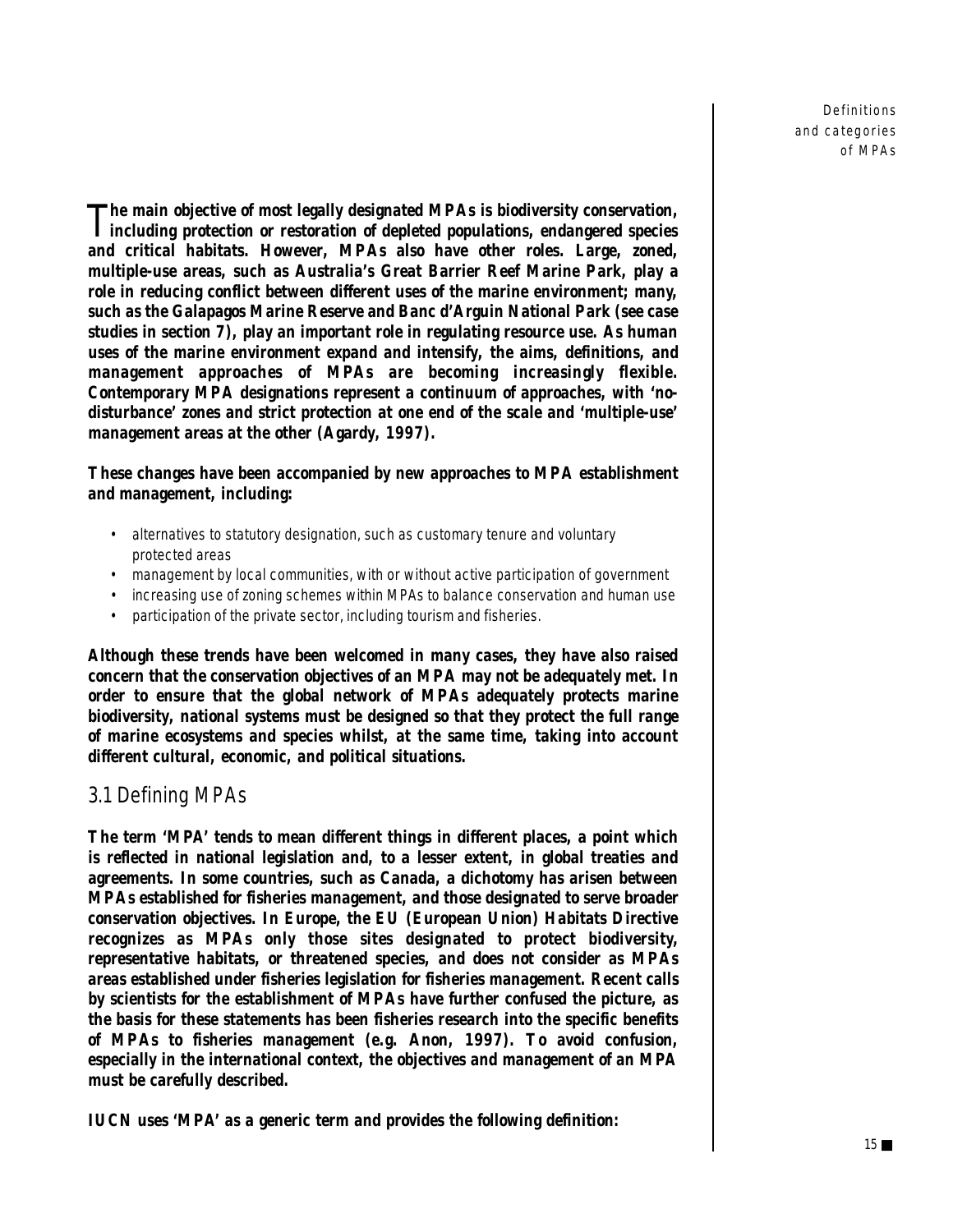• Any area of intertidal or subtidal terrain, together with its overlying water and associated flora, fauna, historical, and cultural features, which has been reserved by law or other effective means to protect part or all of the enclosed environment (IUCN, 1994).

*This definition is intentionally very broad and encompasses areas established for a variety of purposes (including fisheries management) provided they have a conservation objective. The definition also covers areas protected by 'effective means' other than statutory legislation, and thus includes areas set up under customary tenure or voluntary agreements, provided these are deemed 'effective', a qualification that has yet to be defined. In some countries, these may be the only sites accepted by local communities and effectively managed, although they are often not recognized by governments as contributing to national protected area systems.*

*For the purposes of this document, the IUCN definition is being followed and the term MPA is used generically to describe all types of MPAs.*

## 3.2 IUCN protected area categories

*IUCN has identified over 140 names (e.g. national park, sanctuary, nature reserve, etc.) for marine and terrestrial protected areas around the world. Australia alone uses 45 different designations (IUCN, 1994), and the range of terminology for MPAs worldwide can be seen in Annex 2. The same names are often interpreted very differently in different countries, with many variations in the application of terms such as 'national park'. IUCN has therefore developed a system of categories which provides a common international language for protected areas, facilitating communication, information sharing, comparison, and analysis, as well as providing a useful basis for planning national protected area systems. Under this system, protected areas are categorized according to their primary management objective. However, they should be established to meet objectives consistent with national, local, or private goals, and only then given an IUCN category (IUCN, 1994). Categorization does not involve any assessment of management effectiveness and is not intended to do so.*

*The six categories, applicable to marine and terrestrial protected areas worldwide, cover areas ranging from those managed as strict nature reserves to multiple-use areas managed mainly for sustainable use (Annex 1). All categories require longterm conservation of biological diversity, regardless of the levels and types of human activities permitted inside the protected areas. Recommendations for specific management objectives, selection criteria, and organizational responsibility are provided for each category. These cover a broad range of management approaches, including management by national government agency, co-management, and community-based management (IUCN, 1994).*

*Categories Ia-III cover the stricter forms of protected area, such as nature reserves, national parks, and natural monuments. Category IV is for areas subject to active intervention to ensure the maintenance of habitats or to meet the requirements of particular species. Categories V (landscape/seascape conservation and recreation) and VI (sustainable use of natural resources and fisheries management) recognize protected areas where cultural values and sustainable resource use are important management objectives. Concerns have been raised about whether these two*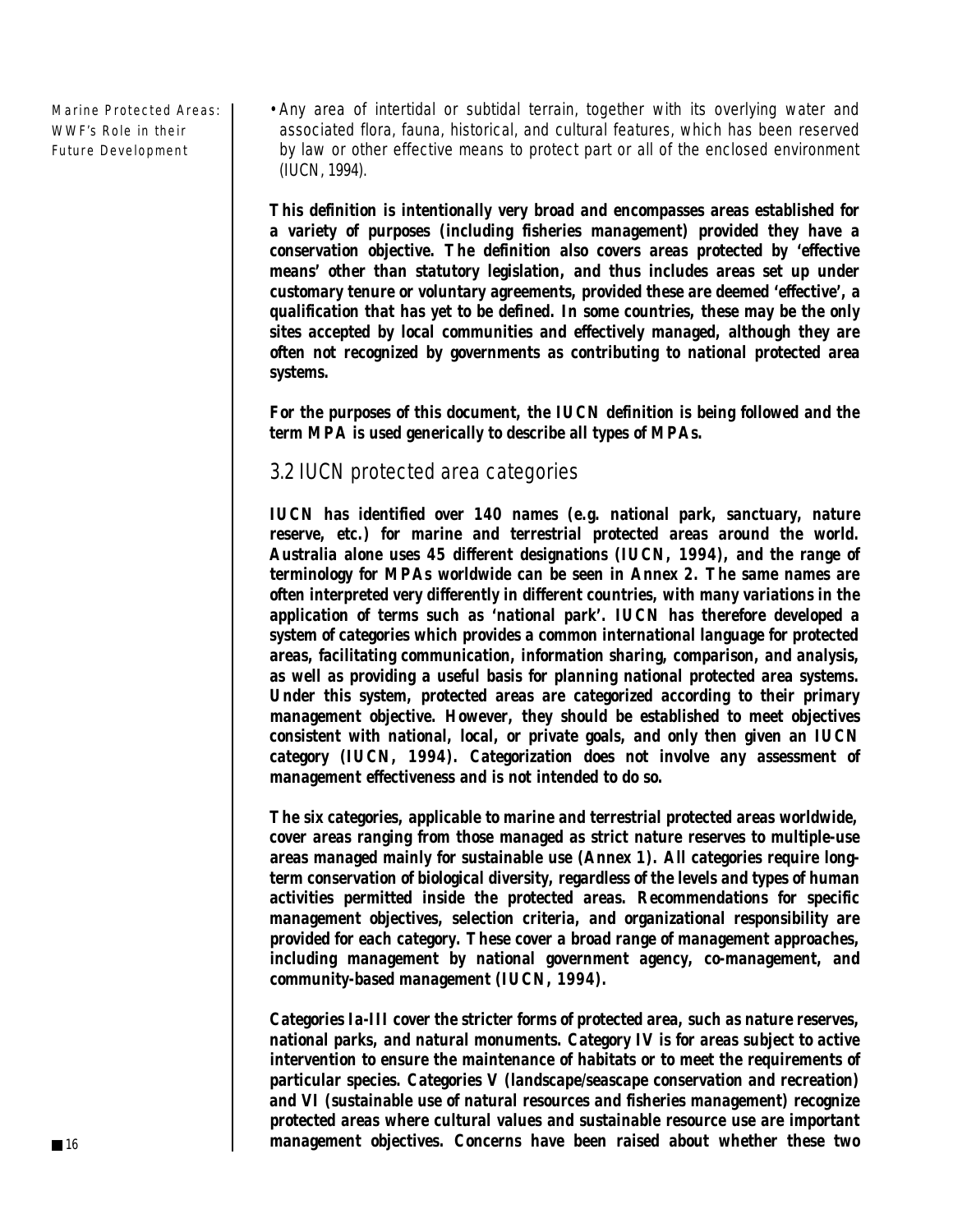#### *categories provide adequate biodiversity protection although, if the objectives of a protected area clearly meet the criteria, this should not be an issue. The specific conservation criteria for Category VI are that:*

- the area must be managed so that the long-term protection and maintenance of its biodiversity is assured
- at least two-thirds of the area should be in its natural state, and planned to remain so
- a management authority must be in place.

*Indeed, Category V and VI protected areas could be highly effective as they tend to encompass larger areas and a greater range of interdependent ecosystems than more strictly protected areas. In some cases, Categories I and II may provide less protection if they are small, isolated areas vulnerable to outside influences and if stringent regulations are difficult to enforce. Category V areas closely fit the Biosphere Reserve model of a highly protected core area, surrounded by a less stringently protected buffer zone, surrounded in turn by a transition area which may contain human communities. Some MPAs in Category VI similarly have core areas with strict protection, in a larger area of integrated management. Many multiple-use MPAs are zoned and, if IUCN categories were to be applied separately to each zone, a clearer picture of the management objective of the area could be obtained. Thus the Great Barrier Reef Marine Park has been given Category VI, but includes some zones that meet the criteria for a number of other categories (Tanzer, 1998).*

*In the marine environment, one of the strictest forms of protection is total prohibition of fishing, and the need for no-fishing zones (NFZs) for fisheries management is currently the subject of much debate (see section 3.3.1). Most currently designated M PAs have either no or very few components which are NFZs. Only Category Ia (Strict Nature Reserves), where the management objectives include preserving species in as undisturbed a state as possible, theoretically covers NFZs. Category Ib ( Wilderness Areas) allows subsistence fishing by indigenous communities, as long as the wilderness qualities of the area are not adversely affected. All the other categories permit fishing, where this is consistent with the conservation objectives of the*  $designation.$ 

*Potential, and sometimes actual, abuse of the categories (e.g. claiming that an area is more strictly protected than is the case in practice) has raised the question of whether minimum standards should be established for protected areas. For example, WWF-Canada's Endangered Spaces Campaign has suggested that minimum standards for MPAs should include, as well as statutory designation, the prohibition of activities such as non-renewable resource development, bottom trawling, and dredging. However, such criteria might discourage the establishment of new MPAs and there is a need for further discussion (e.g. Roechert and Wells, 1998).*

*Effective national systems of protected areas are most likely to require a combination of categories. The key issues may be: judging the proportion of a protected area system that needs to fall under each category to ensure that all ecosystems are represented and that a range of ecological and social goals is met; and ensuring that all areas are effectively managed to meet their management objectives (Dudley and Stolton, 1998). The need for a mechanism to assess the effectiveness of individual protected areas and overall protected area systems is addressed in sections 5.9 and 6.2.*

Definitions and categories of MPAs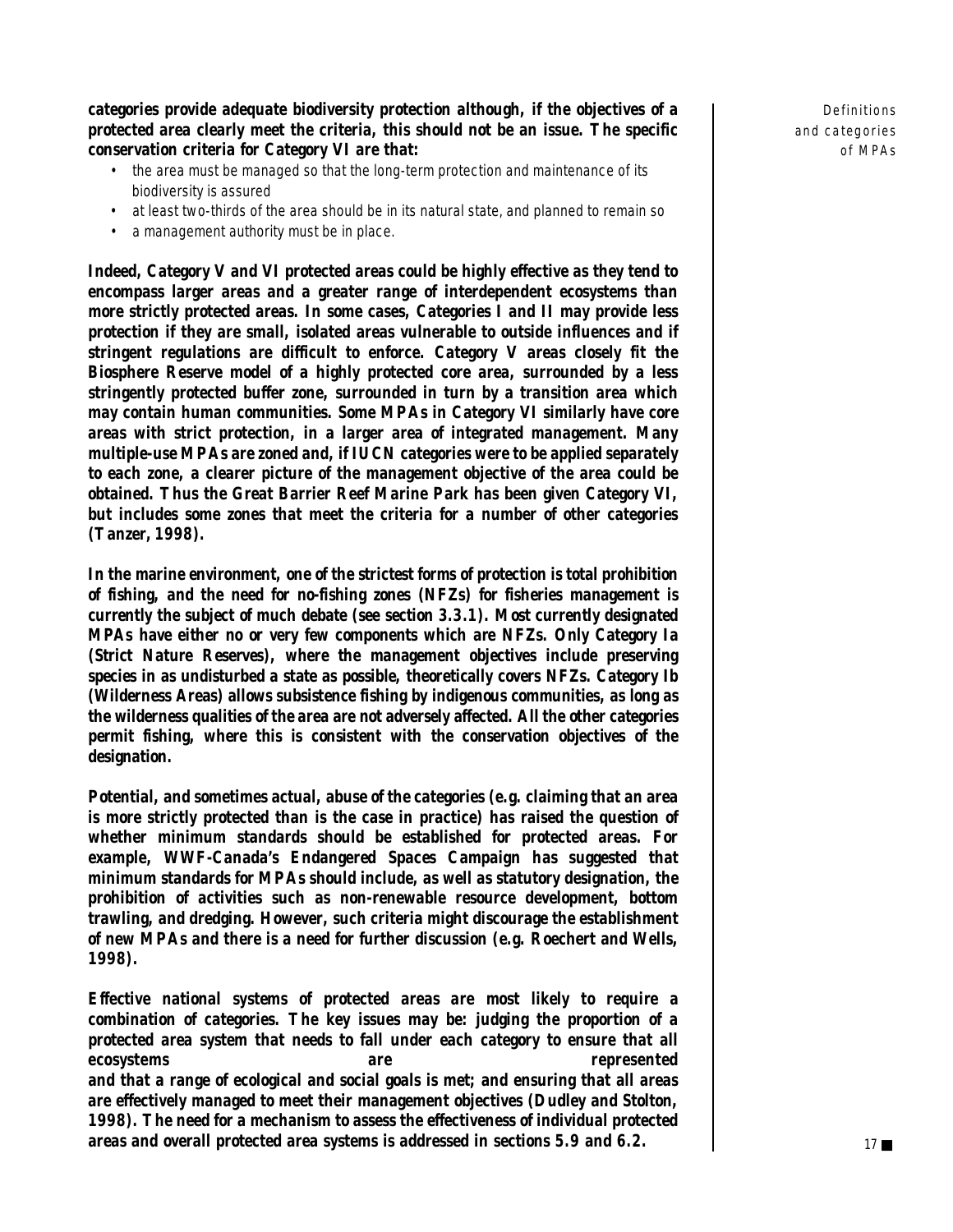### 3.3 Specific types of MPAs

*This section discusses other types of marine management areas which play major conservation roles but are often not recognized formally as MPAs or given IUCN categories. These include NFZs, areas of ocean set aside for protection from shipping pollution, and MPAs in offshore waters and on the High Seas.* 3.3.1 No-fishing zones

*Once, technological and economic constraints made some fish populations inaccessible, providing de facto NFZs, but modern boats and gear (such as factory trawlers, sonar, deep-water nets, and rock-hopping gears) leave few stocks out of reach. For centuries, subsistence fishers in the tropics recognized the value of enforcing seasonal or permanent area closures to minimize the risk of overexploiting fisheries resources (Johannes, 1978). Today, such areas are gaining increasing attention, as the need to find mechanisms to reduce the decline in fish stocks increases. Several terms are used for areas in which fishing is excluded: NFZs, fishery reserves, harvest refugia, and no-take zones. They can be designated as stand-alone measures under protected area or fisheries legislation, or as zones within larger multiple-use protected areas. Such areas vary in the extent to which non-extractive activities such as scuba diving are allowed, and as to whether extractive activities such as dredging and oil production are permitted. In this document, 'NFZ' is used to describe an area closed to all fishing activities on a permanent basis, regardless of whether other activities (extractive or non-extractive) are allowed.* 

*Fisheries benefits that have been predicted or hypothesized for NFZs include (Roberts, 1994*):

- increased abundance and size of individual fish within NFZs
- emigration of target species from reserves to adjacent fishing grounds 'the spillover effect'
- increased production of eggs and larvae and export of these to adjacent fisheries, and increased fertilization success due to density effects
- protection of habitat for spawning and settlement of eggs and larvae.

*Empirical evidence for some of these benefits is limited as there are few welldocumented studies but, where research has been carried out, the results have often been positive. In Sumilon Island Marine Reserve, in the Philippines, populations of Serranidae (basses) were as much as 25 times more dense than at two sites outside the reserve. During a lapse in protection of the reef, wide changes in community structure took place within the reserve's boundaries, and the density of species subject to fishing decreased (Russ, 1985). In New Zealand's Leigh Island Reserve red moki are significantly larger and twice as dense as in adjacent areas (McCormick and Choat, 1987), and lobsters are larger, more abundant, and produce much greater numbers of larvae (McDairmid and Breen, in press). Similar changes have occurred in other marine reserves in New Zealand (Ballantine, 1995), and have been documented in NFZs elsewhere in the world (Sobel, 1996).*

*There is also evidence for improved populations outside the boundaries of NFZs. At Apo Island, in the Philippines, a significantly higher density of large predatory reef fish was found in areas adjacent to the reserve after a period of nine years' protection, and fishers unanimously agreed that their yields had increased since the reserve was established (Russ and Alcala, 1996). Anecdotal evidence of this*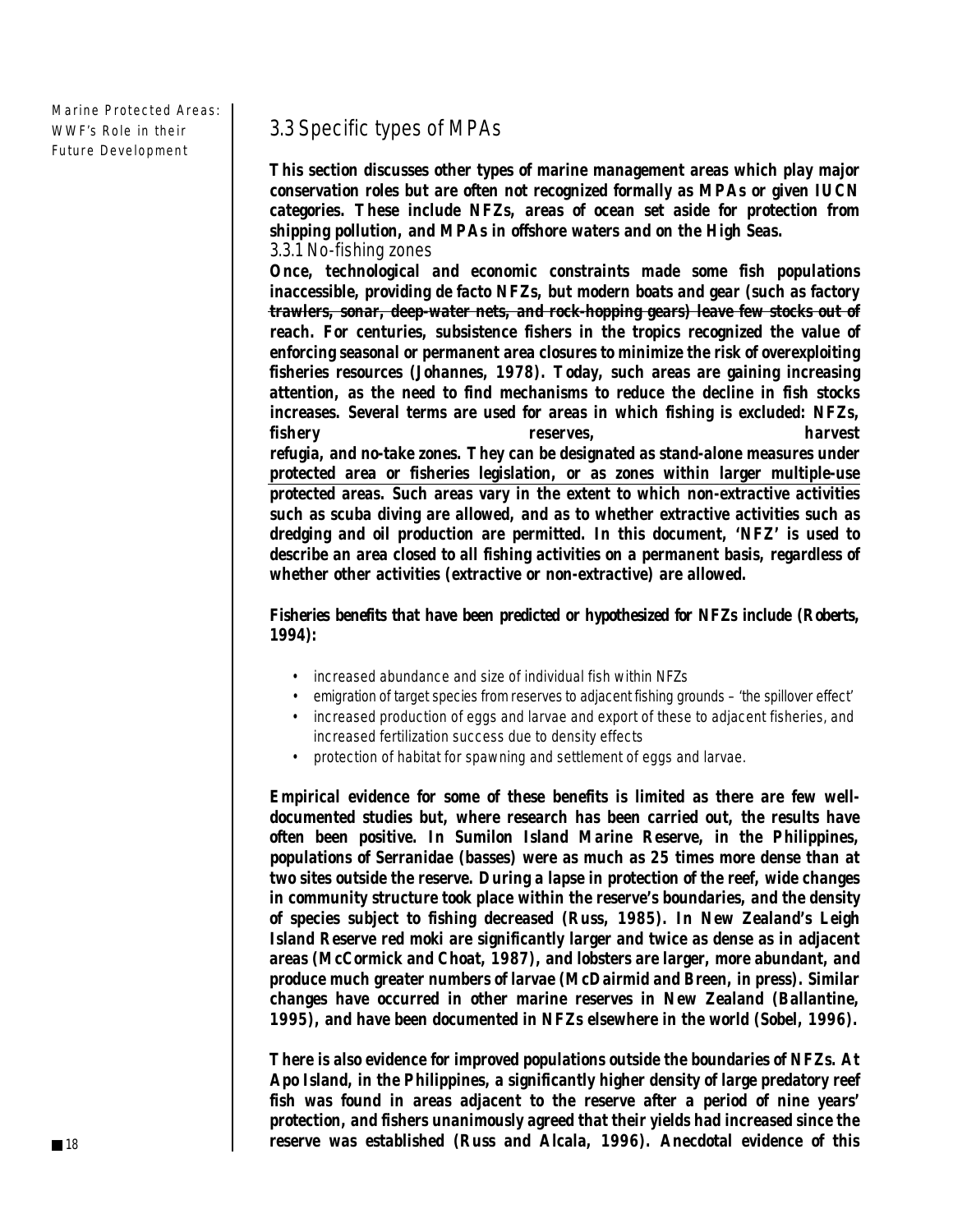*spillover effect is also provided by increased fishing effort experienced along the edges of NFZs, for example in the Great Barrier Reef Marine Park (Craik, 1991) and the Leigh Island Reserve in New Zealand (Ballantine, pers. comm. in Rowley, 1994).*

*NFZs may thus serve as an insurance policy against failure of other fishery management measures. It may also be easier and less expensive to enforce an NFZ than to enforce other regulations (e.g. on gear or quantities taken), since any observed fishing is a proof of breach. Furthermore, once fishers find that NFZs result in increased catches outside the area they may enforce the NFZ themselves. Like all MPAs, NFZs contribute to the protection of biodiversity. They also maintain ecosystem structure and function by preventing direct fishing impacts such as bottom trawling and trap damage, and indirect impacts such as removal of predators. They may help to improve public understanding of the marine environment and the need for its management, and provide opportunities for economic diversification, for example, through recreational activities. Where these benefits have been demonstrated, NFZs are being established with relative ease, particularly when alternative sources of income are available through tourism, for example in Belize and the Philippines.*

| Location                                                     | <b>Areal Extent of NFZs</b>                    |
|--------------------------------------------------------------|------------------------------------------------|
| <b>Bermuda</b>                                               | 20% of Continental Shelf (Bohnsack, 1997a)     |
| <b>Belize</b>                                                | 19% of existing MPAs (Wells et al., 1995)      |
| <b>Great Barrier Reef Marine Park,</b>                       | 4.6% of the MPA <sup>1</sup> (Prideaux et al., |
| 1998)<br><b>Australia</b>                                    |                                                |
| <b>Florida Keys National</b><br><b>Marine Sanctuary, USA</b> | 0.5% of the Sanctuary (Bohnsack, 1997b)        |
| <b>State of California, USA</b>                              | 0.14% of the area of 104 MPAs (McArdle,        |
| 1997)                                                        |                                                |

*<sup>1</sup> While in only 4.6% of the Great Barrier Reef Marine Park is no fishing of any kind permitted, in other zones line fishing is limited to recreational use only, and approximately 21% of the area excludes trawling.*

*Establishing NFZs, however, remains a controversial issue. In the USA, where MPAs have not traditionally involved closure to all fishing, there has been immense resistance. The draft management plan for the Florida Keys National Marine Sanctuary proposed a network of closed areas covering 6-8 per cent of the sanctuary but this was reduced through public pressure to one NFZ covering 0.5 per cent (Bohnsack, 1997b). In California, where some rockfish fishers are calling for designation of NFZs to protect their fishery, the proportion of MPAs providing protection from fishing is very limited (McArdle, 1997).*

*There are a variety of reasons for this resistance. Although modelling suggests that a wide variety of fisheries will benefit from NFZs (Hall, 1998; Lauck et al., 1998), there is clearly a need for further research into their application outside reef environments. Most research into NFZs has been carried out on coral reefs, where fish are relatively sedentary and entire populations can theoretically be protected. For highly mobile and migratory species, an NFZ will directly protect individuals only while they are inside the area. In some of these cases, a seasonally closed area may be as valuable, for example protecting locations where seasonal aggregations*

Definitions and categories of MPAs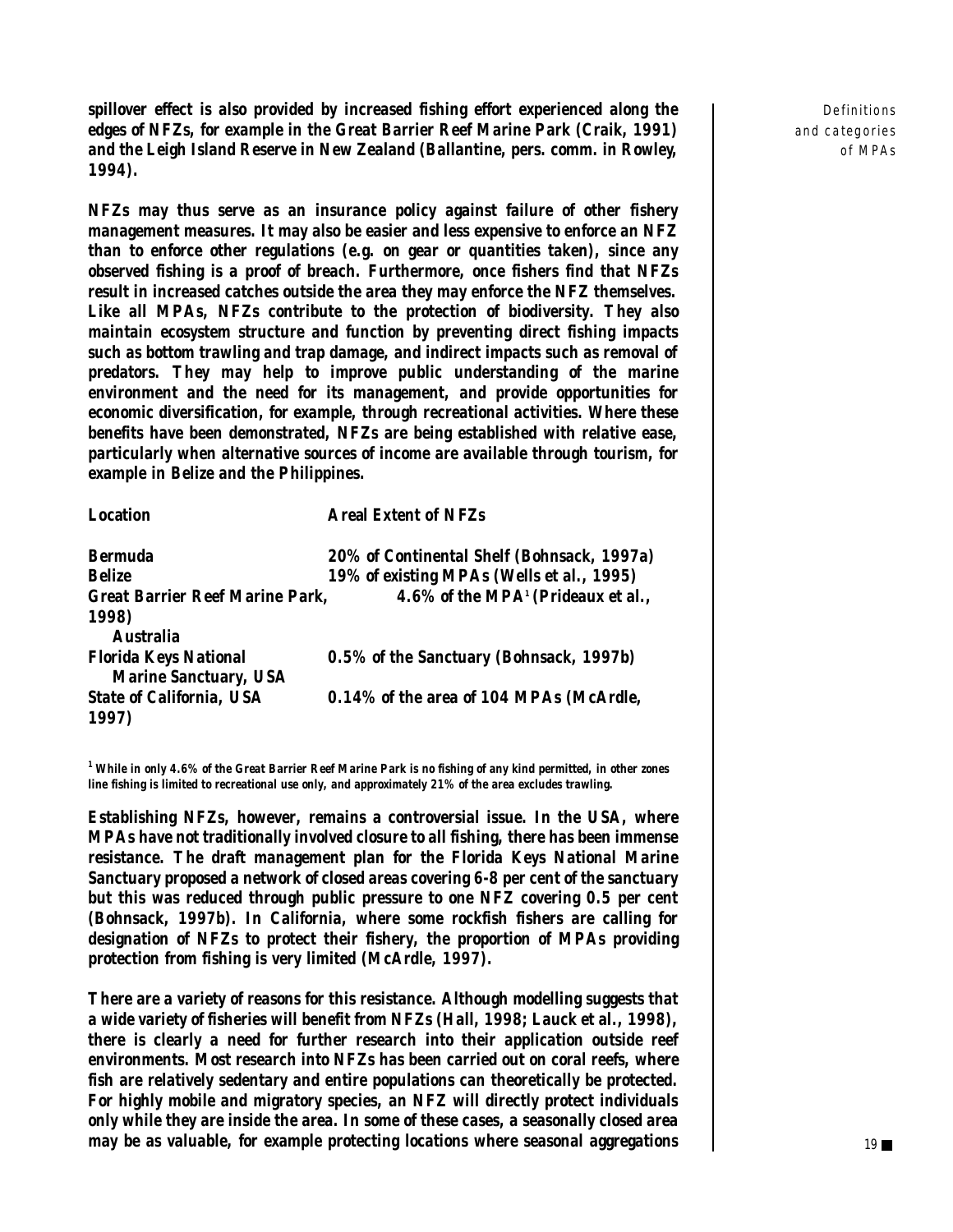*occur, such as grouper spawning sites (Johannes, 1998). Seasonal closures have long been part of fishery management measures in many parts of the world – for example, for cod in the Atlantic (Hutchings, 1995) – but have met with varying degrees of success.*

*The difficulty of determining the benefits of NFZs to fisheries for mobile species is illustrated by the 'Plaice Box', an area in the North Sea. This is closed seasonally (for the second and third quarters of each year) in order to protect juvenile plaice. The relative abundance of under-sized plaice has increased since 1989, but fishing effort has grown markedly within the Box during the fourth quarter of each year (Gubbay, 1996a). Seasonal closures of this kind are unlikely to provide many of the conservation benefits predicted for permanent closures. Indeed, as this example illustrates, they may increase fishing effort (and the impact of fishing gear such as trawls) in the area during the open season.* 

*Establishing an NFZ is likely to cause a redistribution of fishing effort outside its boundaries, since initially there will be a reduction in yield for those who traditionally use the area. Modelling by Nowlis and Roberts (1997) suggests that losses are worst within the first year or two of protection, and increased catches outside the NFZ may not appear for three to five years. This lag time may lead to pressure to reopen the fishery before the benefits appear, or demands for compensation. It is therefore essential that NFZs are established within the context of broader fishery management plans and regulations.*

*Careful consideration is needed in the design and site selection of NFZs. Small areas may provide adequate protection for largely sedentary species or for critical habitat (e.g. nursery areas or spawning grounds) of more mobile species. However, for many species such 'critical habitat' is hard to identify. When species use one habitat as juveniles and another as adults, both areas may need protection. As with MPAs in general, a network is essential, providing an insurance mechanism if one site is degraded, by pollution for example, and reflecting larval dispersal patterns where these are known (Ballantine, 1998; Roberts, 1997).*

*There is clearly a need to establish demonstration NFZs in those areas where their benefits are not widely recognized. WWF-UK is working to promote pilot schemes in the North Sea (Gubbay, 1996a; McGlade et al., 1997) and WWF's Endangered Seas Campaign, which was launched in 1996 to raise public awareness about fisheries and find innovative ways to halt and reverse the effects of overfishing, will be promoting this concept during its second phase (1998-2001).*

#### 3.3.2 Marine 'protected areas' for pollution prevention

*MPAs cannot play a major role in addressing threats from marine pollution because of the fluid nature of water. However, the UN International Maritime Organization (IMO) allows marine areas to be identified as Particularly Sensitive Sea Areas (PSSAs) in which discharges from shipping may be banned or routeing measures imposed. The Great Barrier Reef in Australia is a PSSA, and WWF is a s s i s t i n g with the designation of an area in Cuba. A proposal was drawn up for a PSSA in the Galapagos but it was never submitted to the IMO (Kenchington, pers. comm. to WWF, 1998), while the potential for a PSSA in the Baltic has been investigated for WWF by Ebbeson (1997). Under the MARPOL 73/78 Convention, Special Areas can be declared in which more stringent regulations are imposed on shipping; many of the world's semi-enclosed seas have been so declared (see Annex*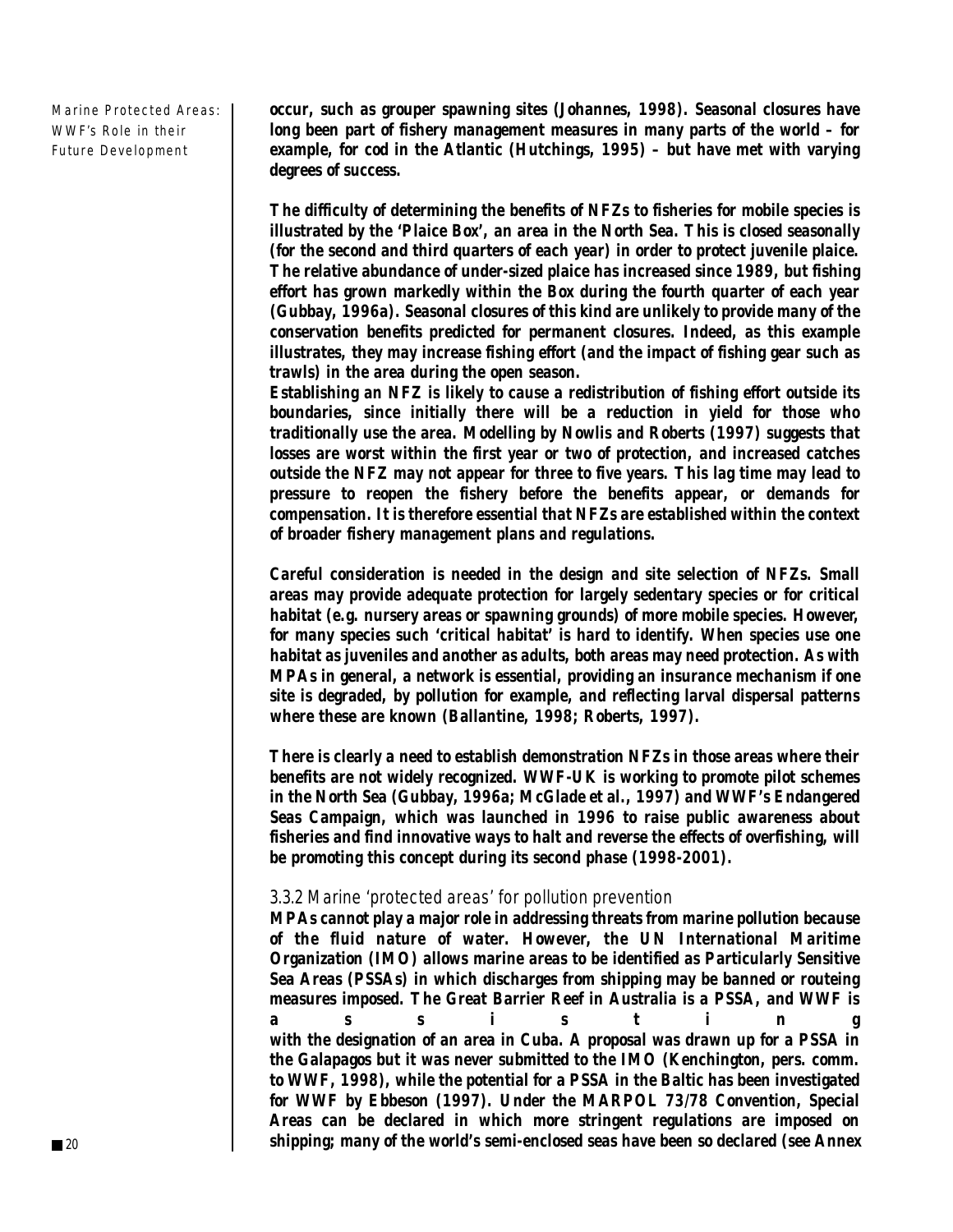*3). Both PSSAs and Special Areas can lie either within or beyond the limits of a country's* sea *sea sea sea sea sea and EEZ (WWF-UK, 1997a), but no designation can interfere with a ship's right to freedom of navigation.*

#### 3.3.3 Offshore MPAs within national jurisdiction

*So far, the majority of MPAs have been established close or adjacent to shore but there is a clear need for protection of offshore areas. Areas of high productivity and diversity exist offshore, as do critical habitats such as spawning areas, nursery grounds, and migration routes (WWF-UK, 1997b). Offshore areas are also subject to similar threats as inshore areas – overfishing, dumping, and oil pollution, for example – and, owing to the interconnectedness of marine environments, may indirectly suffer from negative impacts such as pollution originating from land or coastal waters.* 

*Several offshore MPAs have been established, examples being Elizabeth and Middleton Reefs in Australia, the Flower Gardens National Marine Sanctuary in the USA,* 

*and Hertha's Flak in Denmark (Gubbay, 1996b). However, in many countries the need for offshore MPAs is still not recognized, and the distant nature of offshore sites may mean that it is hard to gather public support for them. Implementation and enforcement may be particularly difficult in offshore MPAs, particularly in relation to determining, marking, and enforcing boundaries. Routine matters such as observation, monitoring, enforcement, education programmes, and community involvement can also be more complex and costly. Perhaps even more of a constraint is the issue of freedom of navigation which, under existing international regimes, must be maintained within EEZs and may even apply in some territorial waters (Wall, 1996).*

*WWF is supporting a number of efforts to establish offshore MPAs. In Europe, the EU Habitats Directive applies only to the 12-nautical-mile territorial seas. With other organizations, WWF-UK and the WWF Northeast Atlantic Programme are therefore promoting offshore MPAs through the OSPAR Convention (see Annex 3) (Birdlife and WWF, 1997). A number of sites have been proposed in the northeast Atlantic. WWF-Canada is similarly promoting protection of the Gully, an offshore canyon in Canadian waters (case study 7.5).*

#### 3.3.4 MPAs beyond national jurisdiction

*Even more problematic is the question of MPAs on the High Seas. MPAs are generally established under national jurisdiction, within a nation's territorial waters or EEZ. Growing recognition that marine ecosystems do not respect political b o u n d a r i e s , and increasing access to the deep sea via improved technology, mean that such designations may no longer be sufficient. In addition, there are features of the High Seas that are unique and make them particularly deserving of protection. Deep-sea and open-ocean ecosystems include vast plankton blooms and swarms of krill, act as nursery areas for great and small whales, and include little-understood geological features of scientific interest such as geothermal vents and deep trenches (McCloskey, 1996).*

*However, designating MPAs in international waters presents particular legal and institutional challenges. Nations can regulate only the activities of their own*

Definitions and categories of MPAs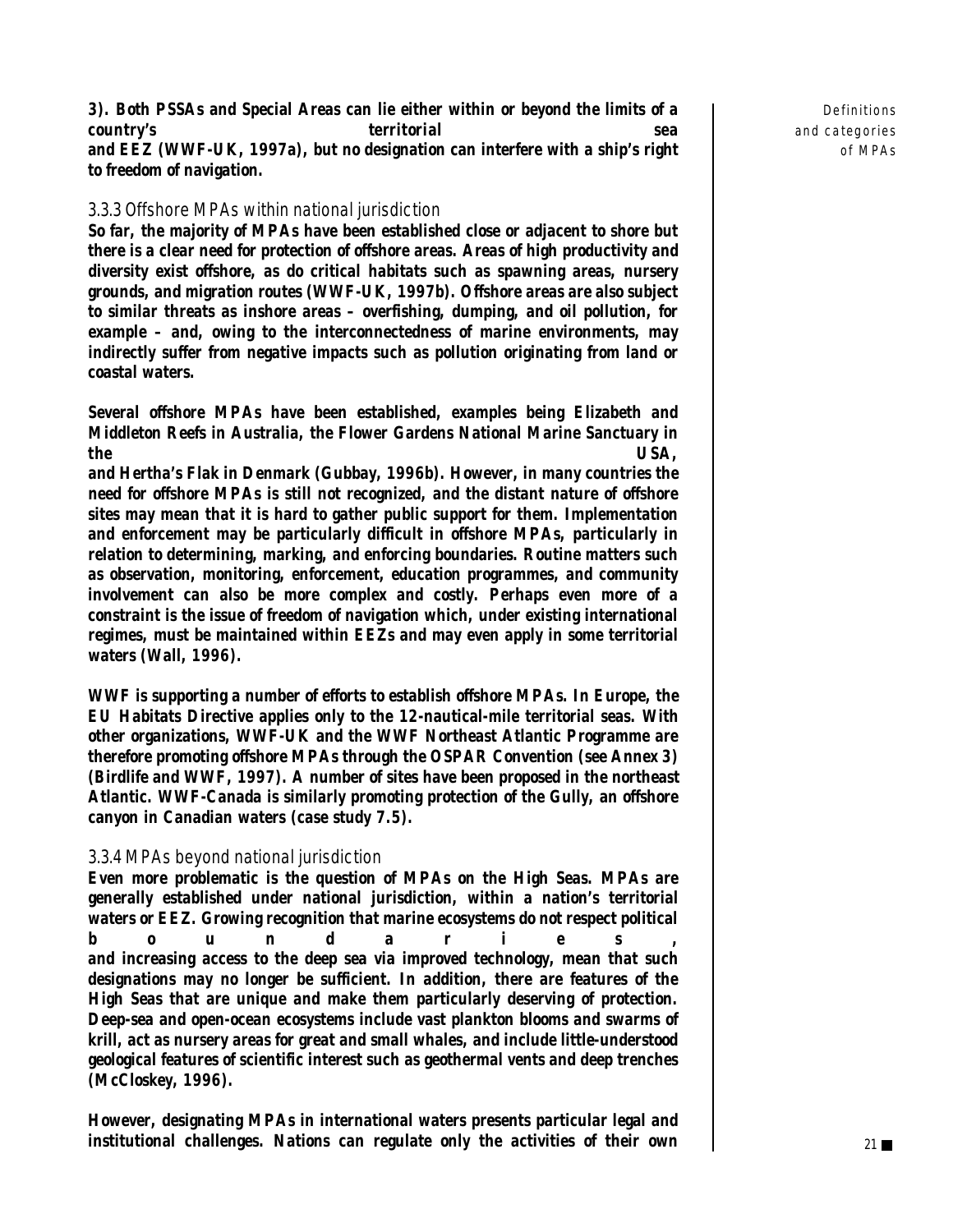Marine Protected Areas:<br>
WWF's Role in their<br>
Future Development<br> **4.** May to protect,<br>
to protect, WWF's Role in their Future Development



*to protect, but this only applies to ships subject to their control under their own national legislation.*

*The International Whaling Commission (IWC) has a mandate to establish whale sanctuaries and there are now two: the Indian Ocean Sanctuary and the Southern Ocean Sanctuary. Together these provide a permanent 'no-take zone' for whales of approximately 100 million square kilometres (km<sup>2</sup> ) (approximately 30 per cent of the world's oceans), largely in international waters (Phillips, 1996). However, enforcement is limited to the commitment of IWC member nations to the sanctuary. Japan continues to exploit the IWC provision for scientific research, and plans to hunt as many as 438 minke whales from the Southern Ocean Sanctuary in 1998- 99. The IWC sanctuaries also do not provide any habitat protection.* 

*UNCLOS contains provisions for the International Seabed Authority to place parts of the sea floor off-limits for mineral extraction if and when this poses an environmental threat, and so would be one global treaty under which MPAs on the High Seas could be designated (McCloskey, 1996). The Conference of the Parties of the Convention on Biological Diversity (CBD) has requested a study of the relationship between the CBD and UNCLOS with regard to the conservation and sustainable use of the genetic resources on the deep seabed, but this has not yet been undertaken.*

*Several regional agreements are now addressing the issue of MPAs on the High Seas, and may provide models for international cooperation. For example, the Antarctic Treaty Environmental Protocol (Annex 3) includes a provision for designating special areas for protection and scientific study to protect species or habitats, including areas in the High Seas under its jurisdiction. The Barcelona Convention also allows for MPAs on the High Seas in the Mediterranean. However, High Seas MPAs have not yet been established in either area.*

*Clearly, the legal aspects of establishing MPAs in international waters need further consideration, as well as the roles of UNCLOS, the Commission on Sustainable Development (CSD), the CBD, and regional agreements.*

#### 3.3.5 Transfrontier MPAs and regional MPA networks

*Transfrontier protected areas adjoin each other across international boundaries, and their value is being increasingly recognized (Zbicz and Green, 1997). They are particularly important in the marine environment given the interconnectedness of marine ecosystems, processes, and populations, and the prevalence of migratory* species.

*These areas require good cooperation between participating states to be effective, and legislative, institutional, and political differences are often major obstacles. Such problems have been encountered in several of the transboundary MPAs that W W F has helped with, such as the Turtle Islands Heritage Protected Area which is shared between the Philippines and Malaysia, the proposed Ligurian Sea Cetacean Sanctuary which will straddle the territorial waters of France, Italy, and Monaco, and the management area being established for the Odra/Oder Lagoon between*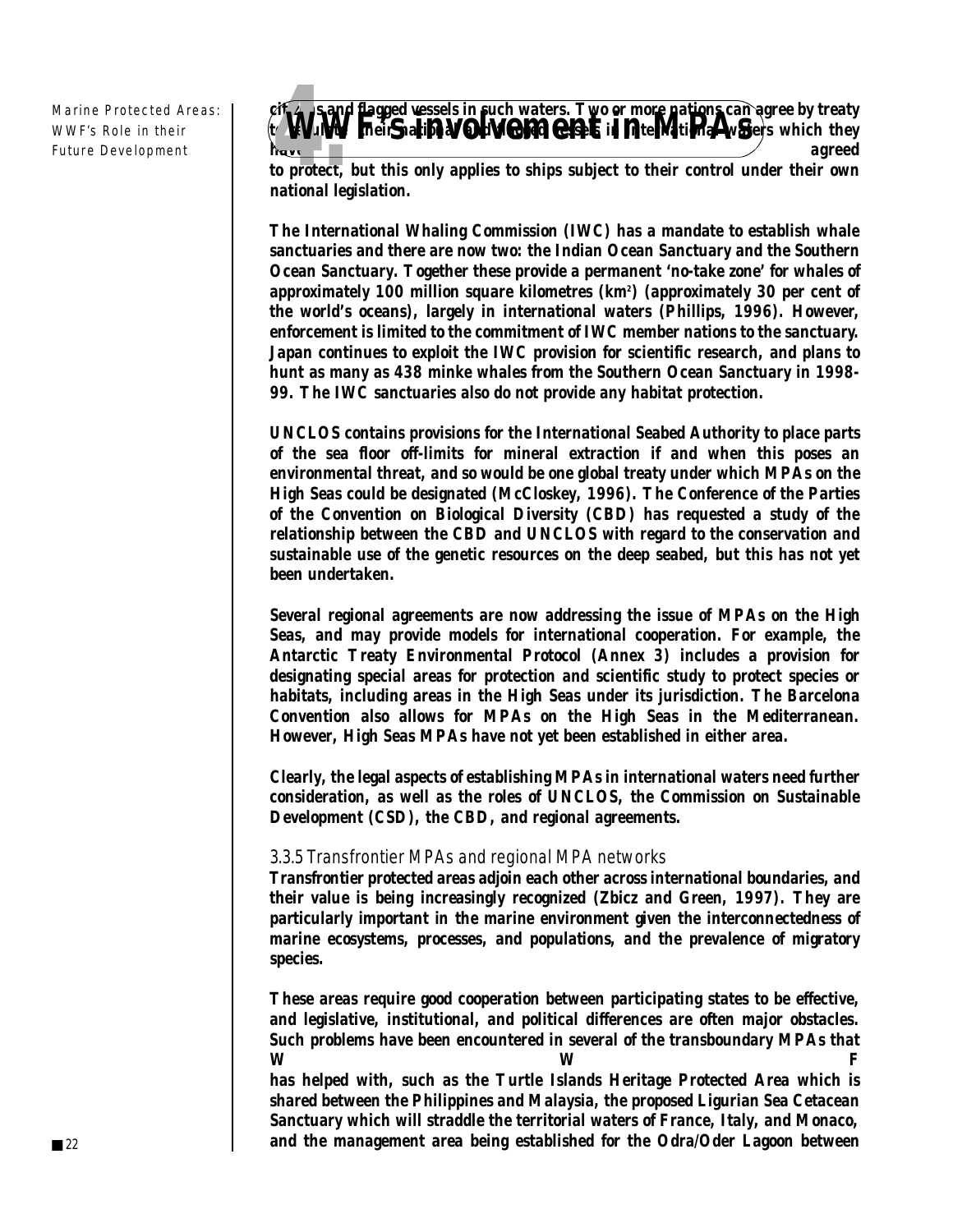| G           |  | m | <br>п<br>-- | - -<br>., |
|-------------|--|---|-------------|-----------|
| and Poland. |  |   |             |           |

*Such MPAs may evolve from two areas managed in parallel on either side of a frontier, to a jointly managed area where enforcement activities and scientific m o n i t o r i n g are coordinated under a single agency or commission. Legal precedents for states to cooperate in managing and conserving marine resources that straddle their boundaries can be found in the joint exploitation zones designated as temporary or permanent solutions to intractable boundary disputes. These include a joint fishing zone between Colombia and the Dominican Republic, and the Joint Red Sea Common Zone for mineral exploitation between Saudi Arabia and Sudan (Blake, 1987). The WWF Mediterranean Programme is helping to develop a legal framework for the proposed Ligurian Sea Cetacean Sanctuary, which would be a joint initiative between France, Italy, and Monaco, and which may provide a model.*

*Jointly formulated networks of MPAs, where states collaborate to select and manage sites, are another form of transboundary cooperation. These demand high levels of cooperation between the states involved. Despite a declaration by Denmark, Germany, and the Netherlands to protect the Waddensee in 1982, the complex jurisdictional and administrative differences between the three states have proved hard to overcome (case study 7.6). Such initiatives may result in protection over entire ecosystems or regions, and become an increasingly important issue for WWF to address, as it develops its 'ecoregional' planning approach to conservation (see below).*

## W *WF is involved in over 120 MPA-related projects in nearly 60 countries (Annex 2), in a wide variety of roles including:*

- site identification
- preparation of management plans and ongoing management
- education and interpretation
- monitoring and surveillance
- working with local communities in and around MPAs
- capacity building and training
- policy work
	- (lobbying for MPAs at national, regional, and international levels)
- research
- funding.

#### *The following overview provides background for the 'lessons learned' that are described in Section 5.*

4.1 Africa and Madagascar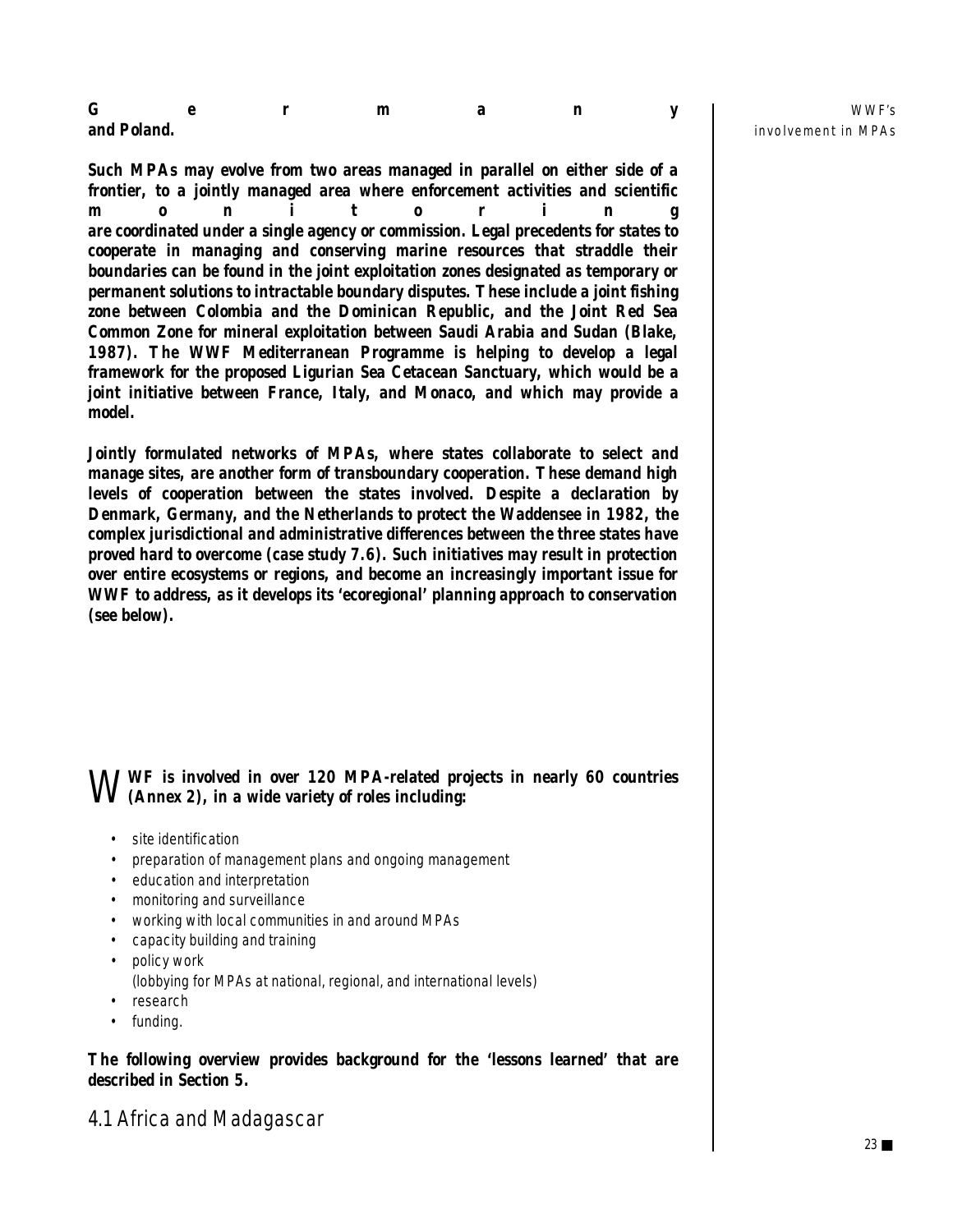*Priority sites for the Africa and Madagascar Programme are Kiunga Marine Reserve (Kenya), Mafia Island Marine Park (Tanzania), Menai Bay Conservation Area (Zanzibar), Bazaruto National Park (Mozambique), the Gamba Reserves Complex (Gabon), and Parc National du Banc d'Arguin (Mauritania) (case study 7.1). WWF is carrying out preliminary work to help develop MPA systems in Madagascar and Cameroon. WWF-South Africa has played an important role in the development of MPA policy in South Africa (Marine Reserves Task Group, 1997)* and provides funding for several individual MPAs.

*Following principles outlined in this region's Strategy for Marine and Coastal Conservation (Gawler, 1996), efforts are directed at providing 'hands-on' s u p p o r t for management, establishing legitimacy and support for MPAs in local communities, and promoting effective enforcement. Strong partnerships with local non-governmental organizations (NGOs), such as the Fondation Internationale du Banc d'Arguin in Mauritania, and with local communities, for example in Bazaruto (Mozambique), have proved particularly effective. Experience in East Africa has highlighted the need for a clearly defined and well-understood role for WWF in relation to other agencies involved in establishing and managing M PAs, and for realistic investment of time and resources in seeking community support. The programme plans to take lessons learned from MPAs and their role within ICM planning, and encourage the application of these to nationalscale ICM policies.* 

4.2 Asia and Pacific

*The Asia and Pacific Programme is currently involved in over 30 MPA projects. The marine component of its strategy is to be expanded, and in the meantime a fundraising document outlining existing and proposed marine projects in the region has been produced (WWF, 1998).*

ASEAN (Indonesia, Malaysia, Philippines, Thailand, Vietnam)

*WWF has carried out numerous MPA projects in these countries. WWF-Indonesia is assisting the Indonesian government in its objective of placing 10 million h e c t a r e s of marine area in protected areas by providing technical assistance with park management and protection, ICM planning, conservation, education, and community-based projects. This effort involves several MPAs such as Take Bone Rate* National *Rate* National *Rate* National *Rate* National *Rate* National *Rate* National *Rate* National *Rate* National *Rate* National *Rate* National *Rate* National *Rate* National *Rate* National *Rate* Natio

*Park, Aru Tenggara Marine Reserve, Teluk Cenderawasih National Marine Park, and Wasur National Park. WWF has also had long-standing involvement with Kepulauan Seribu Marine National Park, and has recently been working on marine turtle protection in Bali.*

*WWF-Philippines is involved in several MPA projects. WWF's work with the Philippines-Malaysia Turtle Islands Heritage Protected Area has been ongoing since 1989; it is also working in El Nido Marine Reserve, Tubbataha Reef National Marine Park, and with proposed MPAs for dugongs and cetaceans.* 

*WWF-Malaysia has been involved for many years in developing MPAs in Peninsular Malaysia, and assisted the Department of Fisheries in the preparation of the Marine Park Island Management Conceptual Plan for Peninsular Malaysia.*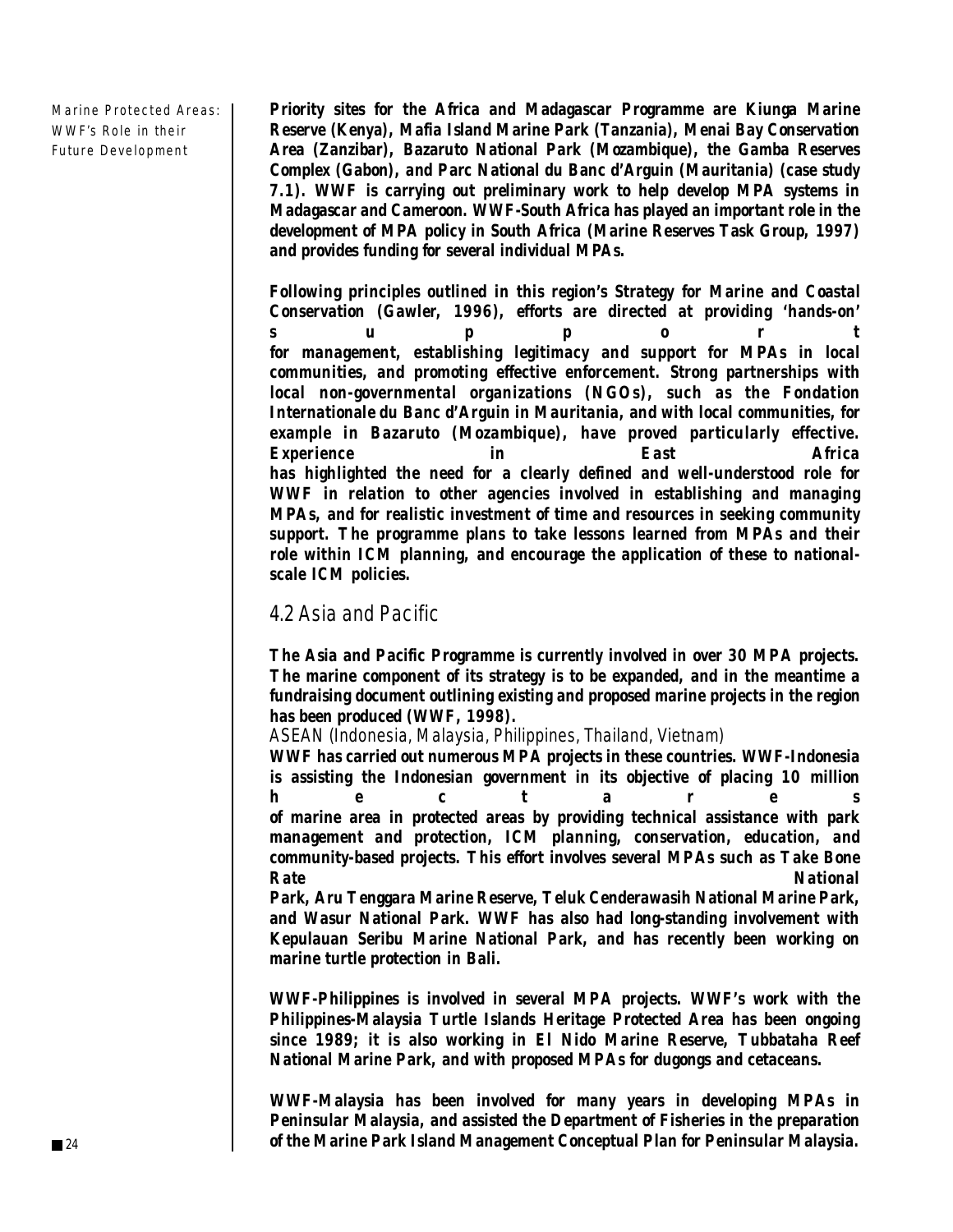*WWF has advised on the impact on tourism on MPAs (case study 7.2) and other management issues. Efforts have now been expanded to Sabah, where Semporna Island is being established as an MPA under a joint initiative between WWF-Malaysia and other national and international organizations.*

*WWF-Thailand assisted in the development of a management plan for Tarutao National Park in southern Thailand and now supports a local NGO, Wildlife Fund Thailand, in marine conservation activities including efforts to establish a 3-kilometre coastal conservation zone, where trawling is banned, to protect artisanal fisheries.* 

*In Vietnam, WWF (with the National Institute of Oceanography) carried out survey work between 1992 and 1995 to provide the basis for a national system of MPAs. Since then its MPA work has focused on Con Dao National Park. Future work will involve the preparation of an MPA systems plan and testing management approaches at a demonstration MPA, with other agencies, as part of a project funded by the Asian Development Bank.*

#### East Asia (China, Hong Kong, Japan)

*In China, WWF is working to strengthen the management of Yancheng and Shuangtai Hekou Nature Reserves, which protect the rare Saunders' gull, by training reserve staff to help implement management plans. In Hong Kong, WWF has played a central role in the establishment of MPAs, lobbying for legislation and then the establishment of the first sites (Hoi Ha Wan, Yan Chau Tong, Sha Chau, Lung Kwu Chau, and Cape d'Aguilar) which were designated in 1996. WWF-Hong Kong plans to develop Hoi Ha Wan as a demonstration MPA project, which will include a Marine Life Centre to promote public awareness of marine conservation (Moreton and Ruxton, 1997). WWF has also provided long-term support to, and now manages, Mai Po Site of Special Scientific Interest, a key area of coastal marshland where traditional forms of aquaculture have been practised for centuries.*

*WWF-Japan is working to ensure the survival of Shiraho Reef, one of the last pristine reefs in the Nansei Shoto islands, which faces severe threats from largescale industrial development projects such as road building, dam construction, and poor agricultural practices. Ultimately it is hoped that an MPA will be established there.*

#### Oceania

*The WWF South Pacific Programme Office is helping to establish communitybased MPAs in Fiji, the Cook Islands, and the Solomon Islands. Two pilot marine conservation areas are under way in Raratonga (Cook Islands) and Kadavu (Fiji). In Papua New Guinea, WWF is providing assistance to local communities in mangrove areas, including implementation of the Wildlife Management Area in the Kikori River Delta. WWF is also looking at the potential for a marine programme on the north coast, where one priority is to support the Wildlife Management Area* 

*at Sinub Island in Madang Lagoon. Building on this work, WWF-Indonesia and WWF-South Pacific, together with WWF-Australia and WWF-New Zealand, are developing a collaborative programme to promote customary resource management in the region.* 

WWF's involvement in MPAs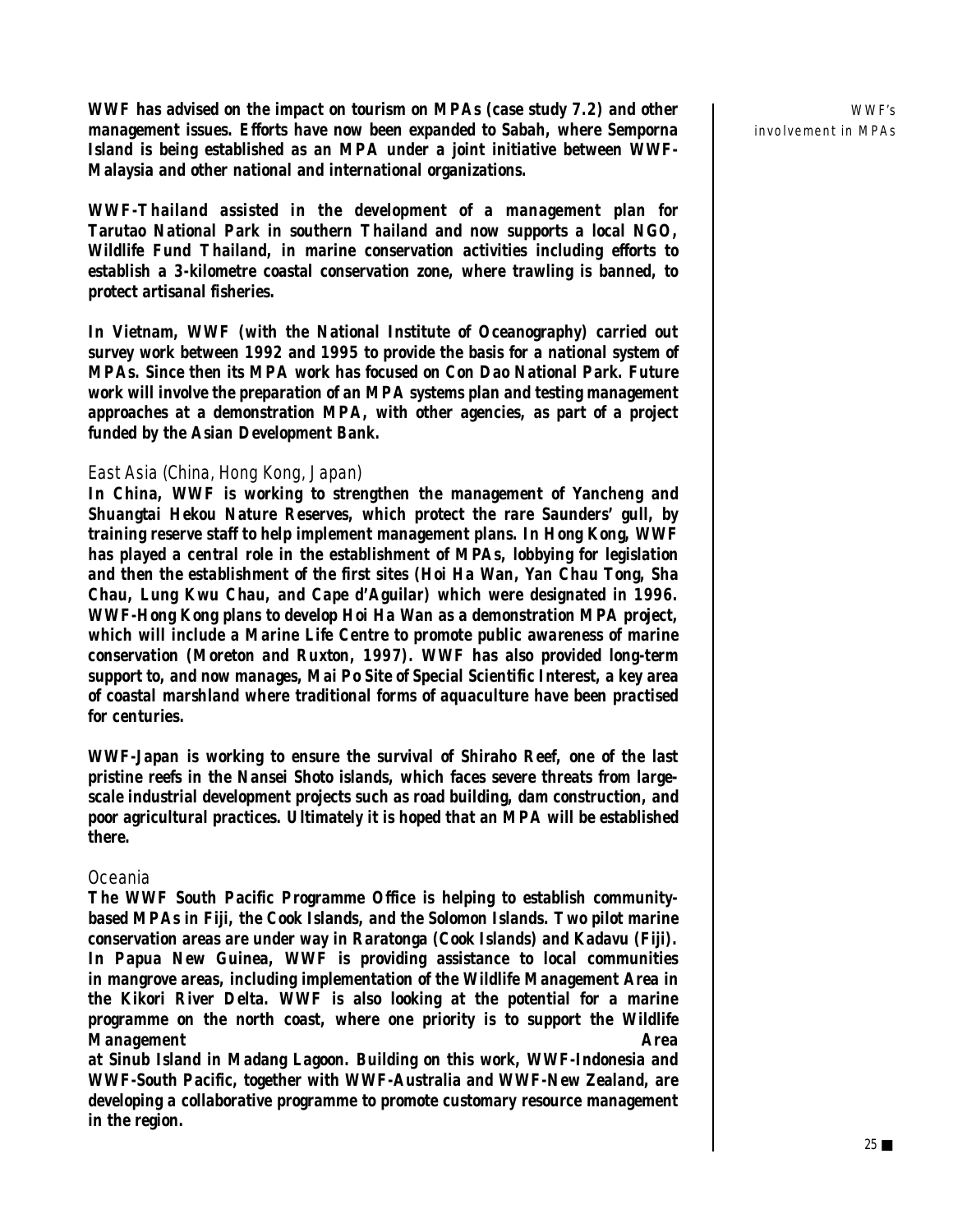*Although Australia has over 300 MPAs covering an area in excess of 463,000 km<sup>2</sup> , much of this lies within just one MPA – the Great Barrier Reef Marine Park. WWF-Australia is therefore lobbying for the establishment of a more comprehensive MPA system based on a recently completed review of biogeographic zones and the Australian government's National Oceans Policy. One of the major outcomes of this has been the establishment of a 229 km<sup>2</sup> MPA in the Great Australian Bight.*

*WWF-New Zealand is supporting research work on Hector's Dolphin in the Banks Peninsula Marine Reserve, and similar work on Southern Right Whales is linked to their overwintering in the Auckland Islands. New Zealand's application for the Auckland Islands to be given World Heritage status was supported by WWF. At the policy level, work continues to permanently halt 'scientific whaling' within the Southern Ocean Whale Sanctuary.*

#### South Asia (India, Pakistan)

*WWF has no specific MPA projects in these countries, but some of its marine conservation work is site specific and involved with protection of critical habitat and species. WWF-India is working to support the restoration of Pulicat Lake in Andhra Pradesh, a large brackish-water coastal lagoon which is threatened by unsustainable development activities, notably aquaculture. It is also involved in work with the Sundarbans mangroves, one of the largest mangrove protected areas in the world, through its efforts to conserve the Bengal tiger. WWF-Pakistan is implementing a mangrove conservation programme, promoting community-based management in the Indus River delta.*

## 4.3 Europe and Middle East

*WWF is involved in numerous MPA projects in Europe through its sub-regional programmes. A more strategic approach to MPA establishment and management is being developed through the work of the Pan-European Oceans and Coasts T e a m . This work is closely linked to the various regional frameworks that exist in Europe* for promoting MPAs, such as the EU Habitats Directive, and the regional *conventions for the Mediterranean, Baltic, and northeast Atlantic. Particular f o c u s is on implementation of Natura 2000 (the proposed protected area network under the Habitats Directive), the establishment of networks of offshore MPAs in all European regional seas, and the application of the Emerald Network approach in non-EU countries.*

#### Arctic

*WWF's Arctic Programme is promoting MPAs through field projects and policy work, with the aim of "protection of the full range of ecosystems and habitats by 2015". Current priorities include establishment of the Barents Sea International P a r k*

*(Norway and Russia), Svalbard National Park and Bear Island National Park (Norway), expansion of the Lena Delta Reserve (Russia), and work in the Bering Sea. Policy work involves supporting the Programme for Conservation of Arctic Flora and Fauna (CAFF), established under the Arctic Environmental Protection Strategy (AEPS) (Annex 3), and adopted by Canada, Denmark/Greenland, Finland, Iceland, Norway, Russia, Sweden, and the United States in 1991. CAFF is responsible for developing a protected areas network plan.*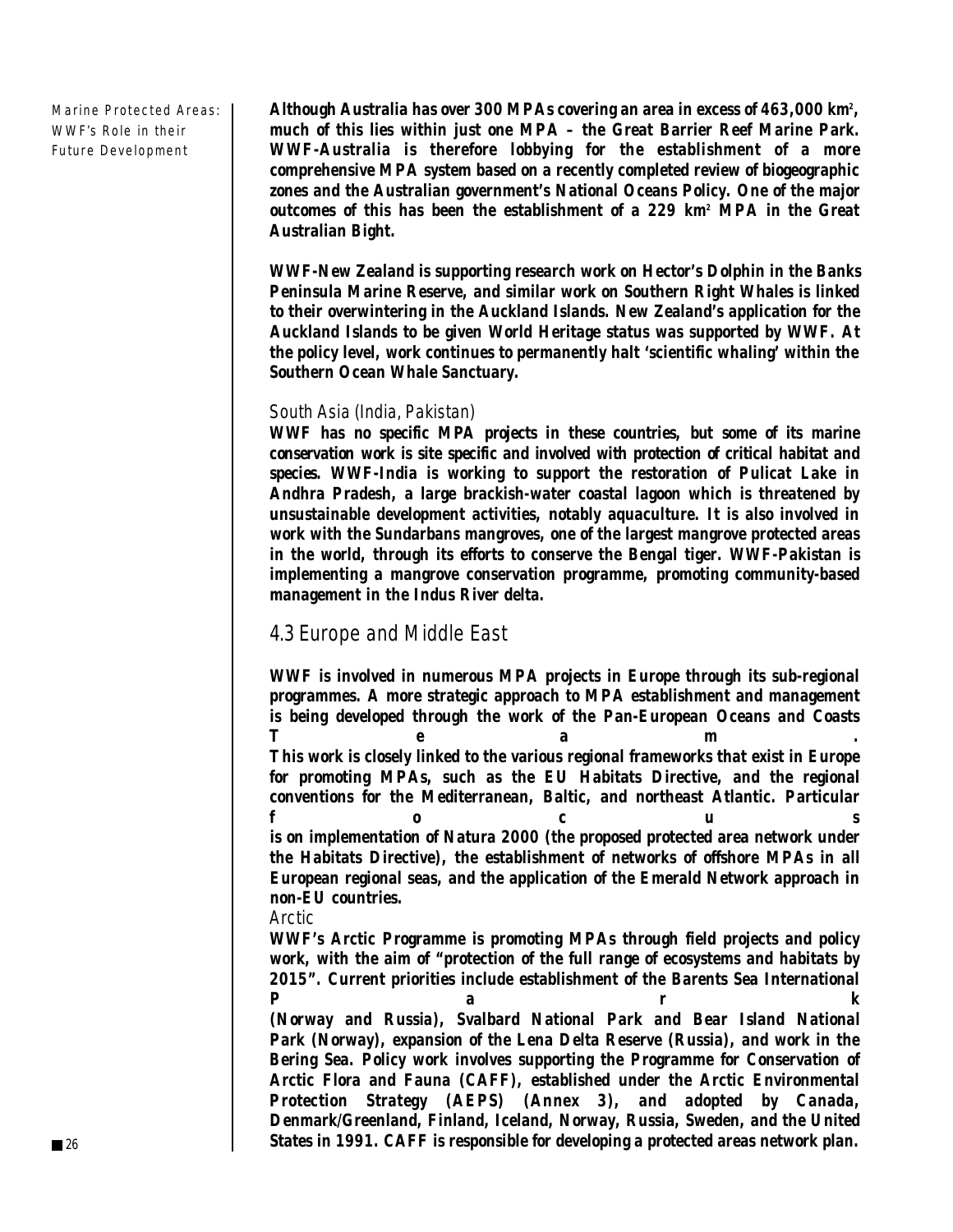#### **Baltic**

*In a project similar to WWF-Canada's Endangered Spaces Campaign (see below), the WWF Baltic Programme is advocating the establishment of a network of coastal and offshore MPAs representing all major ecosystems. This is also an obligation under the Baltic Convention (which requires a system of Baltic Sea Protected Areas – BSPAs – to be established). WWF is therefore working closely with the Helsinki Commission (HELCOM) on the implementation of the Convention (Annex 3). A Programme Task Force has been formed under HELCOM to coordinate and develop management plans for several coastal lagoon and wetland areas. WWF has played a central role in preparing the plans, acting as secretariat for the Task Force, and supervising Area Task Teams. Although the role of protected areas is recognized, at most sites – such as those in Estonia, Latvia, and Lithuania – the emphasis is on sustainable development for land use, tourism, and fisheries, and the introduction of ICM (Gladh, 1997).*

#### Mediterranean

*One of the targets of WWF's Mediterranean Programme strategy is the protection in MPAs of 10 per cent of the marine and coastal zone of this region by the year 2010 (Guglielmi, 1994). The programme is currently focusing on the creation of a trinational cetacean sanctuary in the Ligurian Sea, and is also working through the Barcelona Convention (see Annex 3) to promote MPA establishment. WWF-Greece is involved in two MPA projects protecting turtles, in Zakynthos and the Northern Sporades. WWF-Italy is directly involved in the management of five marine reserves, of which the most important is probably the Miramare Reserve in Trieste. Dogal Hayati Koruma Dernegi (DHKD), WWF's associate organization in Turkey, has played a major role in protecting turtles and monk seals i n*

*Turkey, and has ensured the establishment and implementation of MPAs at Dalyan-Koycegiz and Belek, two of the main turtle-nesting areas in the country, and at five sites for monk seals.*

#### Northeast Atlantic

*The WWF Northeast Atlantic Programme has a target to establish and implement a network of MPAs covering at least 10 per cent of the region by 2005 (WWF, 1995). In order to achieve this, WWF is promoting implementation of the EU Habitats Directive. For example, legal designation of MPAs has been particularly d i f f i c u l t to achieve in UK waters, although voluntary marine conservation areas, supported by WWF-UK, have been successful (case study 7.4). Following adoption of the Directive in 1992, involvement of the statutory bodies has increased, and WWF is now helping the UK to meet its obligations for the establishment of MPAs under this directive. WWF-Germany is involved with a number of MPA projects but its main focus is on the Waddensee MPA network. Trilateral Management Principles developed for this area may prove a useful model for managing large complex areas and MPAs nested within broader ICM projects (case study 7.6).*

*This Programme is also encouraging the establishment of offshore MPAs through the new Annex 5 of the 1992 OSPAR Convention for the Protection of the Marine Environment of the North-East Atlantic (Annex 3), and advocating the use of seasonal or permanent NFZs in the North Sea, with particular support from WWF-UK. It is also promoting the implementation of the 1992 ASCOBANS Agreement,*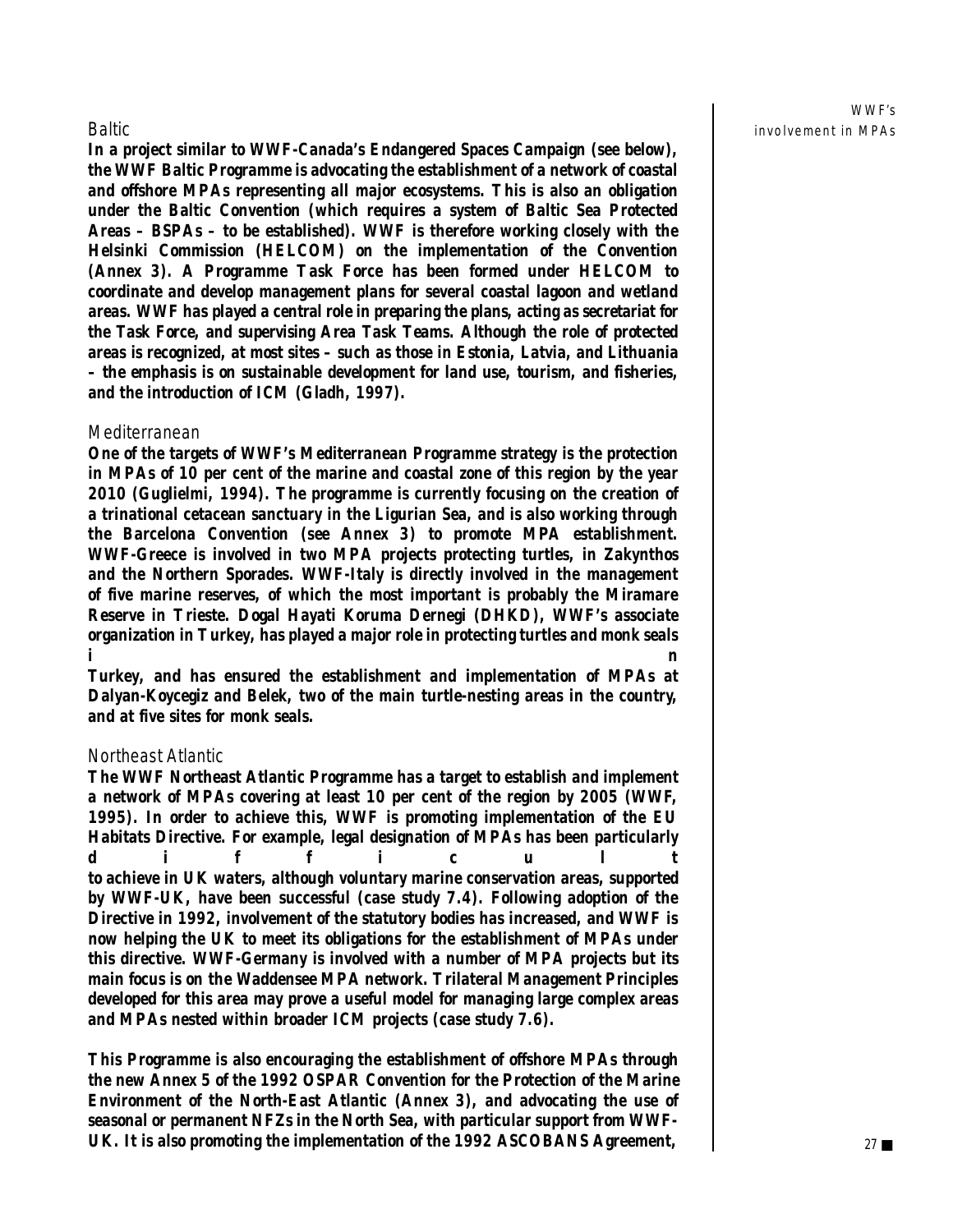

4.4 Latin America and Caribbean

*WWF is working on over 20 MPA projects (some of which are still proposals) in over 15 countries in this region, including two regional initiatives, ENCORE (funded by USAID and implemented by WWF-US) and PROARCA (a joint programme between WWF-US, the Nature Conservancy, and the University of Rhode Island).*

*The PROARCA-Costas project, or Central America Regional Environmental Project, is aimed at developing policy, strengthening capacity, and improving m o n i t o r i n g and evaluation at a number of important sites that straddle the boundaries of two or more countries. WWF, through the LAC programme at WWF-US, is leading efforts at two of the sites: Cayos Miskitos (Nicaragua and Honduras), which is already a protected area, and the Gulf of Fonseca (El Salvador, Honduras, and Nicaragua). ENCORE (Environment and Coastal Resources) is helping to set up protected areas with community involvement in Dominica and St Lucia, in the eastern Caribbean,* 

*and is designed to demonstrate the potential for collaboration between public, private, and community interests to protect biodiversity while encouraging viable economic development.*

*Following on from its support for the establishment and management of Sian Ka'an Biosphere Reserve, WWF-Mexico is focusing its marine work on the Great Maya Barrier Reef on the Yucatan, where the Banco Chinchorro Biosphere Reserve is a priority, and also in the Sea of Cortez on the Pacific coast. In the Galapagos, WWF lobbied extensively for the passing of the Galapagos Special Law (case study 7.3) which provides greatly improved protection to the Marine Reserve, p a r t i c u l a r l y in relation to fishing. WWF is also supporting a participatory planning process to develop a management plan for the Reserve, working closely with local communities, fishers, the National Parks Authority, and the Charles Darwin Research Institute.* 

*In the Dutch Antilles, WWF-Netherlands has played a major role in the establishment and management of Bonaire and Saba Marine Parks, considered model MPAs and emulated in many other countries. Both parks have developed self-financing mechanisms, involving user fees and visitor donations. WWF-Canada has developed a draft five-year plan (1997-2002) to extend its work in Cuba, with the primary objective of expanding and improving the country's National System of Protected Areas. Marine areas are to be included once resources are available (WWF-Canada, 1997). WWF is also supporting a range of MPA efforts in South American countries including Argentina, Brazil, Chile, Colombia, French Guiana, Guatemala, Peru, and Venezuela.* 

4.5 North America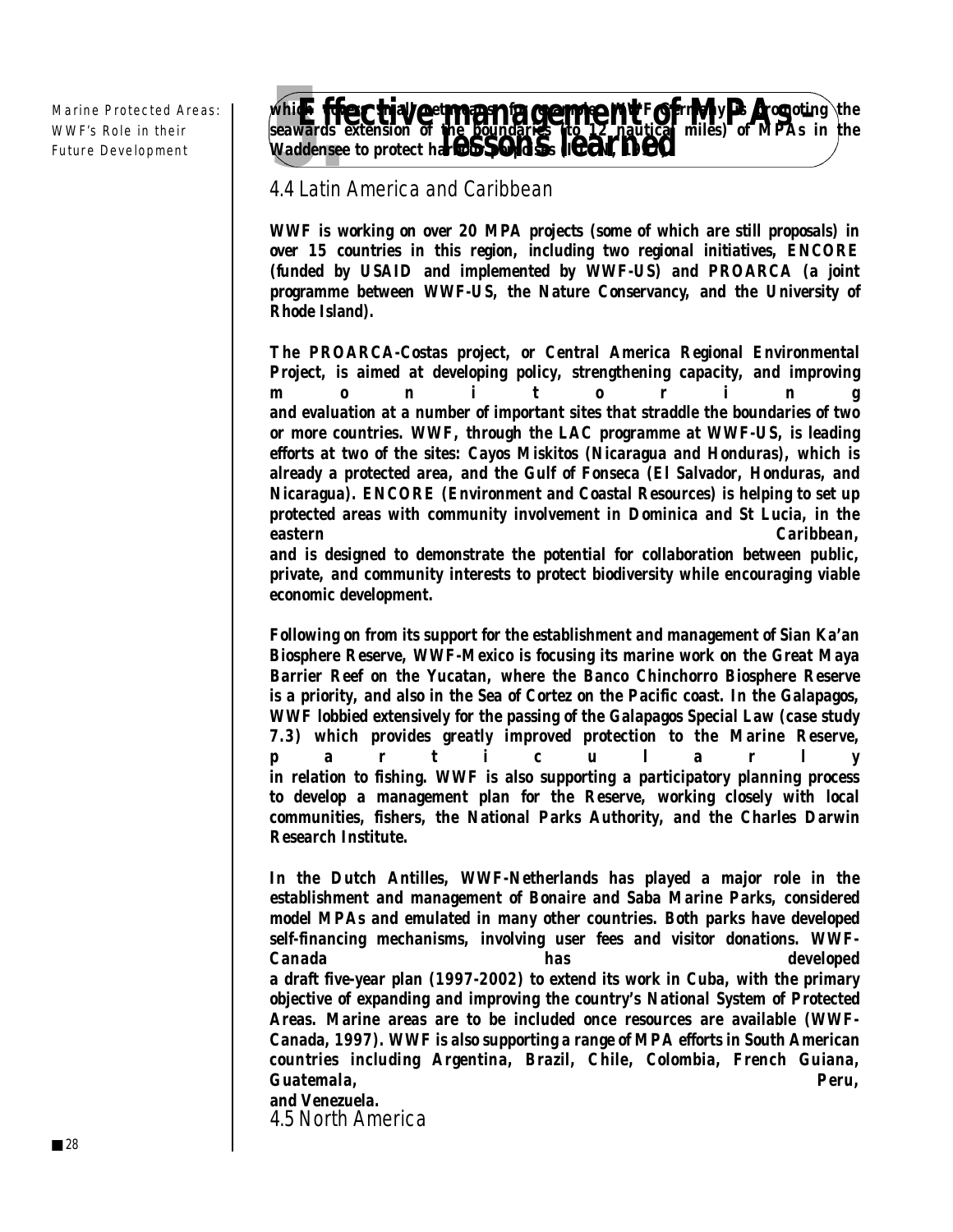*WWF-Canada's Endangered Spaces Campaign is aimed at completing a national network of ecologically representative marine and terrestrial protected areas, a goal which Canada's federal, provincial, and territorial governments are committed to achieving. WWF-Canada is preparing a framework document which will provide a classification system for identifying representative areas of the oceans (and Great Lakes) (Day and Roff, 1998). It is also promoting the establishment of several MPAs, including the Gully (a vast underwater canyon about 200 kilometres off Canada's east coast (case study 7.5), Gwaii Haanas (in the Queen Charlotte Islands), and Igaliqtuuq (in the Arctic), as flagship sites, where WWF would like to see the strictest forms of protection. WWF-Canada also plays an important role in ensuring effective management of protected areas in the country, and 'grades' the governments on their progress towards the completed protected areas system each year. Emphasis is also on ensuring that human activities inside and outside MPAs are managed to avoid damaging the integrity of designated sites.*

*WWF-US is a member of the Florida Keys National Marine Sanctuary's Advisory Council and is thus involved in the development and implementation of the Sanctuary's management plan, which established 17 'special protected areas' and an ecological reserve (Dry Tortugas), all considered MPAs, within the Sanctuary itself. Through the work of its Florida office, WWF-US is helping to develop the Dry Tortugas Ecological Reserve. WWF-US has contributed to the work of the Committee on Marine Area Governance and Management, which was set up by the National Research Council to review marine management areas (a generic term for a range of types of MPAs) in the US, and make recommendations for their improved management and governance (CMAGM, 1997).*

#### 4.6 Southern Ocean

*The main MPA activity in this region is strengthening of the Southern Ocean Whale Sanctuary, which is an important priority for both WWF-Australia and WWF-New Zealand. WWF is also working with other organizations to ensure that MPAs and NFZs are considered under the Convention on the Conservation of Antarctic Marine Living Resources (CCAMLR) (IUCN Antarctic Advisory Committee, 1998), and is involved in initiatives to establish protected areas for the sub-Antarctic islands and their associated marine ecosystems.*

Effective management of MPAs lessons learned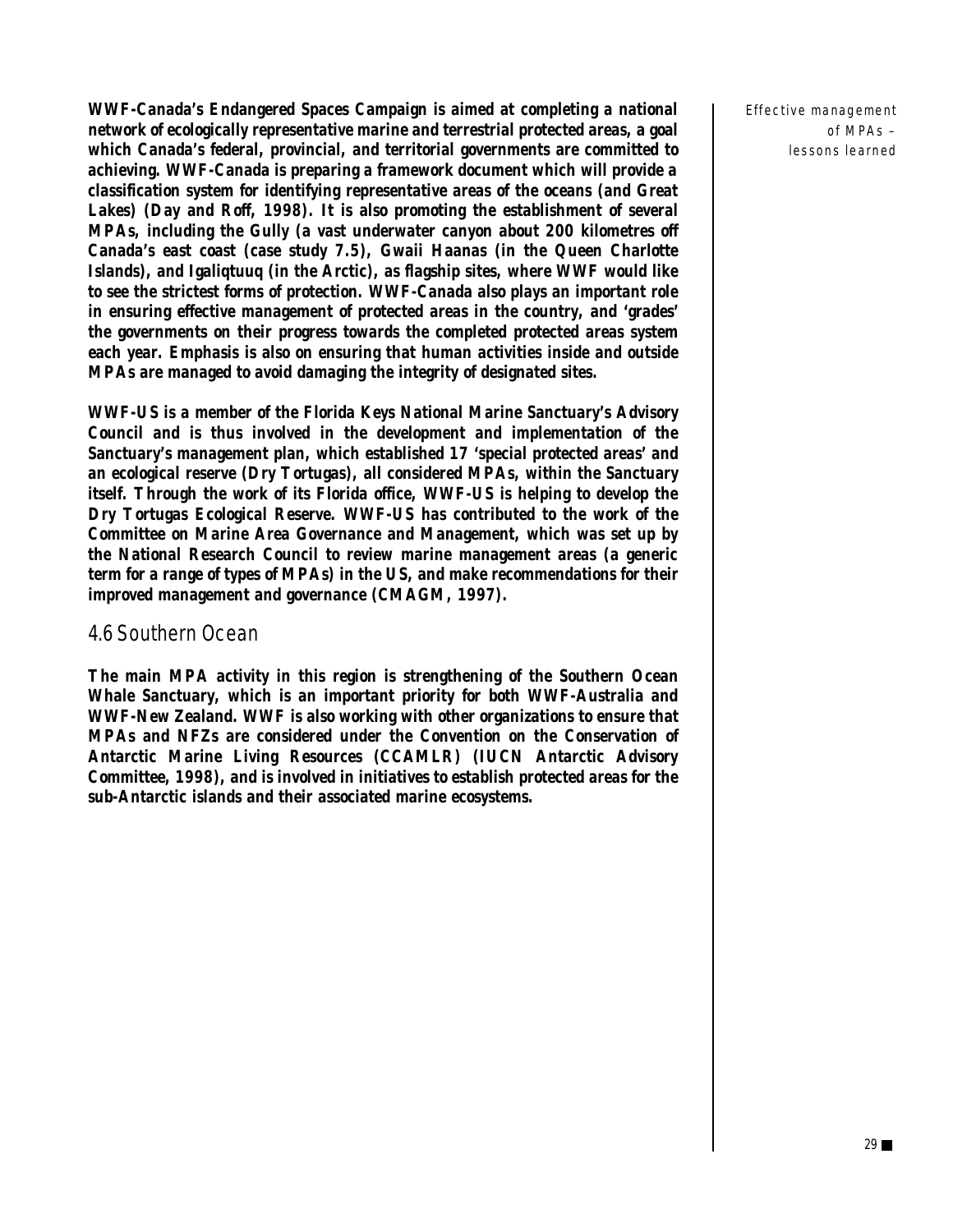> $\prod_{n=1}^{\infty}$ *he benefits of any protected area can only be realized when technical planning and designation have been turned into successful long-term implementation. While there remains an urgent need to create more MPAs, many – if not the majority – of existing areas fall far short of achieving their objectives. The frequent appearance of the term 'paper parks' in MPA literature emphasizes the extent of the problem. Fewer than 50 per cent of existing MPAs are considered effectively managed (Kelleher et al., 1995); WWF's Mediterranean Programme estimates that 70 per cent of the Mediterranean's MPAs are 'protected' in name alone, and many of Indonesia's parks are reported by WWF to be in the same condition.*

> *The experience of WWF and others in establishing and managing MPAs has provided some clear 'lessons learned' (many similar to those learned in terrestrial areas) that will benefit future work and help set priorities and targets, as outlined below.*

> 5 **.1 MPAs must be tailored to local conditions, attitudes, and needs, and designed to achieve specific objectives, which should evolve according to changing circumstances if necessary.**

> *No single MPA model will fit all situations. Establishing MPAs based on customary tenure systems in the Solomon Islands is a very different challenge from managing tourism in government-run MPAs in Malaysia, or establishing NFZs in the northeast Atlantic. It is therefore essential that the socio-cultural, economic, and ecological contexts of each site are reflected in management plans and design, bearing in mind that for the site to meet the criteria for a protected area it must have a strong conservation objective.*

> *Some MPAs have one, narrow objective, such as protecting a single threatened species; others, such as multiple-use areas, have a number of objectives and aim to manage conflicts between diverse interests. The objectives of an MPA may also change over time. For example, increased acceptance of an MPA may mean that broader objectives can be introduced. This has been the case with the Philippines-Malaysia Turtle Islands Heritage Protected Area, which was initially designed to protect turtle nesting beaches and has now expanded into a broader conservation initiative involving ICM and a bilateral transboundary park. Similarly, management objectives may need to evolve to address new threats or changing conservation priorities.*

> *Changing the objectives of an MPA may be difficult if they are defined in national legislation or policy. In Peninsular Malaysia, MPAs were established in the 1980s as NFZs protecting only the marine habitat (a federal responsibility), but now have an important biodiversity protection objective. Furthermore, the parks have become such tourist attractions that the management of visitors and of activities on the adjacent land (the responsibility of local government) is equally important (case study 7.2). In Indonesia, most MPAs have been designed using recommendations made by IUCN*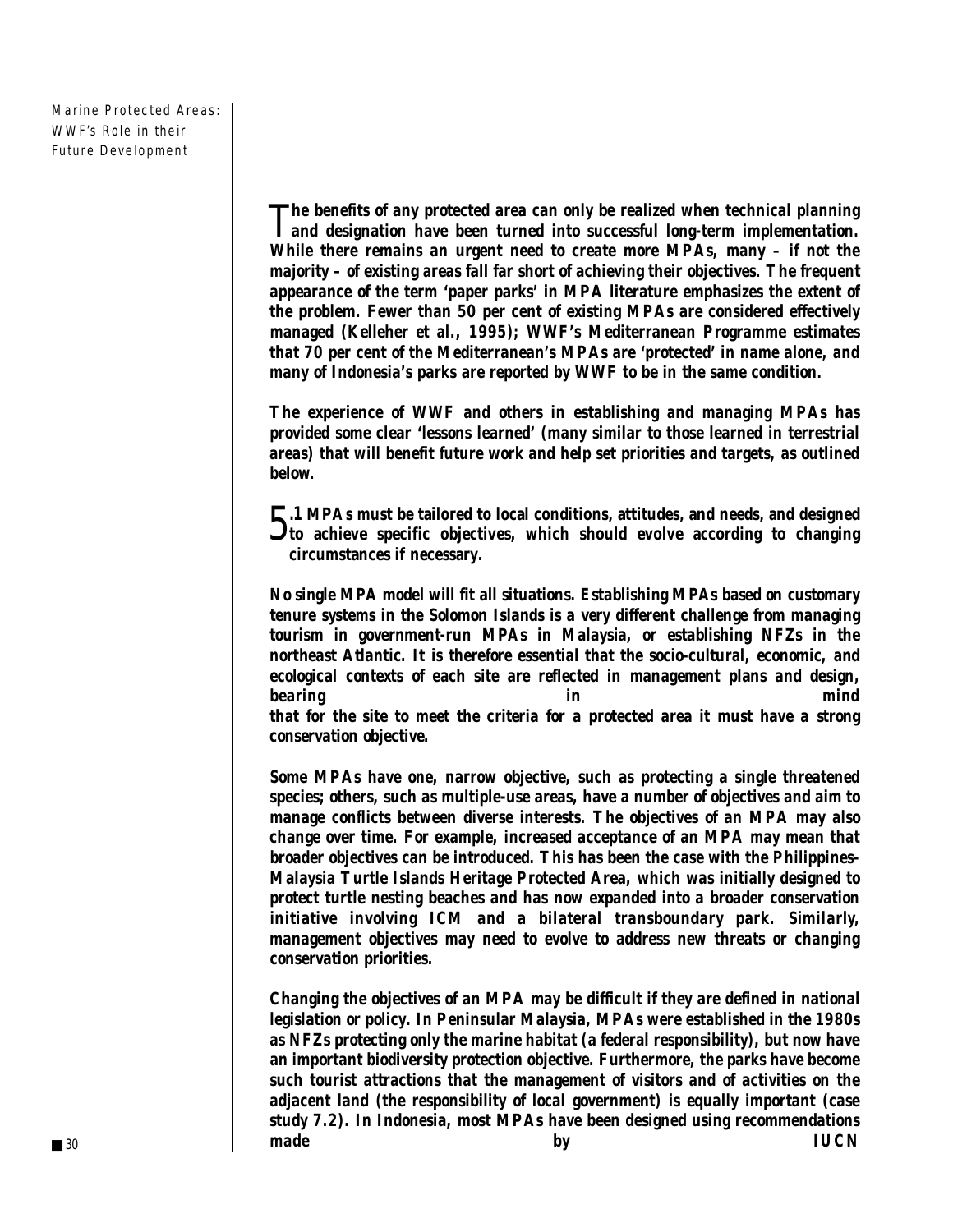*in the early 1980s (Salm and Clark, 1984). WWF-Indonesia is now working to persuade the government to consider new approaches and to involve local communities in management, in order to reflect more recent recommendations (as discussed above) that IUCN and other agencies have made.*

5 **.2 Stakeholders must be involved at all stages of MPA planning and management.**

*All stakeholders should be involved from the outset in an MPA and should not be thought of as the recipients of a management plan, but rather as partners who will share in the responsibility of planning and implementation. Wherever possible WWF should use its independence to facilitate dialogue and cooperation between stakeholders, government agencies, and local NGOs.*

*In Menai Bay, Zanzibar, local communities took the initiative to form their own management committee, and subsequently to establish a conservation area. WWF was invited to help when it was found that external assistance was needed to deal with the threat of dynamite fishing. In the Galapagos, WWF is working with Fundacion Natura to help set up a multi-stakeholder participatory process to develop a new management plan for the Marine Reserve. This process is steadily gaining the trust of local communities and government agencies. In the Parc National du Banc d'Arguin in Mauritania, the interests of the local indigenous community, the Imraguen, were incorporated into the management plan and they now have exclusive rights to fish, using traditional methods, within the park boundaries. As a result, the Imraguen have become 'defenders' of the park and provide voluntary surveillance (case study 7.1).*

*Full participation invariably takes time. In some instances, particularly in developing countries, basic needs must be met before conservation will be considered by a community. For example, in the Bazaruto Archipelago in Mozambique, WWF is developing a community programme for sustainable use alongside its more traditional protected area work. Such approaches involve longterm commitment and investment of resources, but are likely to build the kind of relationships with local stakeholders that can facilitate the establishment and enforcement of an MPA.*

*Stakeholders must not be coerced into participation, as it is only if participation is voluntary (rather than mandatory) that full support will be given. A minimum of five years may be necessary to gain the trust of local stakeholders (Burbridge and Burbridge, 1992), a time span that is generally longer than most projects. For example, WWF-Indonesia has successfully involved local government agencies and communities in the management of Take Bone Rate National Park, but funding for the project is now being phased out, leading to concern that the investment in a more participatory approach will be wasted.*

*The objectives and anticipated benefits of an MPA should be communicated to all stakeholders in a language that they can understand, particularly when the site is being established at the initiative of the government or an outside agency. In Mafia Island, Tanzania, the benefits of the Marine Park and of the time frame for its establishment were reportedly exaggerated in the early stages of the project, resulting in disappointment.*

Effective management of MPAs lessons learned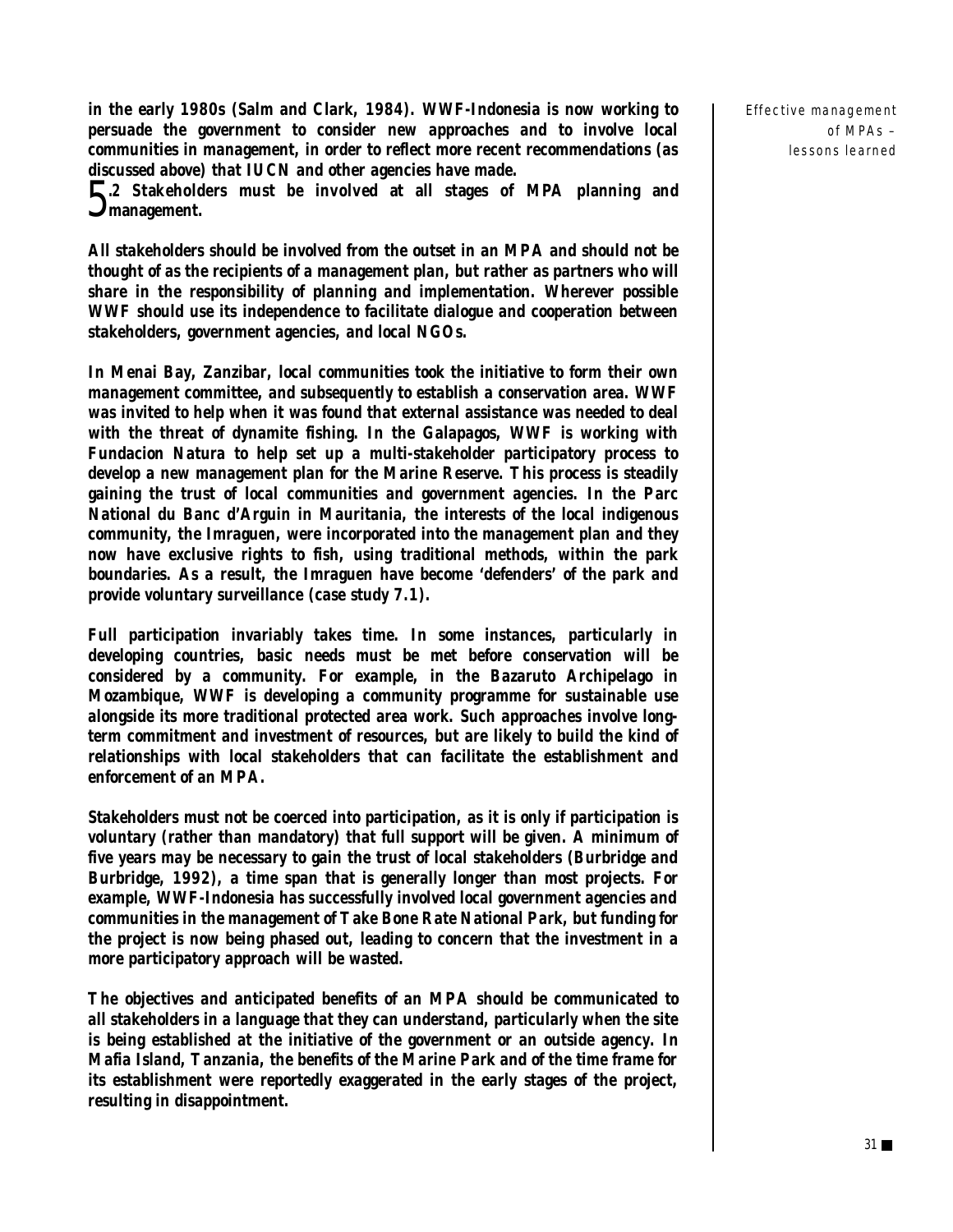5 **.3 MPAs often benefit from having a legal basis.**

*Despite the move to community-based management in many countries, a sound legal basis is often essential to ensure the long-term survival of an MPA and to support the efforts of local people. For example, in Samoa the government supports village initiatives in establishing customary conservation areas by passing by-laws, in consultation with customary owners, to protect community rights and regulations (Schuster, 1998). In Zanzibar's Menai Bay, local communities asked WWF to help with formal designation of the area, which was needed to provide the legislation necessary to halt dynamite fishing. In certain situations, statutory designation may not be so necessary, particularly if there is strong customary tenure or voluntary community involvement (e.g. the Voluntary Marine Conservation Areas in the UK – case study 7.4).*

*Like all protected area legislation, that for MPAs should reflect national conservation policy and reinforce regional and international obligations. Wherever possible, legislation should be consistent with traditional or customary laws, and provide definitions of legal terms that can be understood by local stakeholders. G i v e n the multiplicity of government agencies that are often involved (Section 2.2), legislation should define clearly the roles and precedence of relevant agencies, government departments, and other legislation. Jurisdictional problems in the Galapagos Marine Reserve have been resolved by the passing of the Galapagos Special Law (case study 7.3).*

5 **.4 All MPAs need a management plan.**

*A management plan is an essential framework for the success of an MPA. However, many MPA management plans have been prepared but never implemented (as was the case with the 1992 Management Plan for the Galapagos Marine Reserve), and many MPAs lack a plan altogether. WWF has helped to prepare a number of management plans for MPAs, and experience has shown that plans which incorporate the basic lessons described in this section will have a better chance of being successfully implemented.*

*A checklist for drawing up a management plan is provided in Kelleher and Kenchington (1992). In brief, all plans should clearly describe the conservation objectives of the MPA and the actions needed to ensure that they are achieved. The roles of different agencies involved must be defined, and a monitoring process developed that will evaluate how well the objectives of the MPA are being achieved. All stakeholders should be involved in the development and implementation of the management plan and their opinions should be taken into account. Issues such as the need for an ICM framework should also be addressed.*

5 **.5 Local communities have a role in enforcement.**

*Few countries can afford the cost of effective enforcement in the presence of a hostile public. However, where public support has been successfully generated,*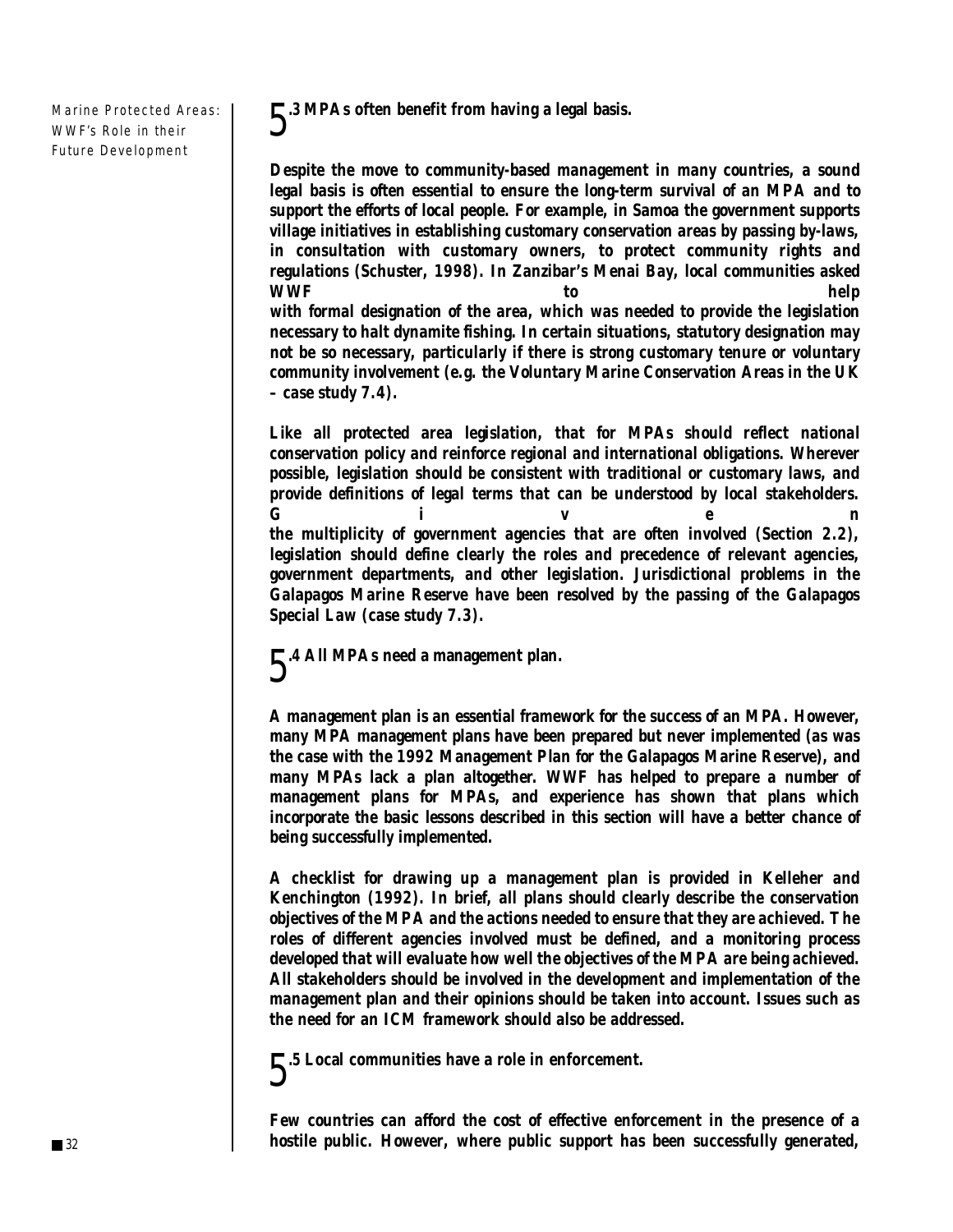**enforcement costs can be low (Kelleher and Kenchington 1992). Communities** A strategic approach work

enforcement costs can be low (Kelleher and Kenchington, 1992). Communities<br>which **Standard Concerns to the Concernsity of the Stablishment**, and who receive direct benefits from it are more likely to adhere to<br>the regulati *establishment, and who receive direct benefits from it are more likely to adhere to the regulations voluntarily. This is illustrated particularly well in the Helford and other Voluntary Marine Reserves in the UK, where there is no government enforcement at all (case study 7.4).* 

*In the Banc d'Arguin, Imraguen fishers have a vested interest in enforcing MPA regulations as they have exclusive fishing rights within the boundaries of the park. Similarly, artisanal fishers in the Galapagos Islands commonly report illegal fishing by mainland Ecuadorian vessels within the marine reserve to the National Parks Service. WWF can help local communities in this role by providing training, education, and communications equipment.* 

*However, addressing external threats is usually beyond the capacity of local communities, and these have to be tackled by government agencies. WWF can provide support, advice, funding, and equipment for the necessary enforcement activities. For example, in Tanzania, WWF has provided funding and technical expertise for a patrol boat in the Mafia Island Marine Park. In the Philippines, WWF is collaborating with the Navy's Special Warfare Action Group, providing funding and equipment for the surveillance of Tubbataha Reef National Park. A boat provided by WWF was recently used to apprehend a Taiwanese vessel fishing for sharks within the Park.* 

5 **.6 MPAs require sufficient, well-trained personnel.**

*A major constraint on long-term effective management is the lack of skilled, trained park managers and other personnel. WWF is therefore involved in capacitybuilding work in many countries. For example, WWF arranged for staff from Con Dao National Park in Vietnam to undertake a three-week training programme in the Philippines at the WWF project in the Turtle Islands. Such joint initiatives between WWF MPA projects are extremely beneficial.*

5 .**7 MPAs must be financially sustainable.**

*MPAs are unlikely to be successful unless they are financially self-sustaining or have a sustainable source of external funding. Where MPAs are linked with spectacular scenery or are popular recreational diving destinations, they may attract sufficient visitors to cover the costs of management through entrance or user fees, as in Bonaire or Saba (Dixon et al., 1993). Such examples are rare but, nevertheless, tourism is a major source of income for many MPAs. In the Philippines, WWF is investigating the potential for community-based whale shark watching as a potential revenue-generating activity, which would help to encourage the establishment of an MPA for this species.*

*The capacity of an MPA to accommodate tourism while protecting biodiversity, however, may rapidly be exceeded, at which point the values that attracted tourists in the first place are degraded. Further work is needed to resolve this conflict. WWF-Malaysia is trying to identify ways in which MPAs may become selffinancing without damage from tourism, since there have been cuts in government*

to WWF's MPA work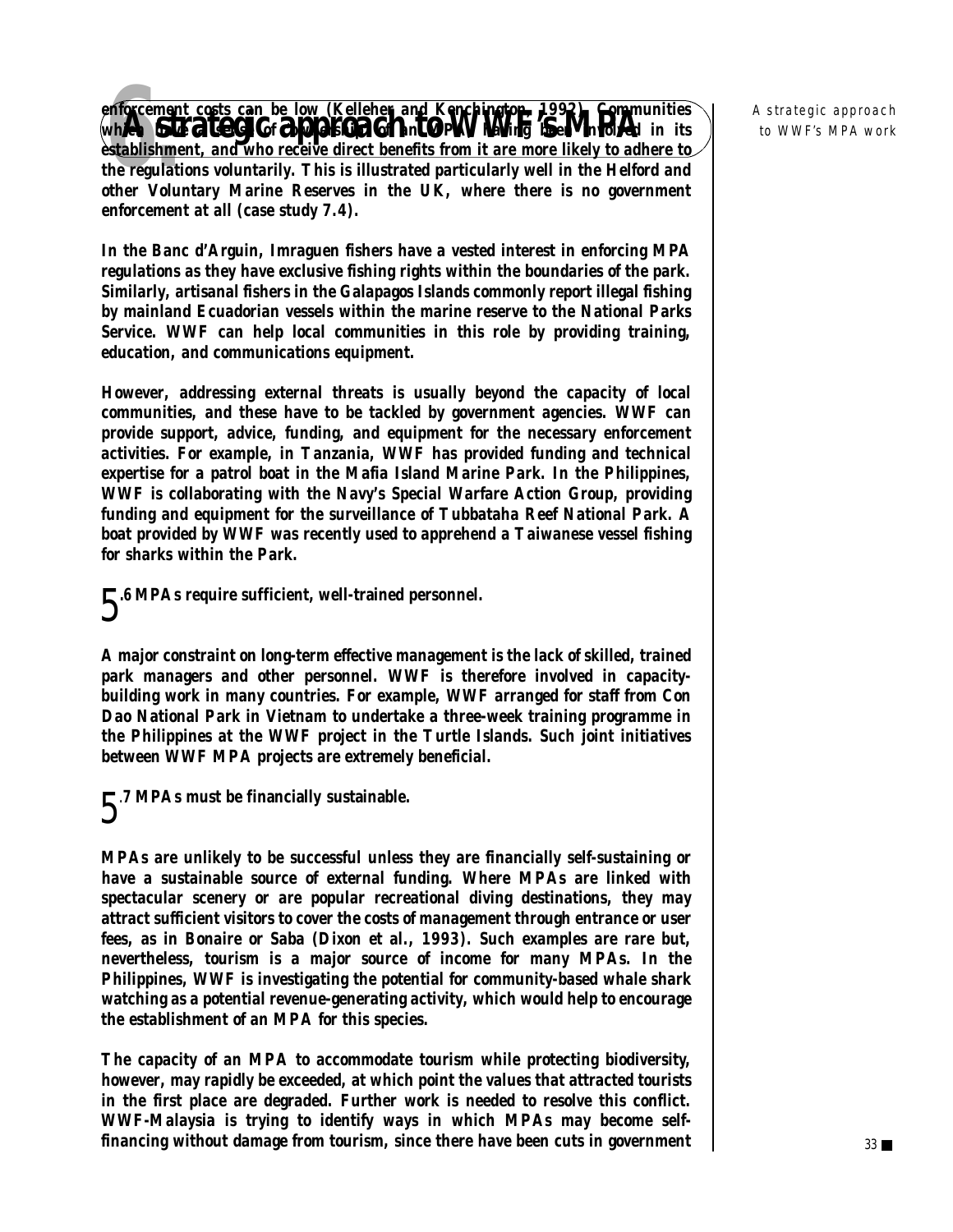*MPA funding (case study 7.2; Aikanathan and Wong (1994); Lim (1995 and 1997)).*

*Many MPAs, particularly those in temperate areas where visitor numbers are much lower, are unlikely to become self-financing through tourism, and for those in particularly sensitive areas attracting visitors may not be desirable. In such cases, funds will have to come from external sources such as governments, intergovernmental organizations, and conservation organizations.* 

*Trust funds are an increasingly common means of financing protected areas and have proved successful in Belize (McField et al., 1996) and other areas (Hooten and Hatziolos, 1995). WWF is proposing a Conservation Trust Fund for the Galapagos which would help to finance a range of environmental activities, including contributions to the Marine Reserve and also to the Navy for support of its patrolling activities. With such mechanisms, it is important that revenue from the protected area does not go into central government funds but is reinvested in the protected area for management or support of local communities.*

5 **.8 MPAs should be established within a framework of ICM.**

*An ICM framework is increasingly recognized as essential to the successful management of MPAs. ICM addresses the interconnected nature of marine systems and the lack of coordinated jurisdiction between national agencies (GESAMP, 1996; Sorensen, 1997), and WWF is encouraging its adoption as an underlying principle in all marine and coastal conservation activities worldwide. Where MPAs are established in isolation, impacts from outside their boundaries and beyond the control of the responsible agencies may rapidly undermine their effectiveness (Allison et al., 1998). For example, in Malaysia many MPAs are now threatened by increasing tourism development, which is causing pollution from sewage and pesticide run-off from golf courses, among other things. In this case, WWF-Malaysia is lobbying for integration of state and federal management, and for the islands associated with MPAs to be made into state parks.* 

*In other areas, efforts are directed more at introducing an overall ICM approach. The Philippines-Malaysia Turtle Islands Heritage Protected Area started as an initiative to protect turtle nesting beaches. However, given the migratory nature of turtles and the range of impacts on them, an integrated and a much broader approach is required. Similarly in Turkey, the protection of turtles has evolved from the designation of protected nesting beaches to the introduction of ICM programmes (DHKD-WWF, 1996). In the Waddensee, ICM has been identified as a means to approach the complex jurisdictional and administrative challenges provided by the MPA systems of three different countries (case study 7.6).*

5 **.9 MPA management effectiveness should be monitored and evaluated.**

*Methods for monitoring and evaluating management effectiveness and the health of the ecosystems and resources within an MPA should be identified in the management plan, and a monitoring and evaluation programme should be put in place as early as possible. Information from this provides essential feedback for managers, and permits 'adaptive management', whereby management*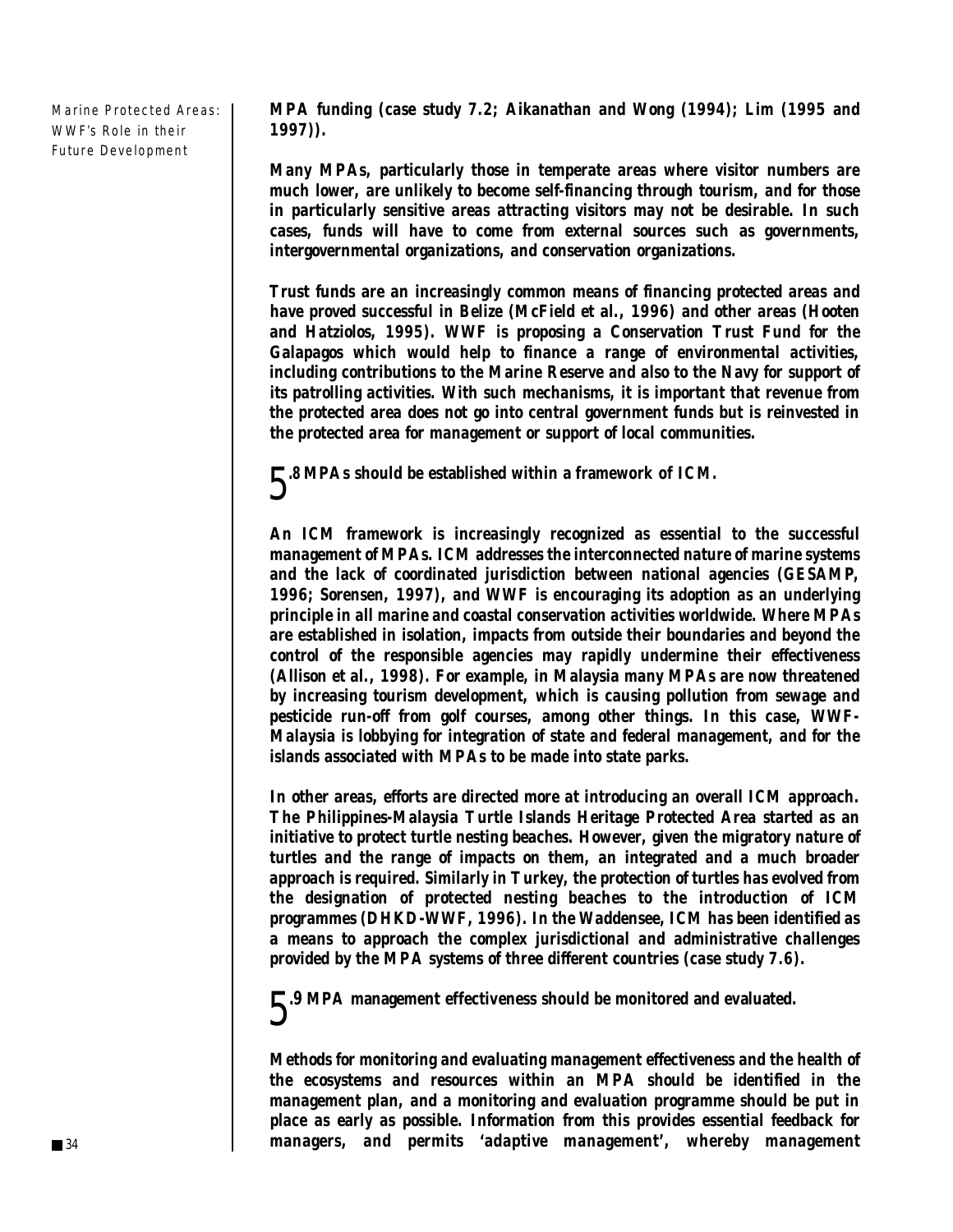*interventions are refined and modified when conditions change or if they are found to be inadequate. Monitoring and evaluation methodologies should be kept simple, and should be appropriate not only for the indicators that are selected for monitoring, but also for the available institutional and manpower capabilities (Agardy, 1995; Margoluis et al., 1997).*

A strategic approach to WWF's MPA work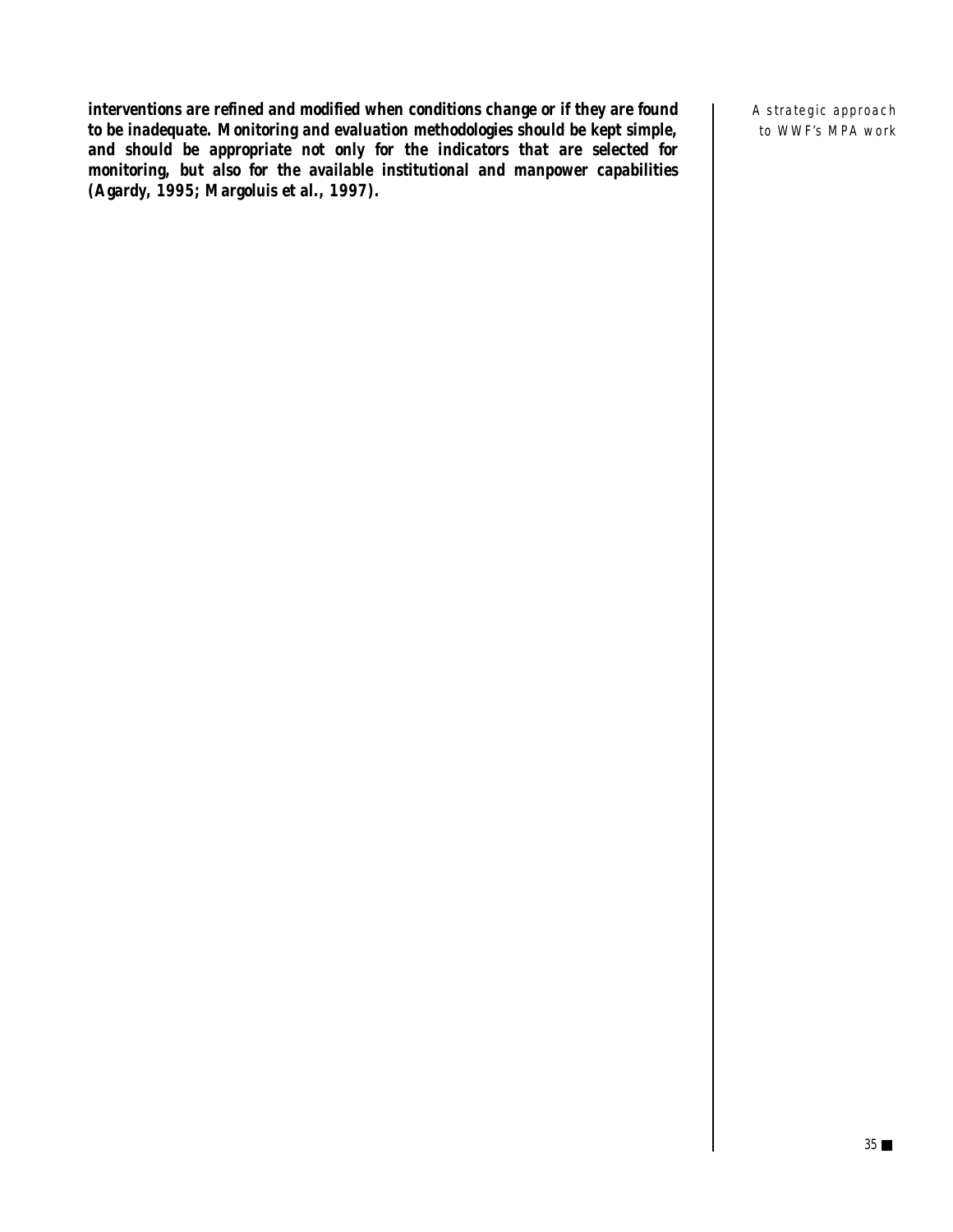## W *the objective in their marine policy (WWF/IUCN, 1998): WF and IUCN have identified three main activities relating to MPAs to meet*

- ensuring the establishment of a global network of ecologically representative MPAs
- improving the management of MPAs
- assisting in the development, strengthening, and implementation of regional and international agreements for the establishment and management of MPAs.

## $6$ <sup>.1</sup> Ensuring<br>established. .**1 Ensuring that a truly ecologically representative network of MPAs is**

*Most MPA designation advances on a site-by-site basis, commonly as a response to a crisis, such as impending development of a sensitive area, or an opportunity, such as identification of a particularly critical habitat for an endangered species. However, protected areas are most effective if established as part of a 'system' or 'network' in which all ecosystems are represented. Under the CBD, governments are required to plan such systems at the national level, and IUCN has recently produced guidelines for this process (Davey, 1998). WWF is helping in a number of countries. For example, WWF-Canada is developing a framework for determining a representative Canadian MPA network (Day and Roff, 1998). WWF-Indochina will be assisting with a system plan for Vietnam, and WWF-Australia is lobbying for the establishment of a national system in Australia, where the need for such an approach is widely recognized (e.g. Brunckhorst and Bridgewater, 1995).*

*The network or protected area system approach must also be extended to the regional and global level. WWF offices in Europe, for example, are helping to develop regional networks of MPAs in the Mediterranean, Baltic, and northeast Atlantic. This process can be facilitated through an ecoregion-based conservation approach. Using information available on ecosystem classification, biogeography, species diversity, and endemism, WWF has identified over 200 priority ecoregions (the Global 200) where, if appropriate conservation actions are carried out, a large proportion of the world's biodiversity, ecological, and evolutionary processes will be preserved (Olson and Dinerstein, 1997). Each ecoregion is a relatively large parcel of land or water that harbours a characteristic set of species, communities, dynamics, and environmental conditions, and is thus a biogeographic unit appropriate for achieving regional and ecosystem representation. More detailed, finer-scale* analyses of *analyses* of *biological, social, and economic factors are needed within each ecoregion to identify key sites and assess the timing, sequence, and level of effort needed for different conservation activities.*

*Many of WWF's existing MPA projects are located within Global 200 ecoregions and, for some parts of the WWF network, future work on MPAs will focus increasingly on these priority areas. In all areas, the ecoregional approach to marine management will be promoted. In order to meet the objective of "a comprehensive, representative, global system of MPAs", it will be necessary to*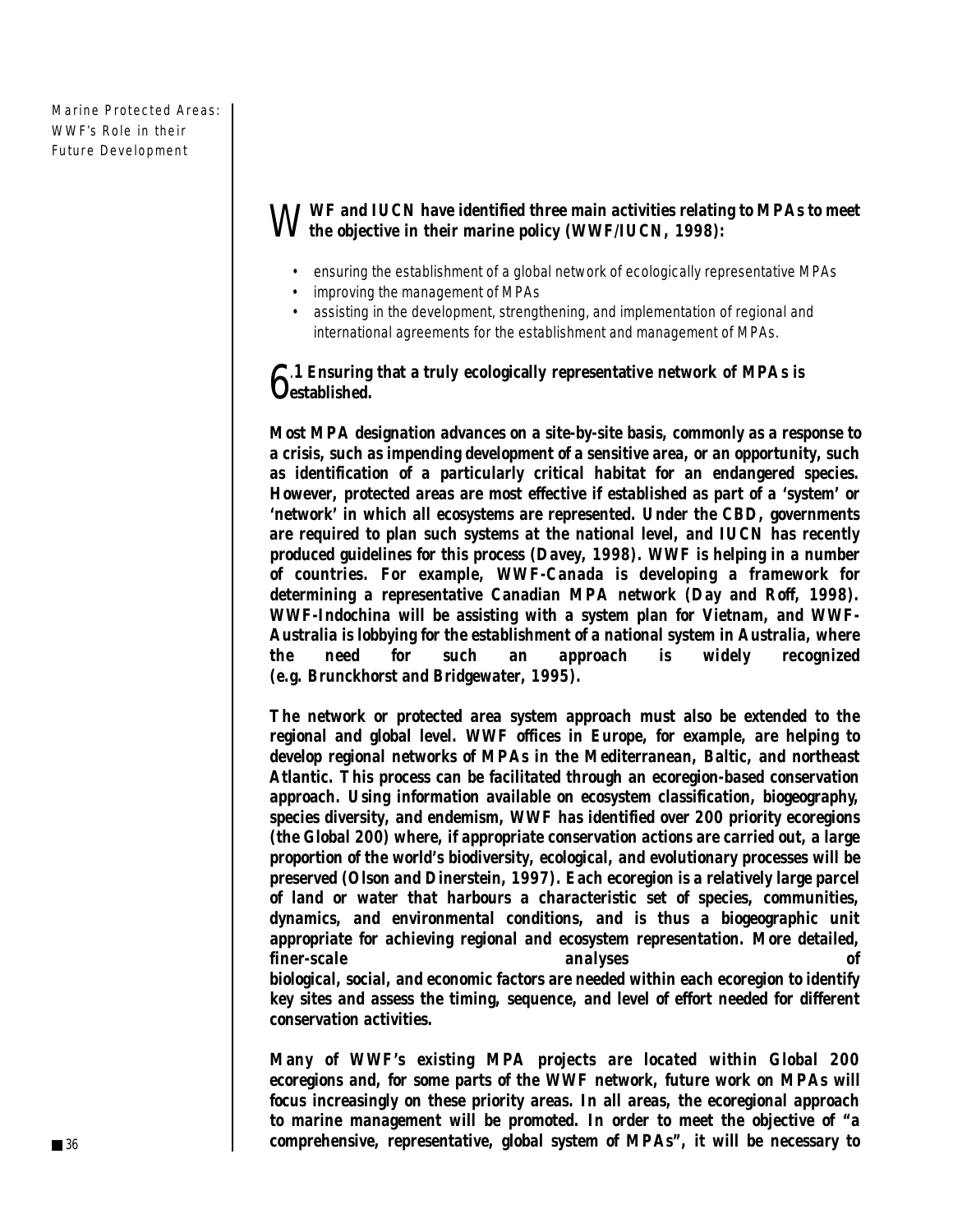*address the important linkages between ecoregions themselves, and between e c o r e g i o n s and areas outside them as a result of currents, migratory species, etc. More MPAs in offshore areas and on the High Seas will also be needed, since these are underrepresented at present.* 

*This can be achieved by working closely with partner organizations at the local and international level, and by linking the ecoregional approach with other marine regional analyses. IUCN, with the World Bank and the Great Barrier Reef Marine Park Authority, has analysed the status of MPAs around the world and identified 1 5 5 regional priority MPAs (both existing and proposed) (Kelleher et al., 1995), 98 of which lie in Global 200 ecoregions. IUCN, with the National Oceanic and Atmospheric Administration (NOAA) and the Intergovernmental Oceanographic Commission (IOC), is also looking at the feasibility of using 'large marine ecosystems' (large biogeographic units, similar in concept to WWF's ecoregions) as a basis for management (Sherman and Laughlin, 1992).*

*For an effective protected area system, whether at national, regional, or global level, guidelines on the number, size, and location of sites are needed. This is difficult for MPAs, given the poor knowledge of marine ecosystems and species, and the lack of an accepted marine biogeographical classification.* 

*The question of how much of the marine environment should be included in protected areas, and whether such a figure should be used as a WWF target, is also difficult to answer. In 1994, at the World Parks Congress in Caracas, it was recommended that 10 per cent might be an appropriate figure to aim for in terms of world coverage of all protected areas. This was intended to provide a general guide or minimum figure to help countries develop their national protected area systems. This figure has subsequently been adopted as a target by the WWF Forest Programme (the establishment of an ecologically representative network of protected areas covering at least 10 per cent of the world's forest area by the year 2000, demonstrating a range of socially and environmentally appropriate models), and has been a very useful tool. Targets provide a benchmark from which to measure and communicate progress and they can stimulate commitments from governments. For example, working in partnership with the World Bank, the Forest Programme was able to publicize the Brazilian government's commitment to protect 25 million hectares of rainforest as a contribution to the global forest target.*

*However, for most parts of the world there are, as yet, no accurate figures for areal coverage of MPAs. Excluding the two IWC whale sanctuaries, less than 1 per cent of the oceans is currently protected in MPAs, and much less than this in NFZs. A further problem is that, although 10 per cent has been widely accepted as a good 'ballpark' figure, higher percentage coverage of marine waters has been recommended in recent years. At the World Conservation Congress in 1996, a draft resolution was tabled proposing that 15 per cent of each marine and coastal biogeographic region should be protected under IUCN categories I and II, but this was subsequently reworded (and passed) as a general, non-quantified call for more MPAs.* 

*In addition, fisheries scientists and others have proposed that 20 per cent (or more) of the oceans (or of EEZs or other geographical units) should be set aside as NFZs*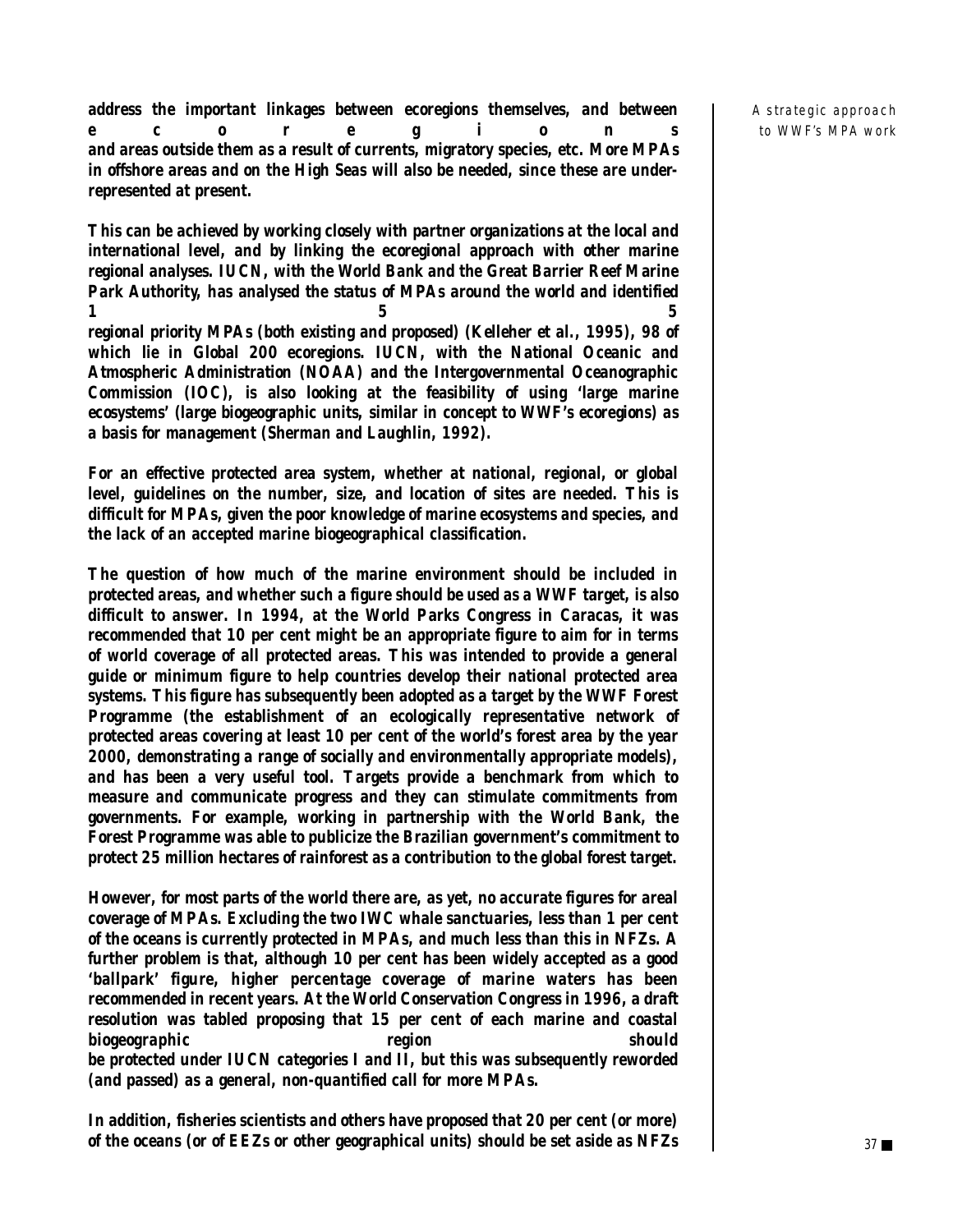Marine Protected Areas:<br>
WWF's Role in their<br> **Future Development**<br> **7.** Marine Sevelopment<br> **7. Productive Productive** WWF's Role in their Future Development

*to be* efit fisheries as well as to improve biodiversity protection. This figure is based *to be ent usheries as well as to improve biodiversity protection. I his ngure is based* on **Cears Changes** on **Cears Changes**  $\alpha$  is  $\alpha$  is  $\alpha$  is  $\alpha$  is  $\alpha$  is  $\alpha$  is  $\alpha$  is  $\alpha$  is  $\alpha$  is  $\alpha$  is  $\alpha$  is  $\alpha$  is *Development Team in 1990. Models indicate that if the overall weight of reproductively active fish in a stock falls below about 20 per cent of their unexploited weight, then the risk of stock collapse increases sharply (PDT, 1990); an assumption is then made that the area protected corresponds to the stock size protected. The area to be protected is measured by the surface of the ocean, but it is recognized that it should include representative areas of all habitat types, depth zones, etc.*

*Other concerns about the use of such targets for protected area coverage are relevant to both marine and terrestrial protected areas, and relate to issues of management and representation.* If the focus is on designating a certain areal *coverage of protected areas, the need for effective management may be overlooked. A small area of effectively managed MPAs may provide more conservation benefits than a large area of poorly managed MPAs. Furthermore, without associated criteria, a percentage figure does not necessarily ensure that sites in greatest need of protection (because of their species diversity, uniqueness, threat, etc.) will be included, or that the resulting protected area system will be representative. This can be addressed by using the IUCN categories to ensure that a range of protected area types are included in any system, with a minimum area under strict protection to ensure adequate biodiversity protection (section 3.2).*

*Despite these debates, it is clear that more MPAs and NFZs are urgently needed and that we are a very long way from meeting even 10 per cent coverage (excluding the whale sanctuaries). Two of WWF's marine sub-regional programmes have therefore chosen to use the 10 per cent figure in their objectives: the Mediterranean Programme (the establishment of new protected areas in the Mediterranean so that the total protected area coverage for the marine and coastal zone will be 10 per cent by the year 2010); and the Northeast Atlantic Programme (the implementation of a network of ecologically representative coastal and marine protected areas covering at least 10 per cent of the northeast Atlantic by the year 2005).*

6 **.2 Improving the management of MPAs.**

*With the poor record of effective MPA management, it is vitally important that as much effort goes into improving this as into establishing new MPAs. Section 5 provides some general recommendations based on experience with WWF projects which can be summarized as follows:*

- MPAs must be tailored to local conditions, attitudes, and needs, and designed to achieve specific objectives, which should evolve according to changing circumstances if necessary
- stakeholders must be involved at all stages of MPA planning and management
- MPAs should normally have a legal basis
- all MPAs need a management plan
- local communities have a role in enforcement
- MPAs require adequate trained personnel
- MPAs must be financially sustainable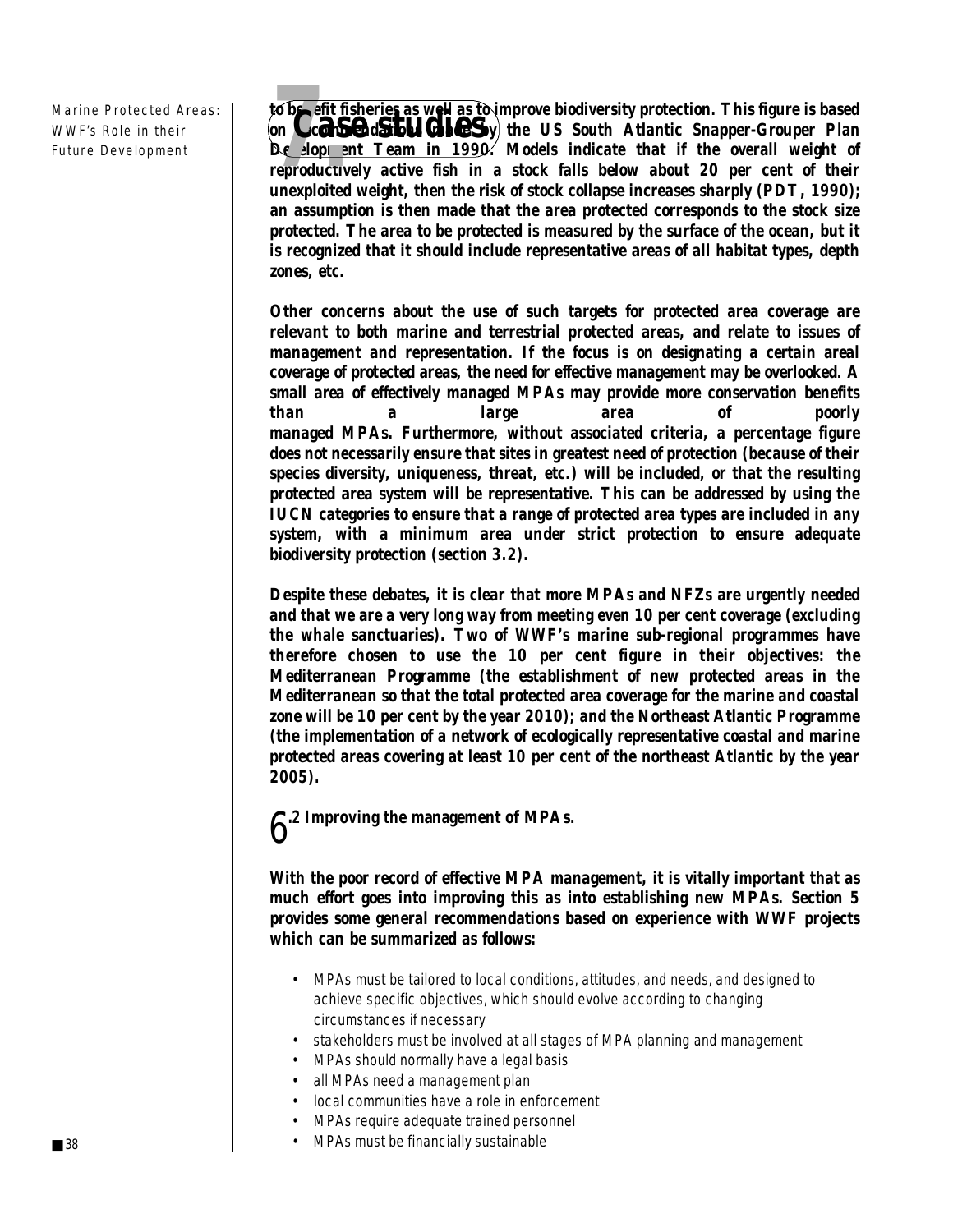- MPAs should be established within a framework of ICM
- MPA management effectiveness should be monitored and evaluated.

*There needs to be greater sharing of experiences between programmes and projects involved in setting up and implementing MPAs, and between those working on MPAs and those involved in other protected areas.*

*A further mechanism for improving management effectiveness would be the development of a system to assess and verify management of protected areas at the global level, both terrestrial and marine (Dudley and Stolton, 1998; Allison et al., 1998). This would require the development of a globally recognized system of international standards, and Dudley and Stolton (1998) suggest various options. Individual governments or protected area agencies could be responsible for assessments; they could be carried out as part of an international system under an existing convention; or a new body could be established to undertake evaluations. This issue is currently being addressed in international fora, and the CBD could provide one tool for taking it further. In order to address this effectively for MPAs, closer scrutiny of the IUCN categories as they apply to MPAs is also required.*

*WWF-Canada's Endangered Spaces Campaign system for assessing Canada's national system of protected areas provides one model. Annual report cards are issued which assess government progress in completing the national system. Each region is graded on performance, and the federal government is graded on development and implementation of national policies. Five criteria are used to assess progress:*

- whether ecological criteria have been applied to protected area system planning
- development of strategies to advance protected areas
- completion of a system plan
- annual rate of progress in designating new sites
- application of protection standards.

*In this case the only protected areas that are counted are those which meet the strict WWF-Canada definition: areas with long-term legal designation prohibiting non-renewable resource use, bottom dragging and trawling, and other activities likely to cause long-term, large-scale habitat disruption. Marks are deducted if management practices inside or adjacent to protected areas are judged to be detrimental to maintaining their ecological integrity.*

*A similar assessment of MPAs was carried out in Australia by WWF-Australia and other national and state environment groups, using as a basis an annual report card which is produced for terrestrial protected areas. The performance of each government (state, territory, and commonwealth) was assessed in five subject areas (science-based criteria, new MPAs established, actions contributing to a national system, adequacy of management, and the role of indigenous people in management). Other models include an assessment of the effectiveness of Biosphere Reserves by IUCN (Dudley and Stolton, 1998), and a six-point scoring system which has been applied to protected areas in Ghana (Hawthorne and Abu-Juam, 1995).*

6 **and global agreements for the establishment and management of MPAs..3 Assisting in the development, strengthening, and implementation of regional**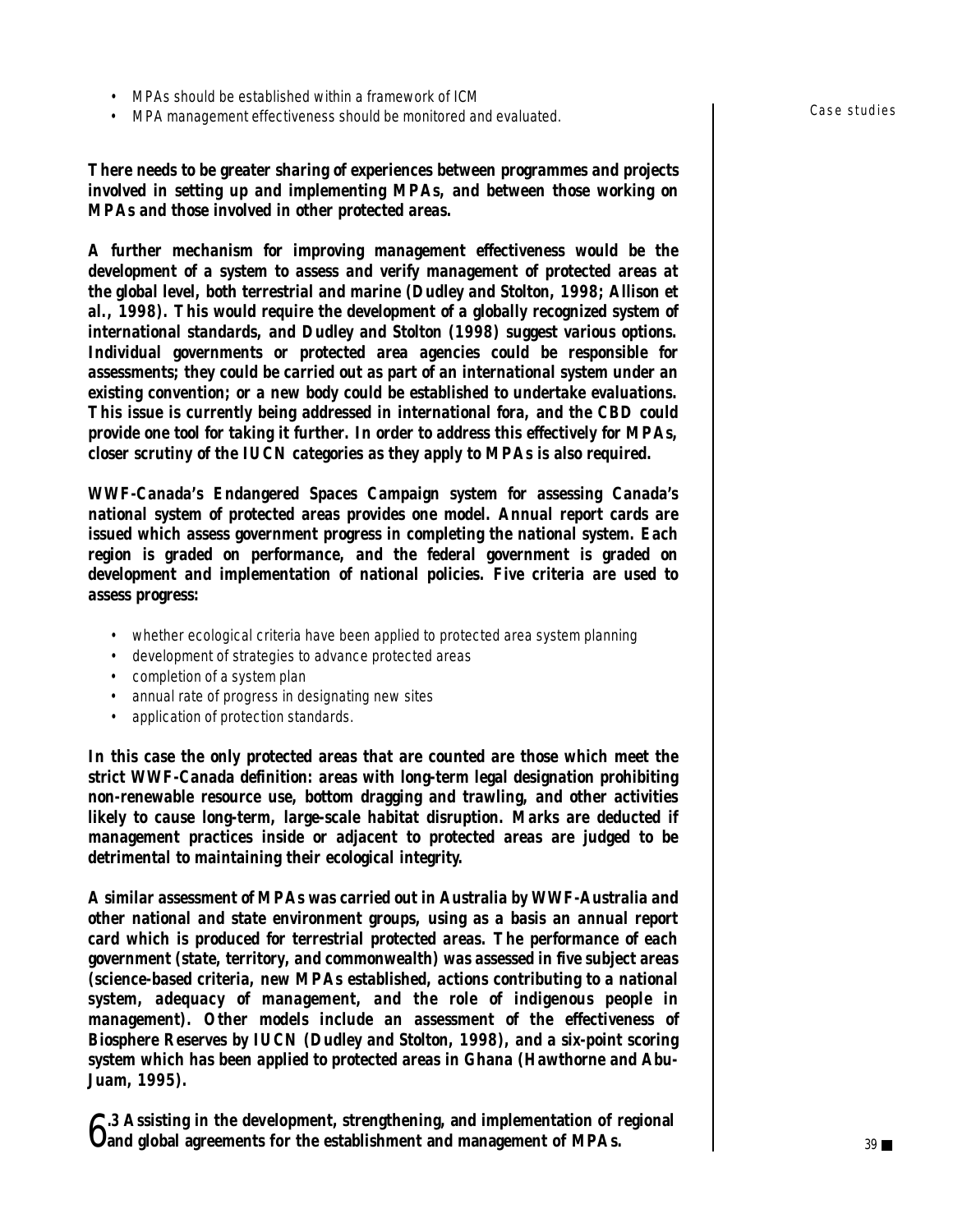#### *The international arena can be used to:*

- achieve consensus on definitions and minimum global standards
- secure commitment to MPAs
- promote effective implementation of existing agreements
- ensure effective monitoring and reporting.

*There are numerous global and regional treaties and frameworks that promote establishment and management of MPAs (Annex 3), and these have been reviewed and commented on in several WWF documents (e.g. Gjerde and Ong, 1995; de Fontaubert et al., 1996). The associated meetings and conferences provide the opportunity to educate policy makers and international media about effective MPAs, and to ensure appropriate approaches to, and guidelines for, MPAs are i n c l u d e d in these agreements. WWF is paying particular attention to the role of the CBD in protected area establishment and management, since MPAs are accorded a high priority under the Jakarta Mandate.*

*NFZs may also be promoted through global agreements. For example, one of the options being considered to improve management of the largely illegal Patagonian toothfish fishery in the Antarctic is the establishment of NFZs under the Convention on the Conservation of Antarctic Marine Living Resources (CCAMLR). Agreements such as the International Commission on the Conservation of Atlantic Tunas (ICCAT) and the South Pacific Fisheries Forum have yet to consider NFZs, although the Ocean Wildlife Campaign in the US has called upon ICCAT to set up a system of NFZs to protect juvenile swordfish.*

*Some conventions play a very specific role by allowing for the listing of sites of international importance. This process enables individual countries to continue to make their own decisions about protected areas, but to benefit in various ways from funding, international support, and reinforcement of legal status. WWF has helped with several nominations for the World Heritage Convention, and there is potential for using this convention to improve protection of the Global 200 ecoregions. This could provide an opportunity to promote MPA establishment in some areas, and address the gap in marine representation under this convention (Thorsell et al., 1997), although it applies only to the 12-nautical-miles territorial sea limit. WWF is also involved in the implementation of the Ramsar Convention and has helped to list wetland sites, including coastal areas. For example, WWF-UK is currently involved in discussions over listing part of the Chagos Archipelago under Ramsar, and in looking at the potential of this area for World Heritage nomination.*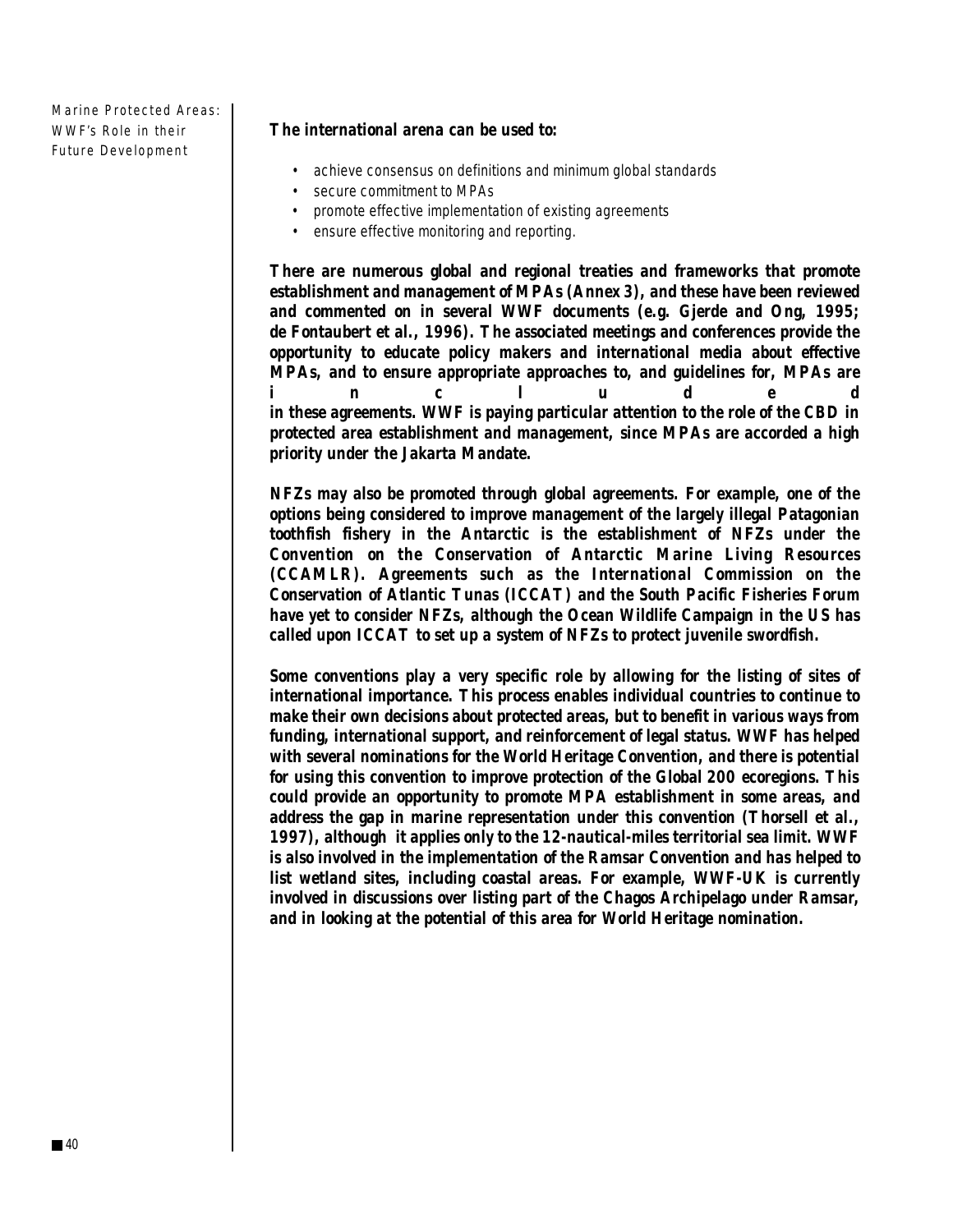7 **.1 Mauritania – working with stakeholders in the Banc d'Arguin.**

*The Banc d'Arguin, a site of unparalleled importance for marine biodiversity and ecological processes, is the largest marine park in Africa. It also constitutes Mauritania's most important reproduction and nursery area for fish and crustaceans – the country's major economic resource. As catches decline along the African coast, fishers are increasingly attracted to this legally protected area, where most resources are still abundant.*

*An early management strategy, dating from the creation of the park in 1976, was to maintain – within the limits of the park – the small communities of resident fishers, the Imraguen, and to give them exclusive fishing rights to the area, using traditional non-motorized methods. By protecting their own resources vis-à-vis other fishers, the Imraguen have become the 'defenders' of the park, providing a level of surveillance from their own sailboats that the park administration would be unable to carry* 

*out alone.*

*In order to address the ever-increasing threats to marine resources, the Parc National du Banc d'Arguin, with the technical and financial support of WWF, adopted a ten-year master plan, negotiated with all major stakeholders. To implement the plan, new park regulations were needed, and the draft legislation was defined directly with the representatives of the Imraguen communities during a three-day workshop. One important accomplishment of this participatory planning was reaching agreement to limit the total number of Imraguen boats to 100, in the interest of ensuring a sustainable level of fishing effort. The park is now waiting for the legislation to be passed by the government.* 

*Here, having people within the park is a solution, rather than a problem. The Imraguen, key stakeholders in the park's future, were involved from the outset of the management planning process. Their needs have been balanced with conservation objectives, and as a consequence they are playing an important role in securing the park's future. However, not all problems have been solved, and among the most thorny are the pirate fishers, both small scale and industrial. Demand for mullet roe ('poutargue') in the Mediterranean has led to overfishing of the stock in Mauritania, and to local fishers targeting other species, including sharks. During the last decade, rapid growth of the Asian shark fin market has led to the development of a highly sophisticated and targeted industry, severely threatening a number of shark populations in the region.*

*These external threats, driven by distant markets, are beyond the enforcement capacity of the Imraguen. Promoting an effective enforcement regime and adequate legislation to protect the area has thus become the priority for WWF. High-speed patrol boats have been purchased, but greater international cooperation and assistance, such as tackling subsidies that encourage foreign fishing fleets, will be needed to help Mauritania safeguard this complex and beautiful World Heritage site.*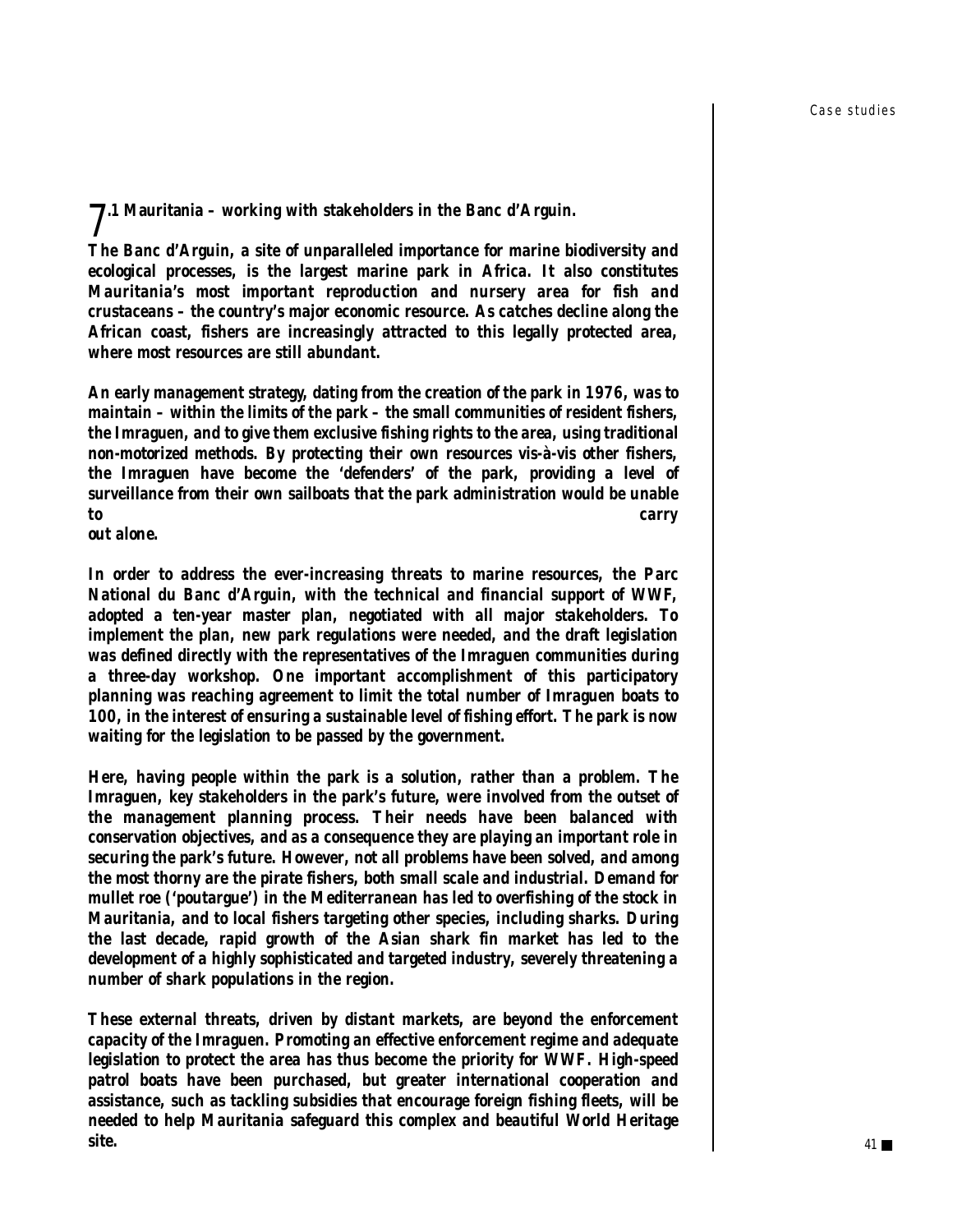*Prepared by Meg Gawler, WWF International Africa and Madagascar Programme*

7 **priorities. .2 Marine parks in Peninsular Malaysia – adapting management to changing**

*Marine parks in Malaysia were originally set up primarily for fisheries management purposes, and are NFZs. However, those in Peninsular Malaysia have increasingly become associated with tourism as more and more people, both from abroad and from within the country, visit them to enjoy the many pristine beaches and coral reefs. At Pulau Payar Marine Park, annual visitor numbers jumped from 1,373 in 1988 to 90,307 in 1997 – on an island where visitors mainly congregate at the Marine Park Centre where there is one main beach less than 100 metres long!* 

*Although tourism is important for revenue generation, especially for the island communities, marine park managers are ill-equipped to handle this huge increase. Management objectives and park legislation have not been sufficiently adapted to address the growth of tourism, and still reflect the original objective of protecting fisheries. Potential impacts from tourism include damage due to careless snorkellers and divers, collection of corals and shells, boat anchoring, and littering. Indirect impacts include siltation and sedimentation from land clearing and construction of tourist facilities, nutrient enrichment from sewage and fertilizers used on golf courses, and oil and hydrocarbon pollution from boats. The park legislation covers the water only, and the responsible agency for this is the federal government. Land matters are the responsibility of the various state governments, and so development on the adjacent land is not therefore required to comply with park legislation.*

*WWF-Malaysia has used the concept of carrying capacity and 'limits of acceptable change' to generate appropriate management recommendations for two of Malaysia's marine parks, Pulau Tioman Marine Park and Pulau Payar Marine Park. Key lessons learned include:*

- 1. The need for reconciliation of federal-state policy differences. *Given the conflict arising from the fact that development on land is not required to comply with any marine park regulations or management plan, state governments should consider gazetting islands adjacent to marine parks, either in part or as a whole, as protected areas under appropriate state legislation, and measures should be taken to ensure sufficient cooperation between state and federal agencies.*
- 2. The need for planned tourism development. *Much of the tourism development which has occurred in Malaysia's marine parks is haphazard, with no proper waste treatment and disposal facilities. Tourism planning and promotion for the islands and the adjacent tourist areas on the mainland should incorporate the needs and*

*objectives of the marine parks and target environmentally aware tourists. The implementation of existing legislation, which makes environmental impact assessments mandatory for all development on marine park islands, could help ensure appropriate tourism development. The marine parks are multiple-use areas and the legislation provides for the development of regulations for zoning. Zoning schemes should therefore be used to reduce conflicts between tourism and*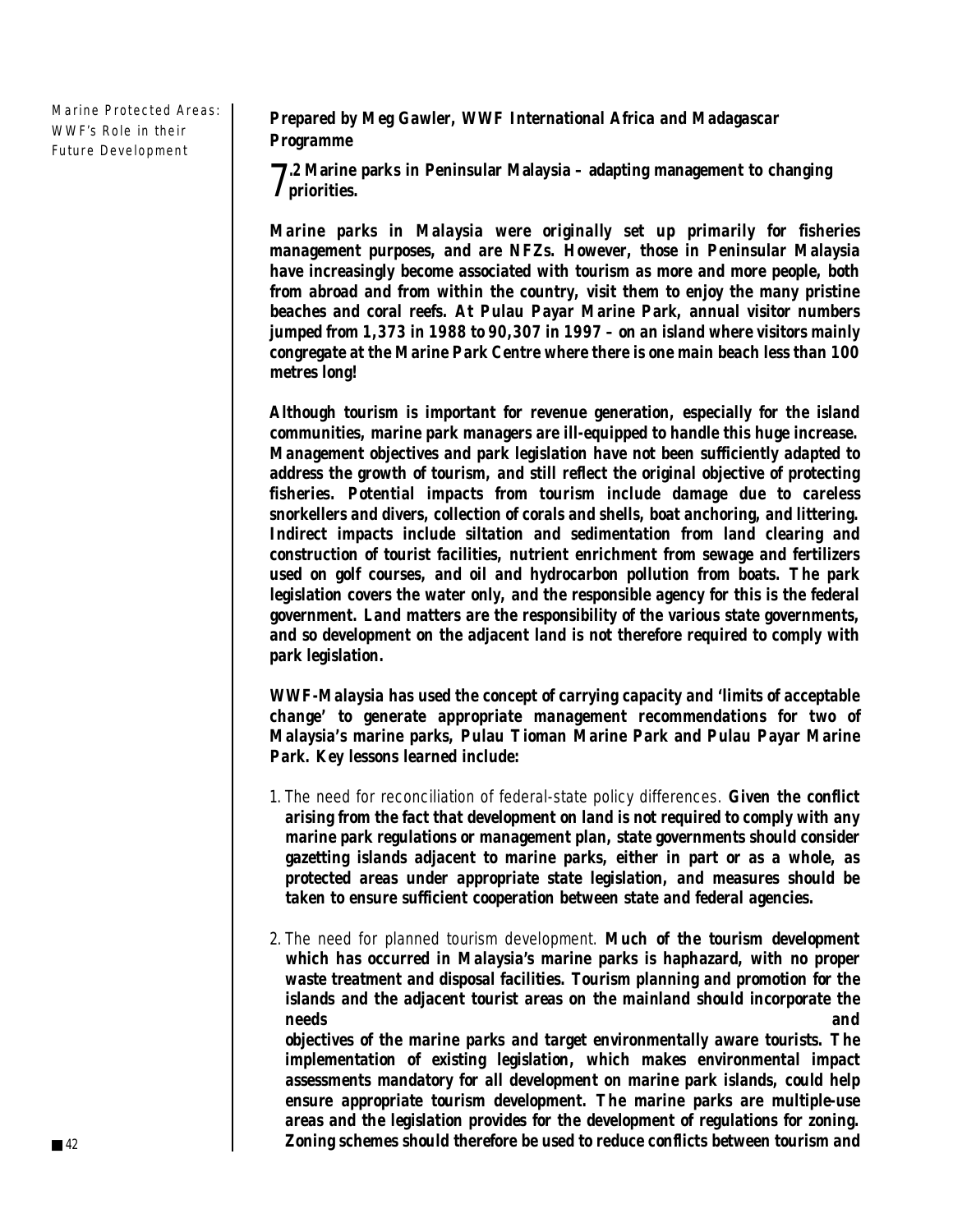#### Case studies

#### $conservation.$

- 3. Implementation of marine education and awareness programmes. *Pre-departure programmes in the countries of origin of tourists could encourage visitors to consider the effects of their visits in advance, and to minimize their negative impacts. Information should be multilingual, to cater for the main nationalities that visit the marine parks. Tour and dive operators must brief visitors on marine park regulations. The education of local communities, especially fishers, on the long-term benefits of marine parks is also crucial in encouraging community participation in the planning and management of marine parks.*
- 4. Provision of adequate facilities. *Particularly crucial to marine parks will be the implementation of adequate sewerage and solid-waste disposal facilities. Laying moorings at popular reefs to reduce anchor damage is also necessary.*
- 5. Limiting visitor use. *Given the steady increase in visitors, it will be essential for the management authorities to limit their numbers. The participation of tour and dive operators in this exercise will be essential for success. A number of mechanisms could be used, including limits on:*
	- the number of tourists visiting a marine park each day
	- the size of a tour group that may enter a marine park
	- the number of boats that may enter a marine park each day
	- the number of licensed tour and dive operators that may bring visitors into a marine park
	- the number of divers that may enter a marine park each day
	- the number of divers in a dive group at any one time.

*Zoning systems could also be used, for example, to limit the number of visitors that may enter a certain zone. Another mechanism would be to introduce user fees.*

#### *Prepared by Lim Li Ching, WWF-Malaysia*

## 7 **.3 The Galapagos Marine Reserve – managing conflicting jurisdiction.**

*An island archipelago still relatively untouched by human impact, the Galapagos Islands' historical and biological importance makes them an attraction for tourists worldwide, and a source of great national pride and revenue for the people of Ecuador. The Galapagos National Park was created in 1959, and the archipelago was designated as one of the first natural World Heritage Sites by the United Nations Educational, Scientific and Cultural Organization (UNESCO). However, only the terrestrial sections were included in the designation. Furthermore, when the marine area finally received management status in 1986, it was not as a protected area, but as a fisheries reserve under the Undersecretary for Fisheries, as the Fisheries Department is the government agency representing commercial fishing interests.*

*The first management plan for the Galapagos Marine Reserve (1992) was never implemented. In November 1996, INEFAN (the Ecuadorian Institute for Forestry and Protected Areas) designated the existing marine reserve as a "reserve of biological resources" and included it within Ecuador's National System of Protected Areas. This meant that both INEFAN and the Fisheries Department*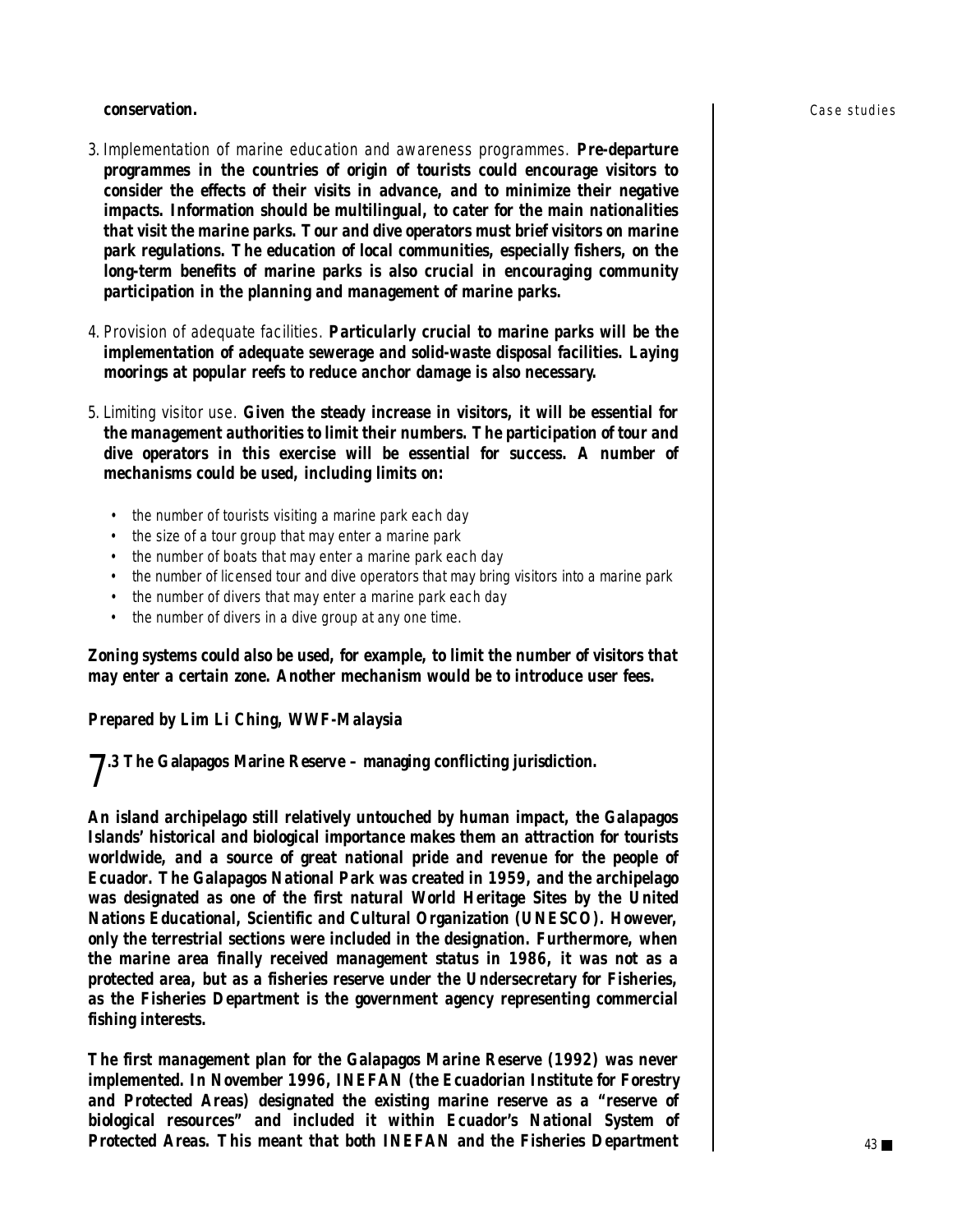*had authority over the area, a situation resisted by the Undersecretary for Fisheries, leaving the management of the marine reserve in dispute.* 

*Lacking a clear legal status or administrative framework, and without a recognized management plan, the marine reserve was subject to increasing threats during the 1980s. International demand for products such as shark fin and sea cucumbers drove increased fishing effort by island fishers and mainland boats, threatening local extinctions of some sea cucumber species and the marine biodiversity of the MPA as a whole.*

*In January 1998, through the Galapagos Special Law, the Ecuadorian parliament approved a series of important protective measures for the islands. The law places the marine reserve under the jurisdiction of the National Parks Service, extends the reserve's limits to 40 nautical miles from the archipelago's baselines, and ensures that 50 per cent of revenue generated from tourists visiting the Galapagos will be invested in local biodiversity conservation. Within the 40-nautical-mile limit, access to fishing is limited to local fishers, while industrial fishing by mainland and foreign fleets is prohibited.*

*WWF has been assisting for several years in the resolution of the park's status and undertook a series of actions to promote effective management of the marine reserve. These have included:*

- 1. *Support of the process to develop the Galapagos Special Law Bill and advocacy work at the ministerial, executive office, and parliament levels to ensure that the bill was passed.*
- 2. *Ensuring the participation of three key interested sectors in the islands (artisanal fishermen, tour operators, and the scientific community) in the development of a new management plan, through a permanent consultative body called the Junta Participativa. This process not only defined the basis for a new plan, but also provided key input into the definition of the Galapagos Special Law Bill.*
- 3. *Identification and analysis of fishing threats, strengthening of the managerial and enforcement capacities of the National Park Service, and strengthening of the monitoring capacities of the Charles Darwin Research Station.*
- 4. *Promoting acceptance of management decisions using an integrated strategy including participatory approaches to ecoregion-based conservation, and media relations and advocacy through tactical coalitions. It has proved especially important to understand community needs and the need for sensitive timing of efforts to involve local people, i.e. to avoid 'mandatory' participation.*

*Prepared by Miguel Pellerano, WWF-Galapagos Programme Office*

7 **gaining support for MPAs through community participation.** .4 **Helford Voluntary Marine Conservation Area in the United Kingdom –**

*The Helford River is a drowned river valley, flooded by the sea at the end of the last ice age, and receives very little freshwater input. Fishing, shellfish collection, transport, and farming settlements are the main human impacts on the valley. In the late 1970s, local scientists expressed concern over declines in the rich local*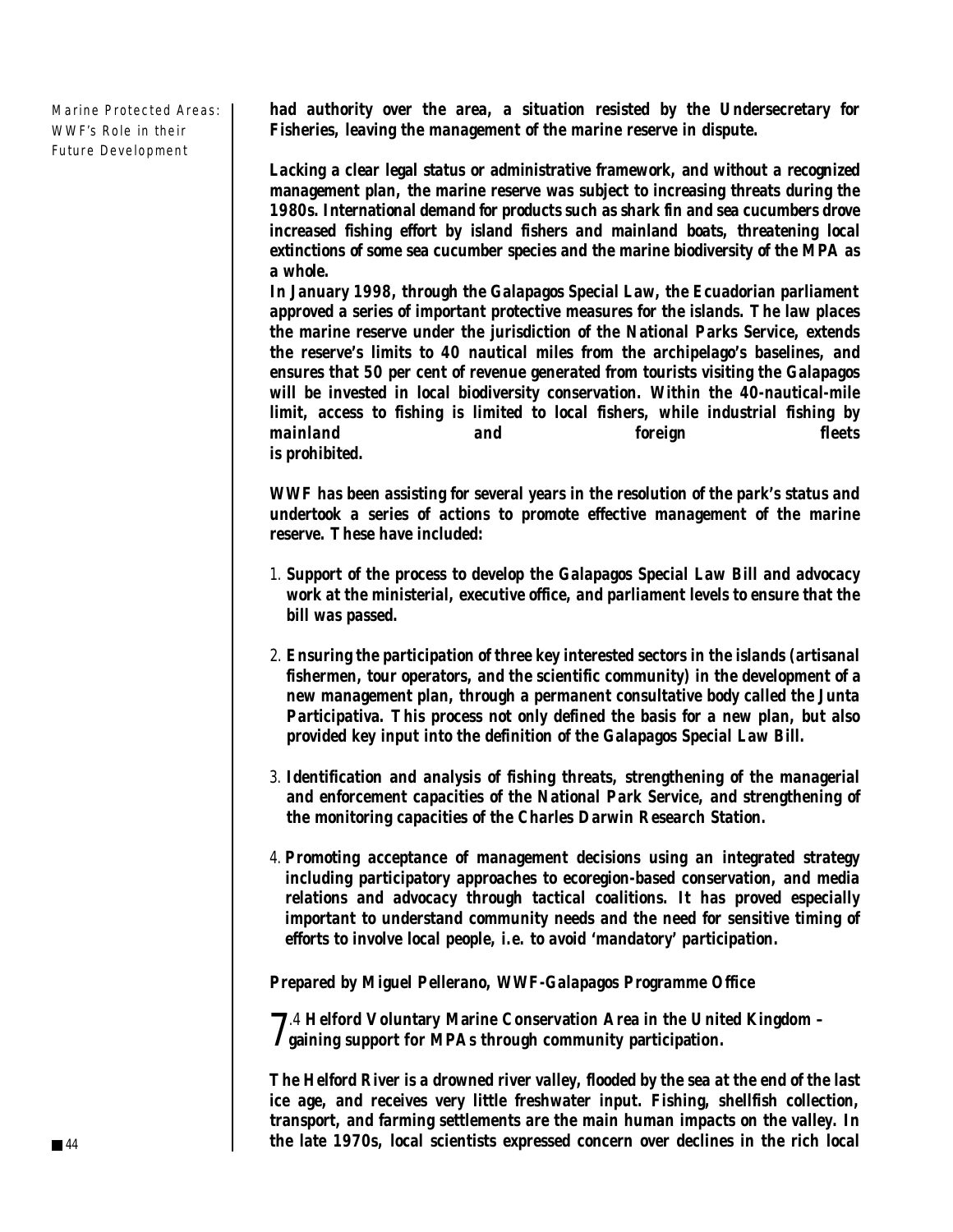Case studies

*flora and fauna, particularly in the intertidal zone. This concern coincided with a greatly improved national transport network affording increased access to the area, particularly for tourists. As a result of efforts by individuals and organizations associated with the Helford River, and with the support and funding from WWF-UK, the Duchy of Cornwall, and Cornwall County Council, the Helford Voluntary Marine Conservation Area (HVMCA) was founded in 1985. The objective of the HVMCA is to monitor the quality of the marine environment and maintain harmonious use of the river by voluntary means.*

*In establishing the HVMCA, full transparency between all users and interested parties was seen to be essential. The HVMCA advisory group includes local authorities, statutory bodies, societies and businesses, marine biologists, scientific advisers, and other interested individuals. This ensures that information flows quickly between decision makers responsible for the river valley and the local community affected by their decisions. The advisory group meets annually to receive and discuss the reports from a working group, which initiates and oversees all activities within the HVMCA. The enthusiastic and meticulous coordinating role of the group's secretary is paramount to the ongoing success of the project. Subjects considered by the working group range from sewage schemes, bait-digging problems, and oil-pollution protection exercises, to studies of the Helford Bass nursery area and National River Authority pollution strategies.*

*The HVMCA has played an important role in fostering pride in and a sense of ownership of the river in the local community, and translating this into action. Realization that voluntary action will safeguard 'their' river by achieving 'common' conservation goals for all users has led to committed support. Public awareness exercises and videos, shore walks, lectures, educational boat trips, publications, media coverage, information boards, fundraising, and scientific studies have all resulted from this commitment. Key lessons learned include:*

- community, commerce, and conservation need to work together
- all stakeholders must be regularly and fully informed of progress and activities
- skilful chairmanship is required to ensure productive larger meetings
- people most directly associated with the site as well as the officers of large organizations must be involved
- hidden opposition may need to be tackled tactfully
- increased awareness and wider recognition rapidly generates more work for the group
- there must be a reliable point of contact or a coordinator available at all times
- working and advisory groups must be able to accommodate changes in personnel
- adequate financial support is essential.

*WWF-UK and English Nature (England's statutory conservation organization) have together provided a level of funding which it would otherwise have been impossible to generate or match in this area, given limited industrial activity, low income levels, and high local unemployment. This support is partly responsible for the high degree of enthusiasm for the project in the local community.*

The HVMCA group is now working at full capacity to maintain the status quo of *the Helford River. In the future, the group will need to address external pressures and larger numbers of visitors. Any alterations in local planning policy may mean less stringent control on development adjacent to the river. Farming practices continue to change, and the potential impact of climate change needs consideration.*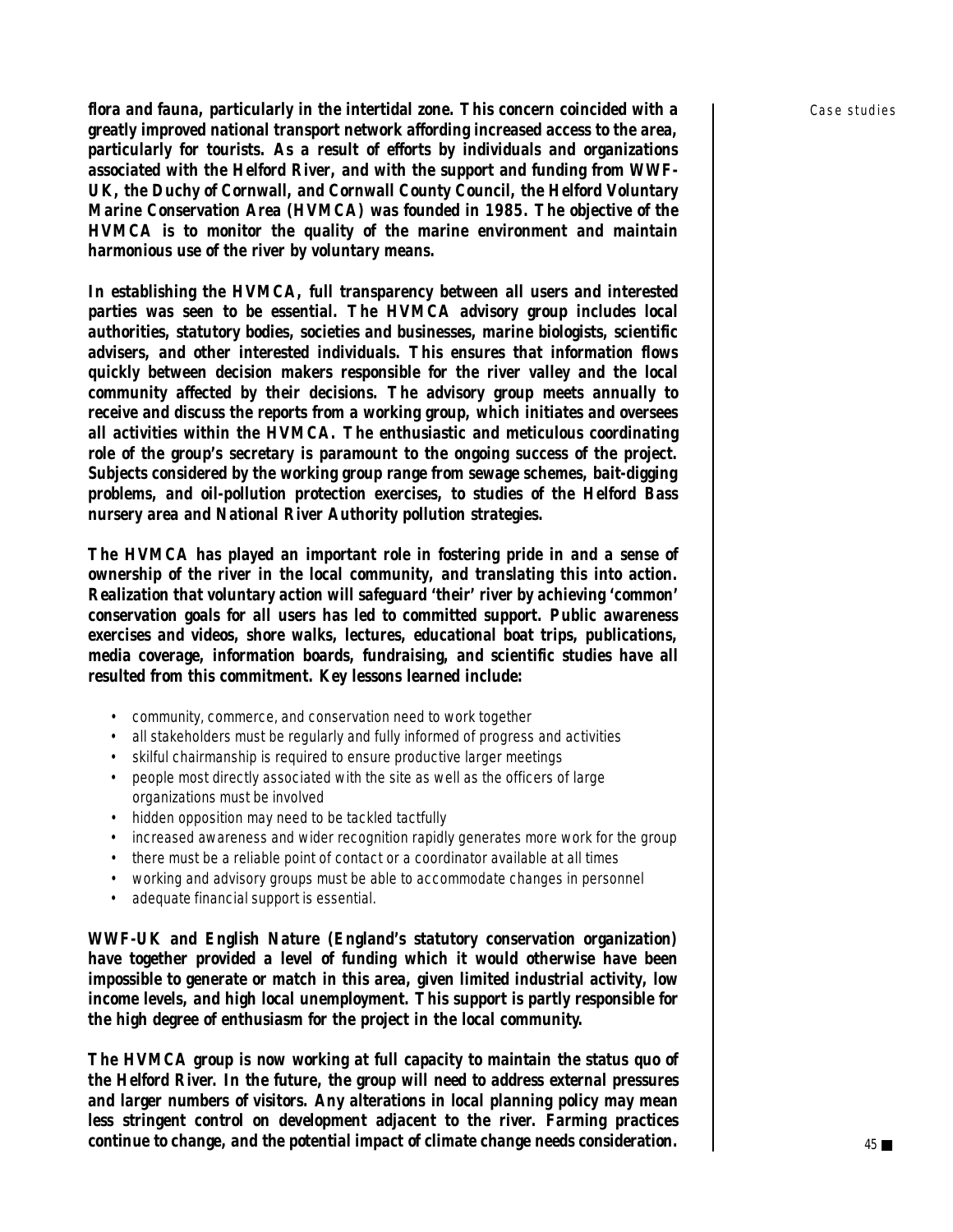*Many local fishermen working outside the river do not feel the need to become involved in the HVMCA, even though the river may contain critical spawning grounds for their target species.*

*There are weaknesses in the voluntary management regime. While the majority of activities within the area can be effectively managed using voluntary means, the extent to which bait digging and shellfish collection can be controlled in this way is debatable. The surrounding region of the Helford River (Falmouth Bay and Estuaries) has been submitted to the European Commission as a Consultation Special Area of Conservation (cSAC) under the Habitats Directive. This directive is aimed at managing habitats and species within a listed area, and some habitat types within the HVMCA voluntary designation, such as Atlantic salt meadows and mudflats exposed at low tide, are therefore now subject to statutory protection. Thus the adverse effects of shellfish collecting and bait digging on exposed mudflats can now be addressed through legislation.*

*Monitoring work undertaken by the voluntary working group with WWF-UK's assistance will provide extremely useful baseline data for management under the Habitats Directive, and a representative from HVMCA will sit on the SAC Advisory Group to assist with development of a management scheme for the area. The data, and a knowledgeable representative, might not have been available if the option of establishing a voluntary MPA had not been open to Helford in 1985. However, unlike in the UK voluntary marine conservation areas, the Habitats Directive does not require that conservation goals are balanced with local business needs. The effectiveness of the HVMCA is largely due to the involvement and s u p p o r t of local stakeholders. As statutory*

*protection develops, the area will provide a n interesting case study to investigate arguments for and against the need for l e g a l protection of all MPAs, and to see the extent to which legal protection can c o m p l e m e n t voluntary efforts.*

*Prepared by Sarah Jones and Sian Pullen, WWF-UK*

## 7 **MPA for Canada.** .5 **The Gully – a potential offshore**

*The Gully is a steep-sided, 80 kilometre-long, marine canyon, wider (30 kilometres) and deeper (down to 3,000 metres) than the USA's Grand Canyon. It is the largest submarine canyon on the east coast of North America, and its diversity of habitats and species is related to its spectacular depth and variable contours, temperature, and currents. The area is one of the most important habitats for a population of northern bottlenose whales, which is classified as vulnerable by the Committee on the Status of Endangered Wildlife in Canada (COSEWIC). The need to protect this population against growing industrial threats provides an example of the urgent need for MPAs to protect offshore waters.*

*The Gully is also adjacent to the Sable Basin, the site of extensive offshore gas reserves, where the Sable Offshore Energy Project (SOEP), headed by Mobil and Shell, will develop six sites. SOEP has been reviewed by a Joint Public Review Panel, and the project has been given approval. WWF-Canada participated in a public review and urged the panel to consider the impacts of the project on existing and future protected areas. WWF's position stems from a recent federal government statement confirming that any project subject to the Canadian Environmental*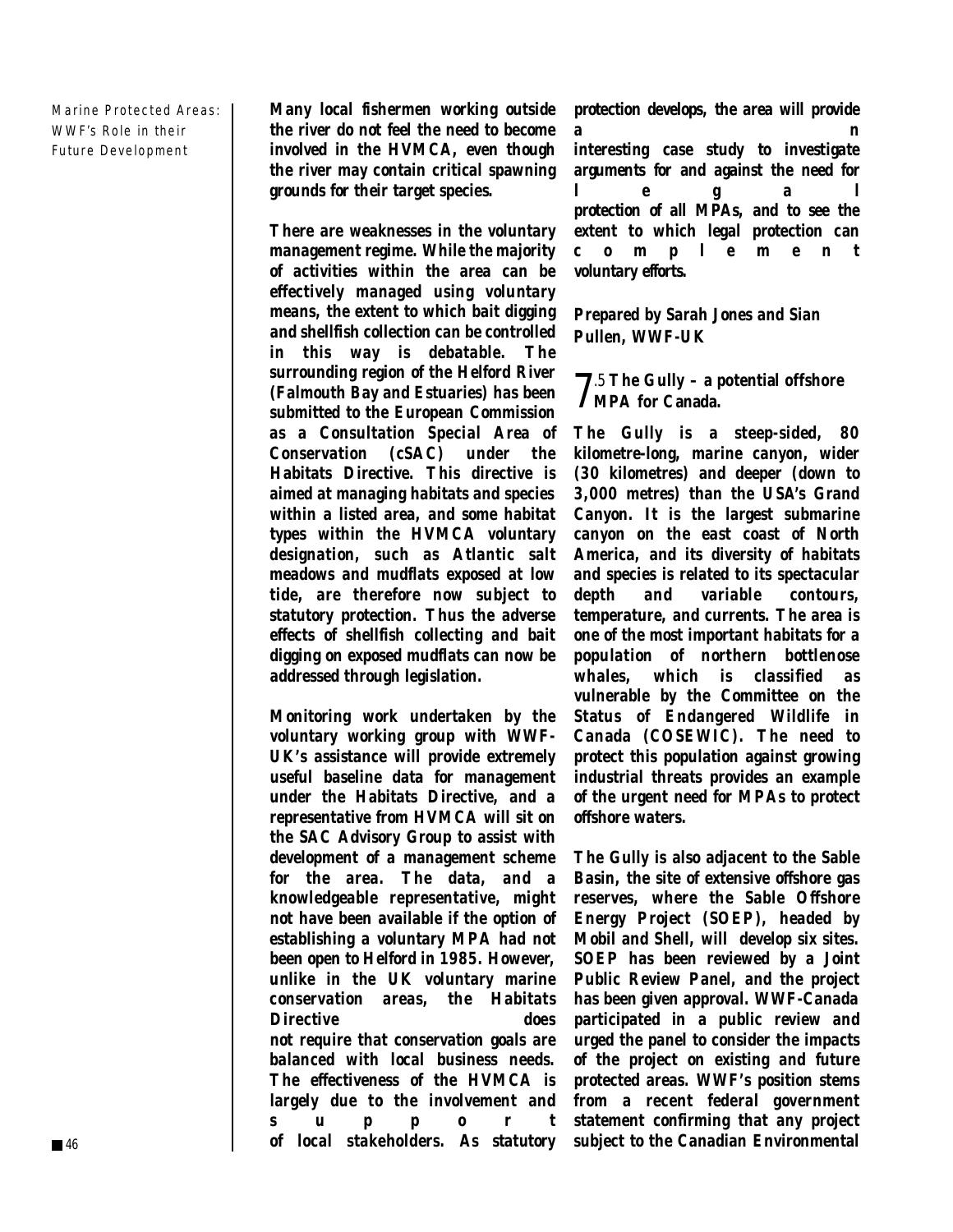**References** 

*Assessment Act must take into consideration its impact on existing protected areas, and on the opportunity to complete a network of protected areas in the region. Recommendations made by WWF to the panel included:* 

- restriction on future oil and gas development activity any closer to the Gully than the SOEP Venture field (the nearest field) until an MPA is established to protect the Gully and its inhabitants
- zero discharge policy on all wastes produced during the course of the project and on any future development
- expansion of the proposed Gully vessel exclusion zone to better protect the whales from collision and the underwater noise that will be generated by the project.

*Following WWF's participation at the Sable hearings and a national public awareness campaign, the federal Department of Fisheries and Oceans (DFO), in cooperation with the Canadian Wildlife Service (CWS) and Canadian Heritage (Parks Canada), initiated a process in July 1997 to develop a conservation strategy and management plan for the Sable Gully. This may lead to the designation of the area as an MPA under Canada's new Oceans Act.*

*A report prepared for WWF-Canada noted the strong belief among interviewees from the region's fishing industry, particularly the seafood processors, that designation of MPAs should be driven by industry not conservation groups. Some industry spokespeople recognized a role for such groups but expressed reservations about working with them. NGOs have had to work hard to earn the trust and support of fishers, and the success of local NGOs in their efforts to establish the Gully as an* 

*MPA will depend, in many cases, on the extent of support shown by fishers and their organizations.* 

*In Canada, MPAs have historically been viewed as management tools for f i s h e r i e s and, as a result, there has essentially been no public constituency for b i o d i v e r s i t y issues and protection. The immediate challenge for WWF in meeting the agenda of its Endangered Spaces Campaign is to shift the public discussion on MPAs from fisheries management to the broader one of protection of biodiversity. Any effort to move the process forward will require more discussion with, and cooperation between, fishers, coastal communities, industries, conservationists, and government agencies. Furthermore, the need for an ICM framework will become increasingly urgent as activities such as oil and gas exploitation, shipping, fishing, and tourism increase in the area.*

*Prepared by Inka Milewski, WWF Atlantic MPA Coordinator*

7 **manage transboundary MPAs.** .6 **The Waddensee – learning to**

*The Waddensee extends along the North Sea coasts of the Netherlands,* Germany, and Denmark. Covering *approximately 13,500 km<sup>2</sup> , this highly dynamic ecosystem includes the largest area of tidal flats in the world, with associated channels, salt marshes, beaches, dunes, and estuaries. Every year 10 to 12 million birds visit the area during migration. The wetlands are vital for about 50 bird species and home to some 10,000 seals.*

*Despite international recognition of the Waddensee's significance, construction of dikes and coastal defence work has led to the loss of some 160 km<sup>2</sup> of*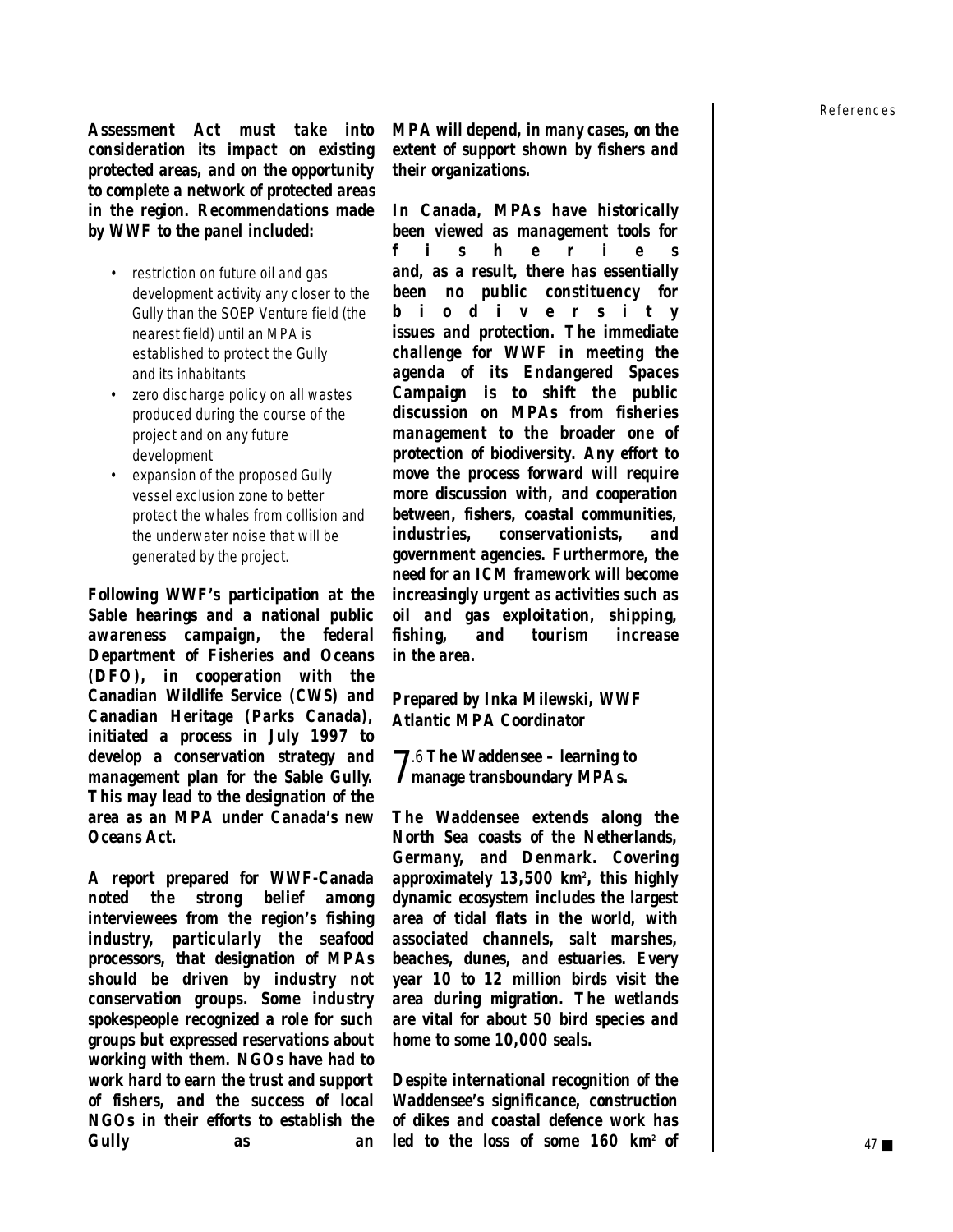*saltmarsh within the past 50 years. Mussel banks and seagrass beds, key habitats within the ecosystem, are steadily declining, but mussel and cockle fisheries continue, especially in the Netherlands. Shrimp fishing is carried out throughout the Waddensee, a n d the extensive tourism industry continues to grow. At ports such as Hamburg and Bremerhaven, river mouths have been drastically altered to meet the demands of the shipping industry. In spite of existing conservation agreements, gas and oil are still extracted. Proposals for extensive extraction of gas in the Netherlands also pose a major threat.*

*A joint declaration was adopted in 1982, in which Denmark, Germany, and the Netherlands declared their intention to coordinate comprehensive protection of the Waddensee region. A trilateral working group composed of civil servants and regional authorities is responsible for implementation of decisions, and a Common Waddensee Secretariat (CWSS) has been established to initiate and coordinate activities. Further milestones have included:* 

- the adoption, in 1991, of a guiding principle (that "natural processes should proceed in an undisturbed way") and of common management principles and objectives for human use
- the adoption, in 1994, of agreed boundaries to the cooperation area and of common ecological targets
- the adoption, in 1997, of a Trilateral Waddensee Plan (as a blueprint for common management) and a package of monitoring parameters.

*Protection regimes in the Waddensee are regulated by national and, in Germany, federal law, creating many obstacles to consistent decision making,*

*as judicial and administrative systems in the three states are very different. Furthermore, trilateral political declarations are not legally binding, and national or federal priorities and economic interests may therefore overrule conservation objectives. The conservation community has proposed a Waddensee Treaty to give the declarations a binding character.*

*WWF-Germany has been involved in this process since the beginning, in particular promoting and supporting the implementation of three national parks covering large parts of the German Waddensee. Site-based work and political lobbying for these and the wider Waddensee area remain a centrepiece of WWF-Germany's coastal and marine conservation work. Together with partner organizations in Denmark and the Netherlands, WWF-Germany represents NGOs at governmental conferences in the Waddensee Team.*

*In all three countries, large protected areas have been implemented under national law, and other areas have been included in the cooperation area. But despite these efforts, the area is still at risk. For example, the geographical scope of cooperative activities needs amendment, as in Germany and the Netherlands it stops at the main dike and excludes inland coastal areas. The political mandate is also vague in cases where environmental policy conflicts with other priorities outside areas protected by national law.*

*The Waddensee illustrates clearly the importance of integrating MPAs into a broader management context. This will require the extension of the cooperation mandate from conservation of the Waddensee itself to integrated management of the whole coastal region. As a result of an initiative of the Waddensee Team during the last*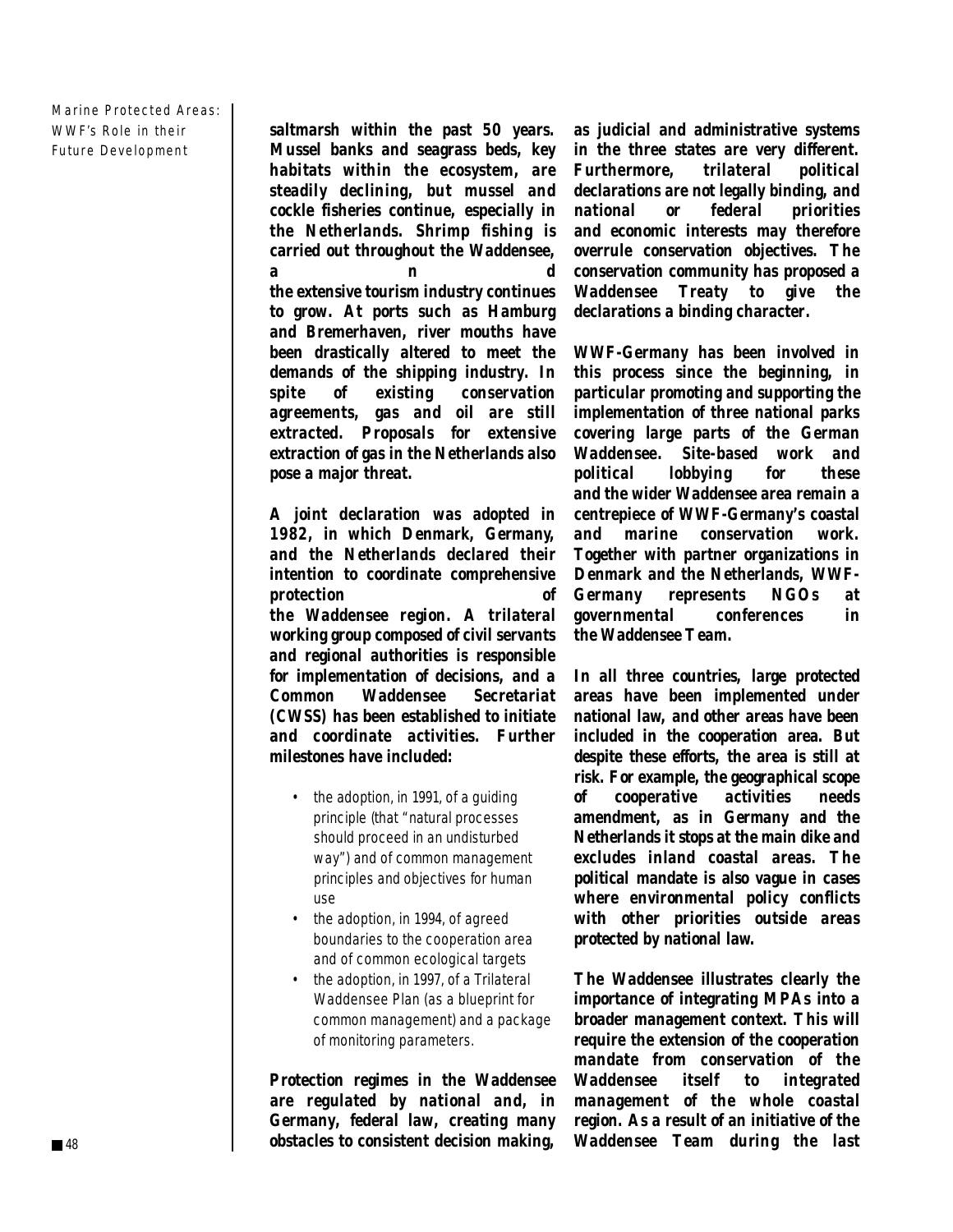#### **Annex 1 IUCN protected area categories**

#### **Category Title/Definition**

- **Ia Strict Nature Reserve/Wilderness Area:** *A protected area managed mainly for science or wilderness protection. An area of land and/or sea possessing some outstanding or representative ecosystems, geological or physiological features, and/or species, available primarily for scientific research and/or environmental monitoring.*
- **Ib Wilderness Area:** *A protected area managed mainly for wilderness protection. A large area of unmodified land and/or sea, retaining its natural character and influence without permanent or significant habitation, which is protected and managed so as to preserve its natural condition.*
- **II National Park:** *A protected area managed mainly for ecosystem protection and recreation. A natural area of land and/or sea, designated to a) protect the ecological integrity of one or more ecosystems for present and future generations, b) exclude exploitation or occupation inimical to the purposes of designation of the area, and c) provide a foundation for spiritual, scientific, educational, recreational, and visitor opportunities, all of which must be environmentally and culturally compatible.*
- **III Natural Monument:** *A protected area managed mainly for conservation of specific natural features. An area containing one, or more, specific natural or natural/cultural feature which is of outstanding or unique value because of its inherent rarity, representative or aesthetic qualities, or cultural significance.*
- **IV Habitat/Species Management Area:** *A protected area managed mainly for conservation through management intervention. An area of land and/or sea subject to active intervention for management purposes so as to ensure the maintenance of habitats and/or to meet the specific requirements of specific species.*
- **V Protected Landscape/Seascape:** *A protected area managed mainly for landscape/seascape conservation and recreation. An area of land, with coast and sea as appropriate, where the interaction of people and nature over time produced an area of distinct character with significant aesthetic, ecological, and/or cultural value, and with high biological diversity. Safeguarding the integrity of this traditional interaction is vital to the protection, maintenance, and evolution of such an area.*
- **VI Managed Resource Protected Area:** *A protected area managed mainly for the sustainable use of natural ecosystems. An area containing predominantly unmodified natural systems, managed to ensure long-term protection and maintenance of biological diversity, while providing at the same time a sustainable flow of natural products and services to meet community needs.*

Annex 1: IUCN protected area categories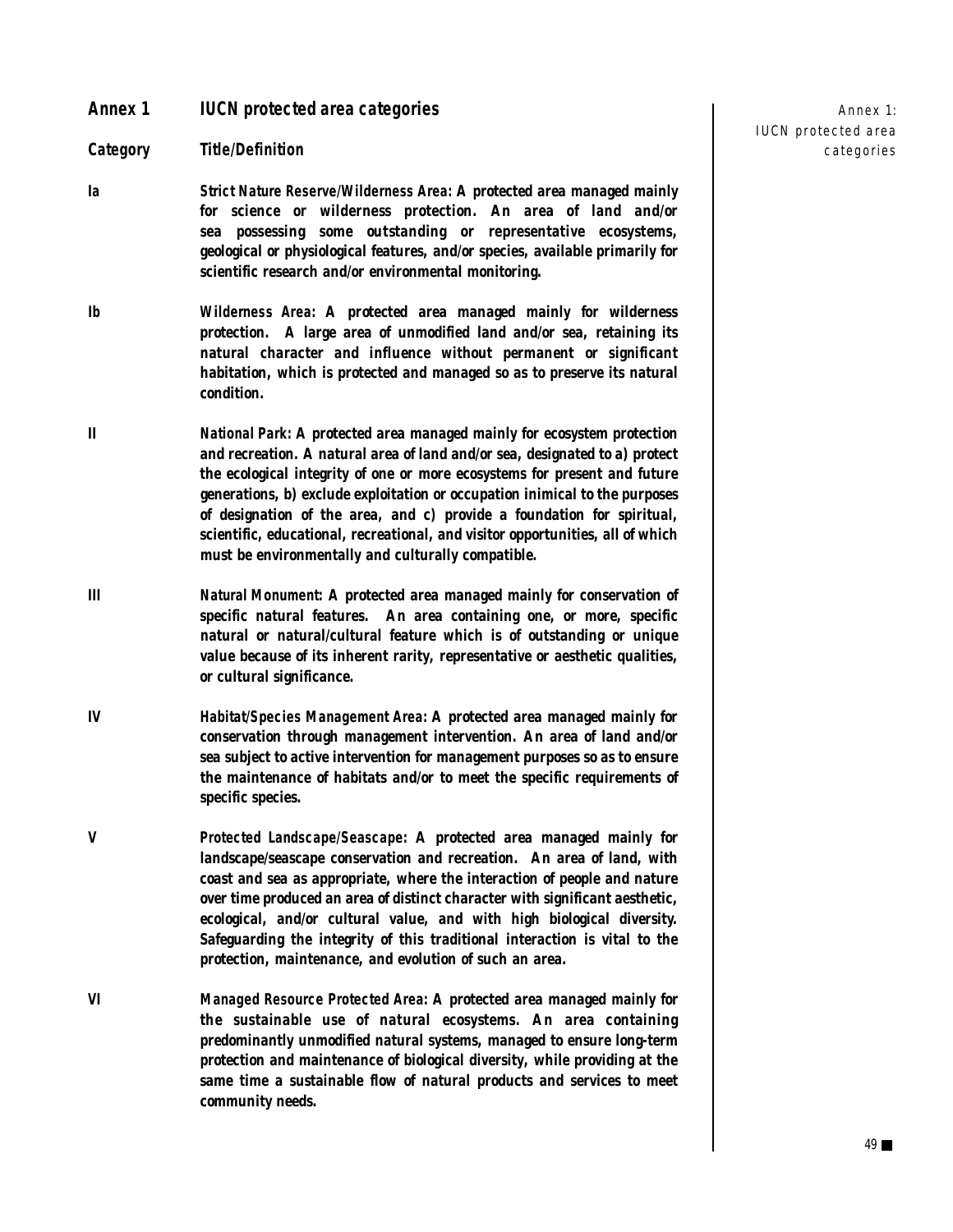#### **Annex 2 MPA site-based projects with WWF involvement (1997/1998)**

*This annex lists only site-based WWF MPA projects, but the term 'MPA' is used in its broadest sense. It is not a complete list but provides an overview. General lobbying, educational, or other policy-related projects are not listed here, although they may be referred to in the text. Many of the following projects are carried out in partnership with other NGOs and agencies.*

| <b>INTERNATIONAL</b>    |                                                                                        |
|-------------------------|----------------------------------------------------------------------------------------|
|                         | <b>Indian Ocean Whale Sanctuary</b><br>Ligurian Sea Cetacean Sanctuary,                |
| <b>Mediterranean</b>    |                                                                                        |
|                         | <b>Southern Ocean Whale Sanctuary</b><br>(proposed)                                    |
|                         | Barents Sea International Park (proposed) Celtic Shelf Break, Northeast Atlantic (pro- |
|                         | <b>Rockall Bank, Northeast Atlantic</b><br>posed) Bering Sea (proposed)                |
| (proposed)              |                                                                                        |
| <b>AFRICA</b>           |                                                                                        |
| Gabon                   |                                                                                        |
| GA0007                  | <b>Gamba Reserves Complex</b>                                                          |
| Kenya                   |                                                                                        |
| <b>KE0087</b>           | <b>Kiunga Marine Reserve</b>                                                           |
| Madagascar              |                                                                                        |
| <b>MG0081</b>           | proposed sites being identified                                                        |
| Mauritania              |                                                                                        |
| <b>MR0002</b>           | Parc National du Banc d'Arguin                                                         |
| Mozambique              |                                                                                        |
| <b>MZ0006</b>           | <b>Bazaruto National Park/(proposed Greater Bazaruto National</b>                      |
| Park)                   |                                                                                        |
| <b>South Africa</b>     |                                                                                        |
| <b>ZA220</b>            | <b>West Coast National Park</b>                                                        |
| ZA417                   | Tsitsikamma Marine Reserve                                                             |
| ZA420                   | <b>Cape Peninsula National Park</b>                                                    |
| GT45                    | <b>Marine reserves between Hanglip and Hermanus</b>                                    |
| GT49/50/73              | <b>Greater St Lucia Wetland Park</b>                                                   |
| Tanzania/Zanzibar       |                                                                                        |
| <b>TZ0057</b>           | <b>Mafia Island Marine Park</b>                                                        |
| TZ0066                  | Menai Bay Conservation Area, Zanzibar                                                  |
|                         |                                                                                        |
| <b>ASIA AND PACIFIC</b> |                                                                                        |
| Australia               |                                                                                        |
|                         | <b>Great Australian Bight Marine Park</b>                                              |
|                         | <b>Tasmanian Seamounts (proposed)</b>                                                  |
| <b>Bangladesh</b>       |                                                                                        |
| (concept)               | Sundarbans (tiger project)                                                             |
| Cambodia                |                                                                                        |
| <b>KH0004</b>           | Mekong River project (watershed/wetlands)                                              |
| China                   |                                                                                        |
| <b>CN0062</b>           | <b>Mangroves in Hainan and Guanxi</b>                                                  |
| <b>CN0058</b>           | <b>Yancheng Nature Reserve</b>                                                         |
|                         | Shuangtai Hekou Nature Reserve                                                         |
| <b>Cook Islands</b>     |                                                                                        |
| 9P0027                  | Raratonga (pilot marine conservation areas)                                            |
| Fiji                    |                                                                                        |
| 9P0027                  | Kadavu (pilot marine conservation area)                                                |

Marine Protected Areas: WWF's Role in their Future Development

**Hong Kong**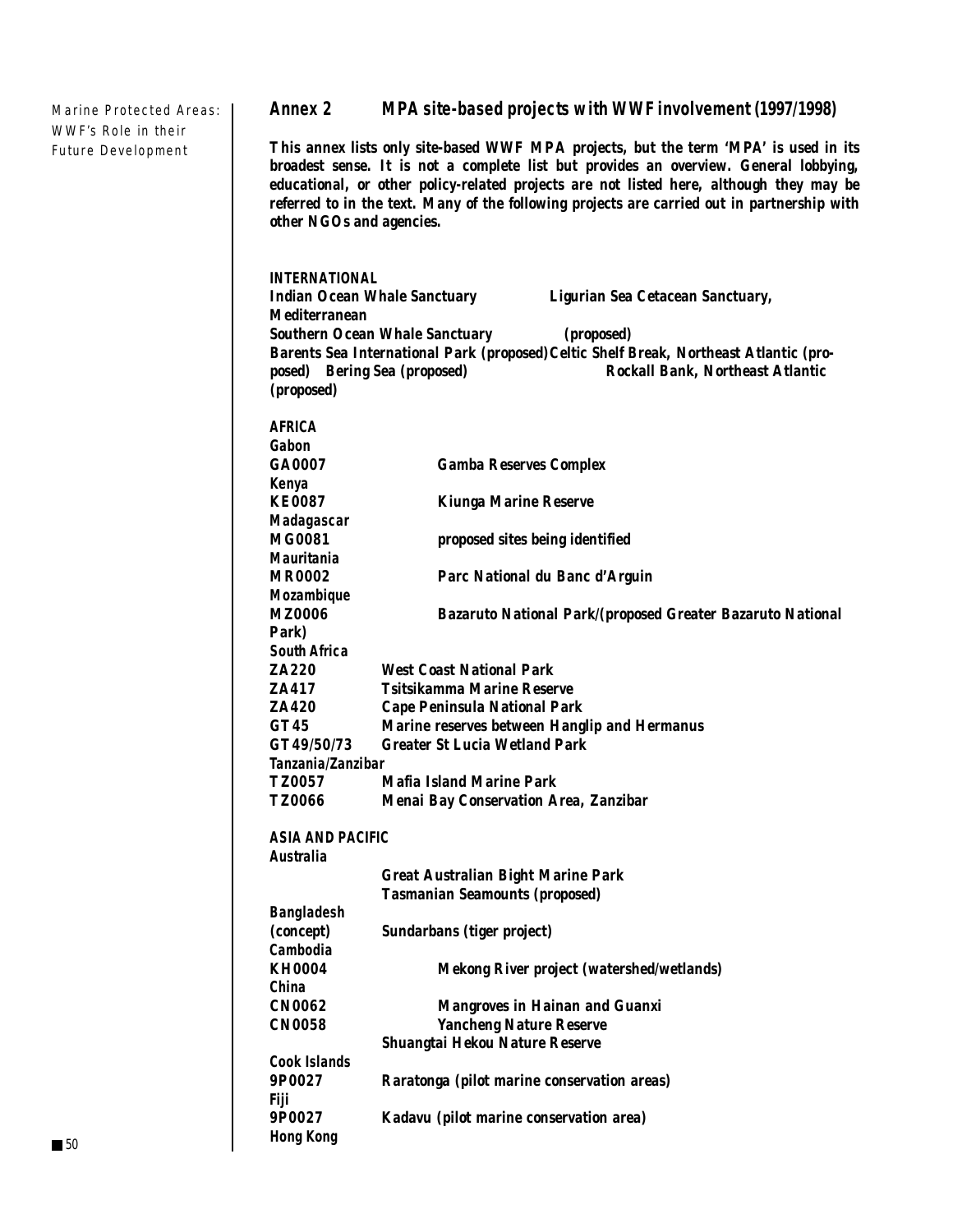| <b>HK0001</b>                 | Mai Po Site of Special Scientific Interest                        |
|-------------------------------|-------------------------------------------------------------------|
|                               | Hoi Ha Wan Marine Park                                            |
|                               | <b>Sha Chau Marine Park</b>                                       |
|                               | Lung Kwu Chau Marine Park (dolphin sanctuary)                     |
|                               | Yan Chau Tong Marine Park                                         |
|                               | Cape d'Aguilar Marine Reserve                                     |
| India                         |                                                                   |
| <b>IN0068</b>                 | Andamans & Nicobars (biodiversity hotspot programme)              |
| <b>IN0084</b>                 | <b>Pulicat Lake</b>                                               |
| Indonesia                     |                                                                   |
| <b>ID0113</b>                 | Kepulauan Seribu Marine National Park                             |
| <b>ID0119</b>                 | <b>Take Bone Rate National Park</b>                               |
| <b>ID0120</b>                 | Bali - monitoring and protection of turtles                       |
| <b>ID0131</b>                 | <b>Aru Tenggara Marine Reserve</b>                                |
| <b>ID0143</b>                 | <b>Teluk Cenderawasih National Marine Park</b>                    |
| (concept)                     | Jamursba Medi Turtle Beach                                        |
| <b>ID0105</b>                 | Wasur National Park, Irian Jaya                                   |
| Japan                         |                                                                   |
|                               | Shiraho Reef (recommended protected area)                         |
| Malaysia                      |                                                                   |
|                               | <b>Pulau Payar Marine Park</b>                                    |
|                               | <b>Pulau Redang Marine Park</b>                                   |
|                               | <b>Pulau Tioman Marine Park</b>                                   |
|                               | <b>Semporna Marine Park (proposed)</b>                            |
| <b>New Zealand</b>            |                                                                   |
|                               | <b>Banks Peninsula Marine Reserve</b>                             |
| Papua New Guinea              |                                                                   |
| <b>PG0023</b>                 | <b>Collingwood Bay, Oro Province</b>                              |
| <b>PG0015</b>                 | Lasanga/Kamiala Island                                            |
| <b>PG0023</b>                 | Tonda/Maza Wildlife Management Areas                              |
|                               | <b>Sinub Island Wildlife Management Area</b>                      |
|                               | Kikori River Delta Wildlife Management Area                       |
| Pakistan                      |                                                                   |
| <b>PK0048</b>                 | <b>Indus River Delta (mangrove projects)</b>                      |
| <b>Philippines</b>            |                                                                   |
| <b>PH0851</b>                 | <b>El Nido Marine Reserve</b>                                     |
| <b>PH0033</b>                 | Turtle Islands Heritage Protected Area                            |
| <b>PH0034</b>                 | <b>Tubbataha Reef National Marine Park</b>                        |
| PH0035                        | Dugong Conservation, Busuanga, Palawan                            |
| <b>PH0022</b>                 | Pamilacan I (community-based whale-watching)                      |
| <b>Solomon Islands</b>        |                                                                   |
| <b>SB0002</b>                 | Several community resource conservation sites in Marovo           |
|                               | Areas around Vella Lavella, Gizo and Simbo                        |
| <b>Thailand</b>               |                                                                   |
|                               | Coastal conservation zone project                                 |
| Vietnam                       |                                                                   |
| <b>VN0011</b>                 | <b>Con Dao National Park (marine conservation)</b>                |
| <b>VN0029</b>                 | Cat Ba National Park (strengthening environmental education)      |
|                               |                                                                   |
| <b>EUROPE AND MIDDLE EAST</b> |                                                                   |
| Estonia                       |                                                                   |
| <b>9E0048</b>                 | Matsalu Bay (part of Matsalu Nature Reserve, in the Gulf of Riga) |
|                               | Kaina Bay (ICM project in the Gulf of Riga)                       |
| Finland                       |                                                                   |
|                               | Moyly (proposed MPA for seals)                                    |
|                               | Snipansgrundet-Medelkalla (proposed MPA for seals)                |
|                               |                                                                   |

Annex 2: MPA site-based projects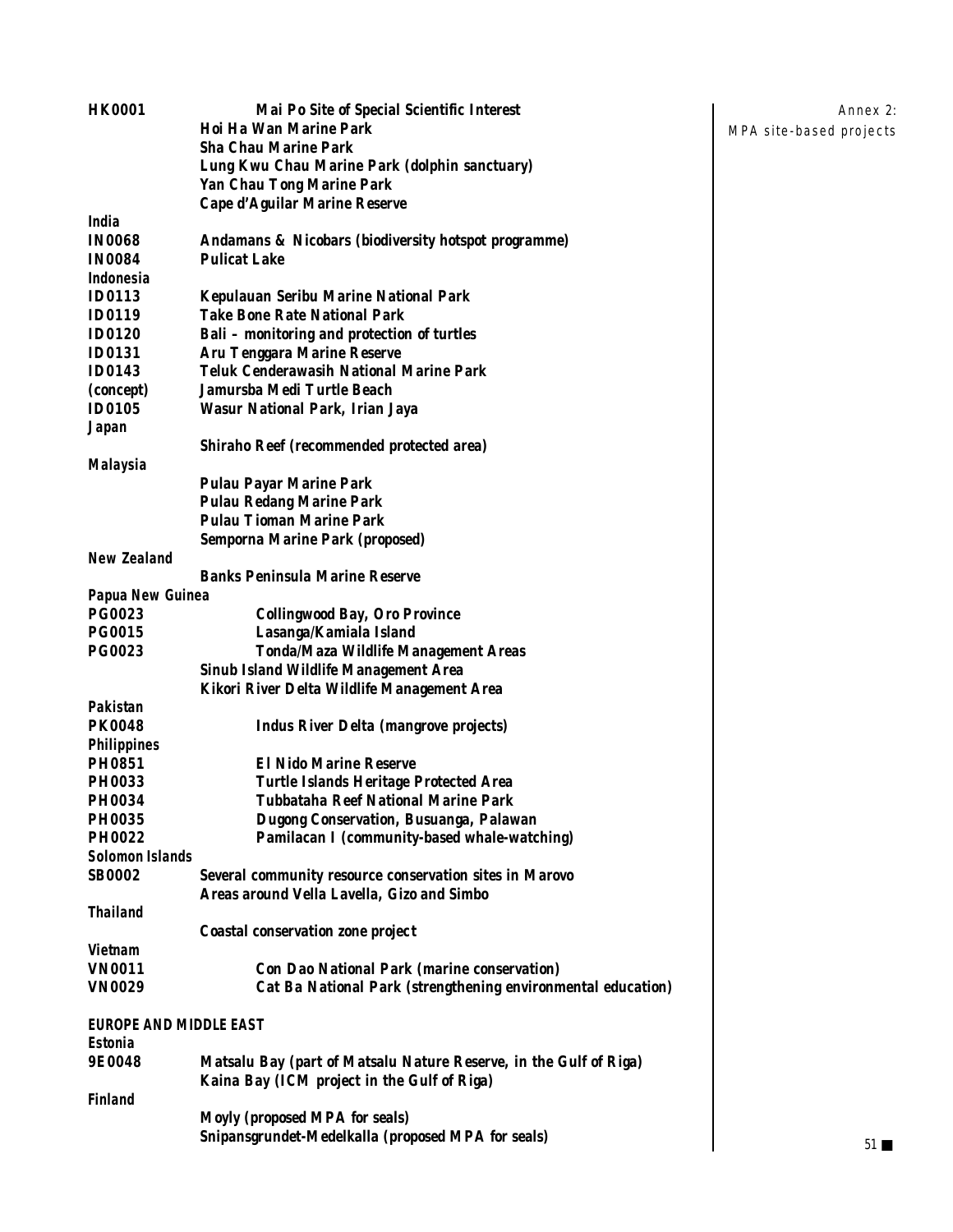|                                   | Sodra Sandback (proposed MPA for seals)<br>Grimsoarna and Mastboden (proposed MPA for seals)<br>Sandkalen (proposed MPA for seals)<br>Liminganlahti Bay (proposed protected area for birds) |
|-----------------------------------|---------------------------------------------------------------------------------------------------------------------------------------------------------------------------------------------|
| Germany                           | <b>Schleswig Holstein National Park (Waddensee)</b><br><b>Jasmund National Park</b>                                                                                                         |
|                                   | Oder/Odra Lagoon (ICM project with Poland)<br>Cetacean Sanctuary, west of Sylt/Anrum (proposed)<br><b>Heligoland</b> (proposed)                                                             |
| Greece<br>GR0043/3225             | Zakynthos (Sekania Beach/Laganas Bay)<br><b>Northern Sporades</b>                                                                                                                           |
| <b>Iceland</b><br>9E0077<br>Italy | <b>Breidafjordur Reserve</b>                                                                                                                                                                |
|                                   | <b>Gianola Marine Reserve</b>                                                                                                                                                               |
|                                   | <b>Monte Orlando Marine Reserve</b>                                                                                                                                                         |
|                                   | <b>Torre Guaceto Marine Reserve</b>                                                                                                                                                         |
|                                   | Scogli de Isea Marine Reserve                                                                                                                                                               |
|                                   | <b>Miramare Reserve, Trieste</b>                                                                                                                                                            |
| Jordan                            |                                                                                                                                                                                             |
| <b>JO0007</b>                     | <b>Jordan Marine National Park</b>                                                                                                                                                          |
| Latvia                            |                                                                                                                                                                                             |
| <b>9E0048</b>                     | <b>Pape Lake and Jurkalne</b><br>Kemeri National Park/Engure Lake Ramsar Site                                                                                                               |
| Lithuania                         |                                                                                                                                                                                             |
|                                   | Nemunas River Delta Regional Park/Curonian Lagoon (transboundary                                                                                                                            |
| park                              | with Russia)                                                                                                                                                                                |
| Norway                            |                                                                                                                                                                                             |
|                                   | <b>Sula Ridge (proposed)</b>                                                                                                                                                                |
| Romania                           |                                                                                                                                                                                             |
| <b>RO0003</b>                     | <b>Danube Delta</b>                                                                                                                                                                         |
| <b>Russia</b>                     |                                                                                                                                                                                             |
| <b>RU0011</b>                     | Novaya Zemlya                                                                                                                                                                               |
| <b>RU0011/0032</b>                | <b>Okhotsk Sea/Shantarsky Archipelago</b>                                                                                                                                                   |
| <b>RU0004</b>                     | Lena Delta Reserve                                                                                                                                                                          |
|                                   | <b>Vistula (with Poland)</b>                                                                                                                                                                |
| <b>Spain</b>                      | Curonian Lagoon (transboundary park with Lithuania)                                                                                                                                         |
|                                   | <b>Canary Islands (proposed)</b>                                                                                                                                                            |
| Sweden                            |                                                                                                                                                                                             |
|                                   | Kattegat project                                                                                                                                                                            |
| <b>Turkey</b>                     |                                                                                                                                                                                             |
| <b>TR0015</b>                     | Foca                                                                                                                                                                                        |
|                                   | <b>Additional sites for turtles and monk seals</b>                                                                                                                                          |
| <b>Ukraine</b>                    |                                                                                                                                                                                             |
| <b>9E0060</b>                     | Ukrainian Danube Delta Biosphere Reserve                                                                                                                                                    |
| <b>United Kingdom</b>             |                                                                                                                                                                                             |
|                                   | <b>Chesil Bank and Fleet Nature Reserve</b>                                                                                                                                                 |
|                                   | <b>Helford Voluntary Marine Conservation Area</b><br><b>Looe Voluntary Marine Conservation Area</b>                                                                                         |
|                                   | <b>North Devon Voluntary Conservation Area</b>                                                                                                                                              |
|                                   | Polzeath Voluntary Marine Wildlife Area                                                                                                                                                     |
|                                   | <b>St Mary's Island Voluntary Marine Nature Reserve</b>                                                                                                                                     |
|                                   | <b>Lundy Marine Nature Reserve</b>                                                                                                                                                          |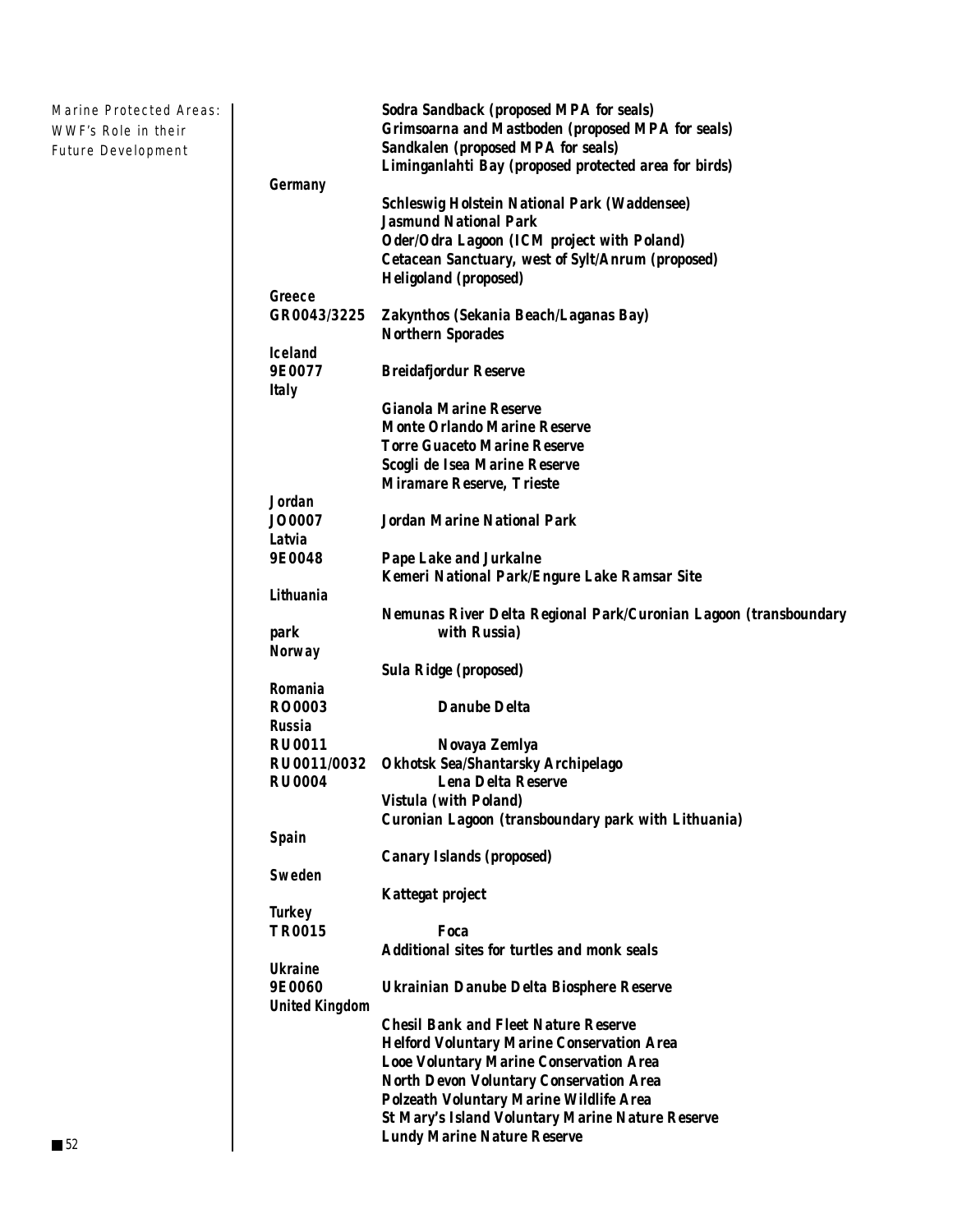*Skomer Marine Nature Reserve Calf of Man Dogger Bank (proposed) Western Irish Sea Shelf Front (proposed) Race Bank (proposed) Orkney and Shetland Channel (proposed) Cardigan Bay Sarns (proposed)* **LATIN AMERICA AND CARIBBEAN Argentina** *AR0852 Campos del Tuyu Reserva de Vida Silvestre* **Brazil** *BR0908 Fernando de Noronha National Park* **Chile** *CL0851 Otway Bay penguin protection* **Colombia** *CO0018 Conservation and Community Development in Malaga Bay CO0014 Utria Sound National Park*  **Cuba** (WWF-Canada – activities have not yet started) *Desembarco del Gramma NP Los Indios Ecological Reserve Punta Frances Marine National Park (proposed) Hatibonicao Ecological Reserve (proposed)* **Dominica** *9L0767 Cabrits National Park (ENCORE)* **Dutch Antilles**  *Bonaire Marine Park Saba Marine Park Lac Bay (management plan for wetland area)* **Ecuador** *EC0056/0086 Galapagos Marine Reserve* **French Guiana** *PF 174091 Hattes Beach (turtle project)* **Guatemala** *9l0704 Manchon-Guamuchal (proposed private reserve)* **Honduras** *9l0780 Gulf of Fonseca (PROARCA)* **Mexico** *MX0851 Biosphere Reserve of the islands of the Gulf of California MX0851 Laguna San Ignacio MX0853 Sian Ka'an Biosphere Reserve MX0853 Banco Chinchorro Biosphere Reserve* **Nicaragua** *9L0780/NI0851Cayos Miskitos (PROARCA)* **Peru** *PE0853 Paracas Marine Reserve* **St Lucia** *9L0767 Soufrière Marine Management Area (ENCORE) Canaries Anse-la-raye Marine Management Area (ENCORE)* **Venezuela** *RWNEW20/21 Morrocoy National Park Cuare Wildlife Refuge* **NORTH AMERICA**

**Canada**

*The Gully*

An nex 2: MPA site-based projects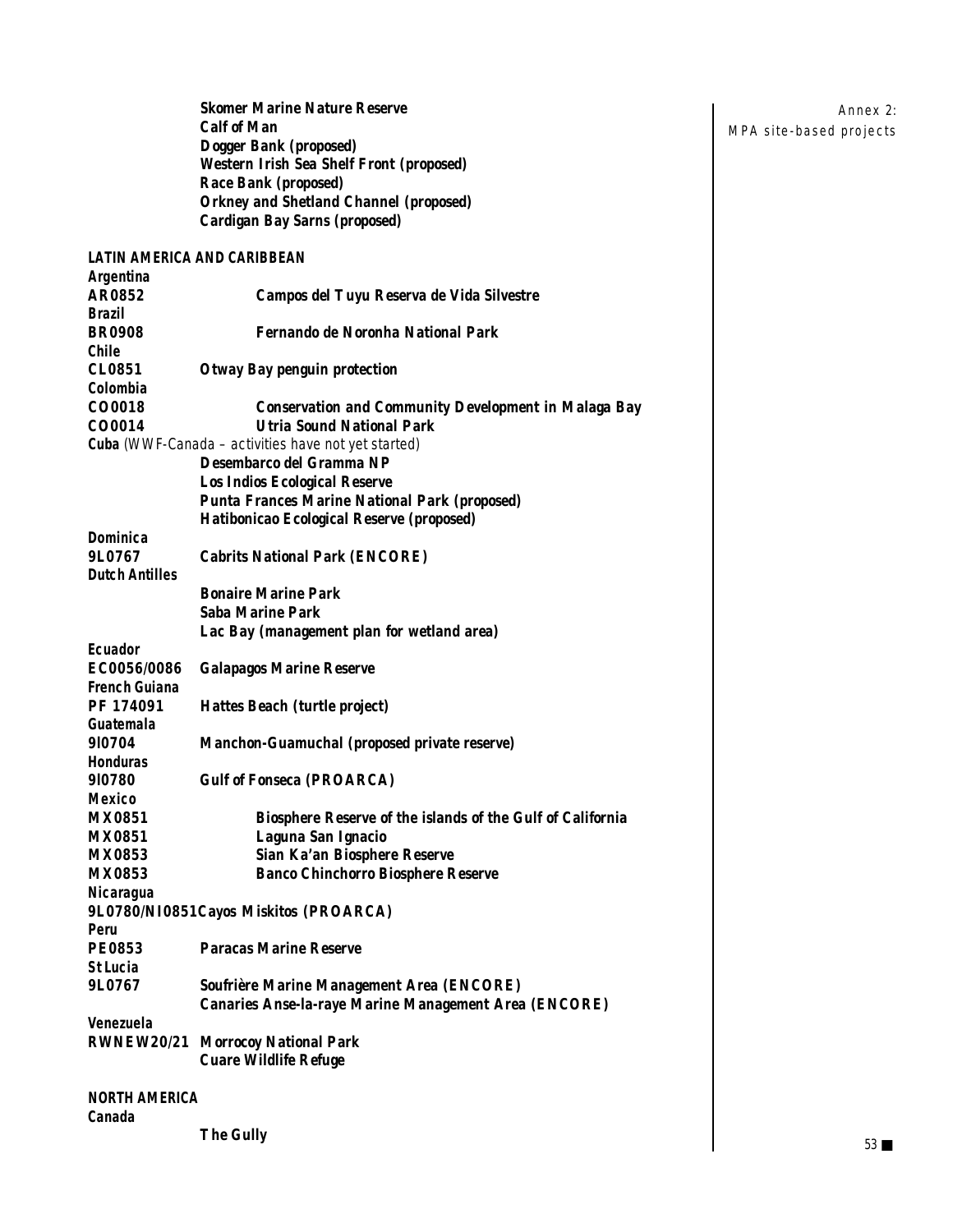| Marine Protected Areas: 1 |  |
|---------------------------|--|
| WWF's Role in their       |  |
| Future Development        |  |

*Gwaii Haanas (proposed) Igaliqtuuq (proposed)* **United States** *Florida National Marine Sanctuary*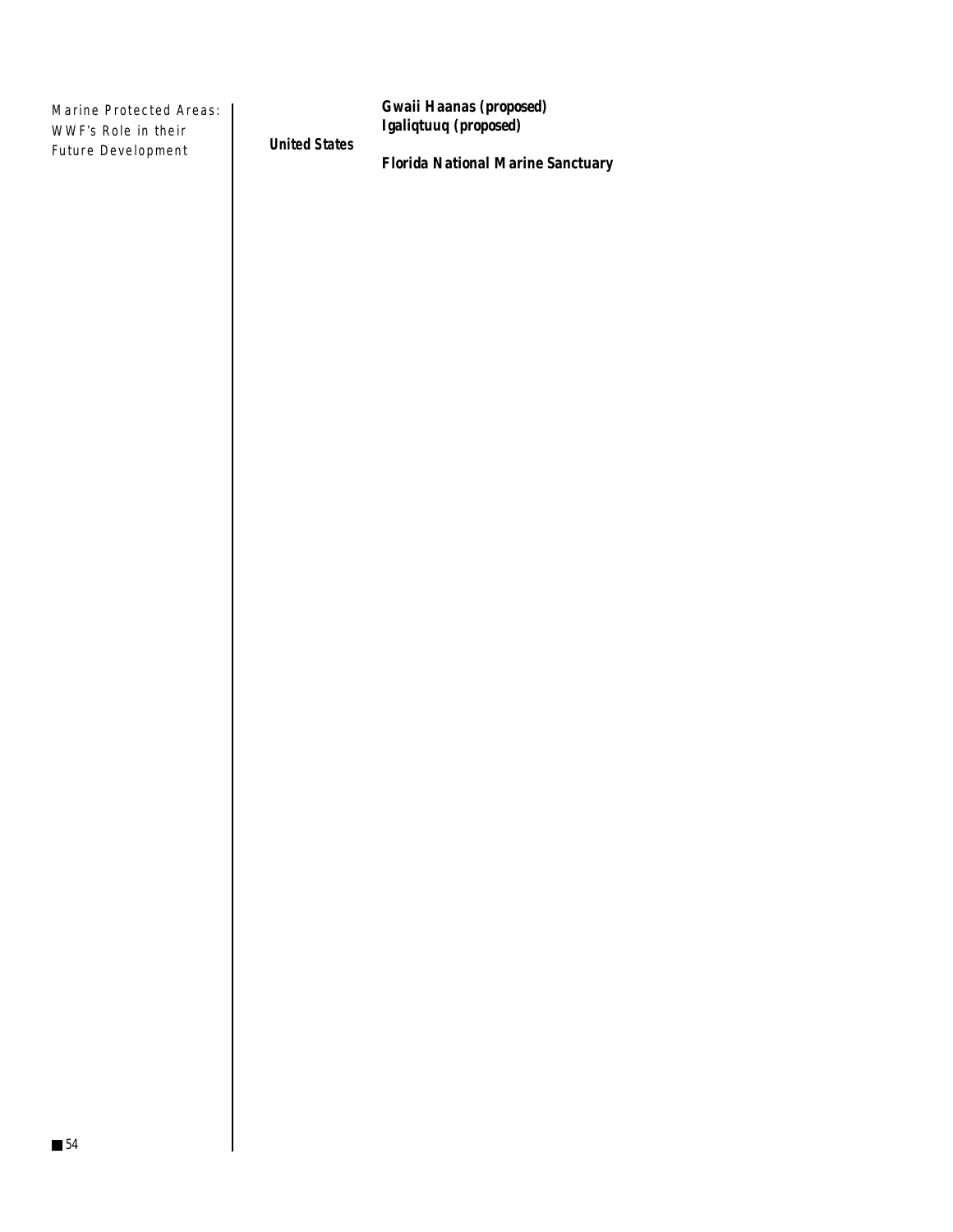#### **Annex 3 Global and regional agreements relevant to MPAs**

#### **GLOBAL AGREEMENTS**

**1. Agenda 21, 1992 United Nations Conference on Environment and Development** *This instrument is not binding but signatories have a strong moral obligation to ensure its full implementation. Chapter 17 of Agenda 21 requires that:*

"States should identify marine ecosystems exhibiting high levels of biodiversity and productivity and other critical habitat areas and should provide necessary limitations on use in these areas, through *inter alia* designation of protected areas".

#### **2. UN Convention on the Law of the Sea (UNCLOS)** (Entry into force: 1995)

*While this treaty makes only limited reference to MPAs, the preservation and protection of the marine environment and the conservation of marine living resources, both within and beyond national jurisdiction, are fundamental obligations. For example, it contains provisions for parts of the sea floor to be placed off-limits for mineral extraction, if and when this poses a threat.*

**3. Convention on Biological Diversity (CBD)** (Entry into force: 1994**)** *The CBD requires each party, as far as possible and where appropriate, to:*

- establish a system of protected areas or areas where special measures need to be taken to conserve biological diversity
- develop guidelines for the selection, establishment, and management of such areas.

#### *Plans to promote national protected area strategies and to identify a list of priority sites are being considered under the convention.*

#### **4. UN Agreement on Straddling Fish Stocks and Highly Migratory Fish Stocks**

*This agreement was opened for signature in December 1995 and will enter into force when ratified by 30 countries. It significantly extends the conservation measures contained in UNCLOS, and calls upon states to adopt plans to ensure the conservation of non-target species and those associated with or dependent on fishery species, and to protect habitats of special concern. However, there are no specific provisions for MPAs.*

#### **5. FAO Code of Conduct for Responsible Fisheries** (Adopted 1995)

*The Code, essentially a voluntary, non-binding instrument, aims to advance sustainable utilization of fishery resources consistent with preserving ecosystems, resources, and their quality, but also does not explicitly mention MPAs. The General Principles call for protection and rehabilitation of all critical fisheries habitats, specifically identifying wetlands, mangroves, reefs, lagoons, nursery and spawning areas.*

#### **6. 1973 International Convention on the Prevention of Pollution from Ships and 1978 Protocol Relating Thereto (MARPOL 73/78)** (Entry into force: 1983)

*Special Areas may be designated by the International Maritime Organization (IMO) under MARPOL, whereby more stringent application of the general provisions regarding discharges of oil, noxious liquid substances, and garbage may be applied to an area (WWF-UK, 1997). Under UNCLOS, coastal states are permitted to identify areas where Special Area status may be applied subject to approval by the IMO. UNCLOS also extends the criteria to include the "utilization of the protection of resources" of an area. Special Areas have been designated for the Baltic Sea, Mediterranean Sea, Red Sea, North Sea, Black Sea, Gulf of Aden, the Gulfs area, Wider Caribbean Region, and Antarctic Treaty Area. Several of these designations are not yet in force.* 

An nex 3: Global and regional agreements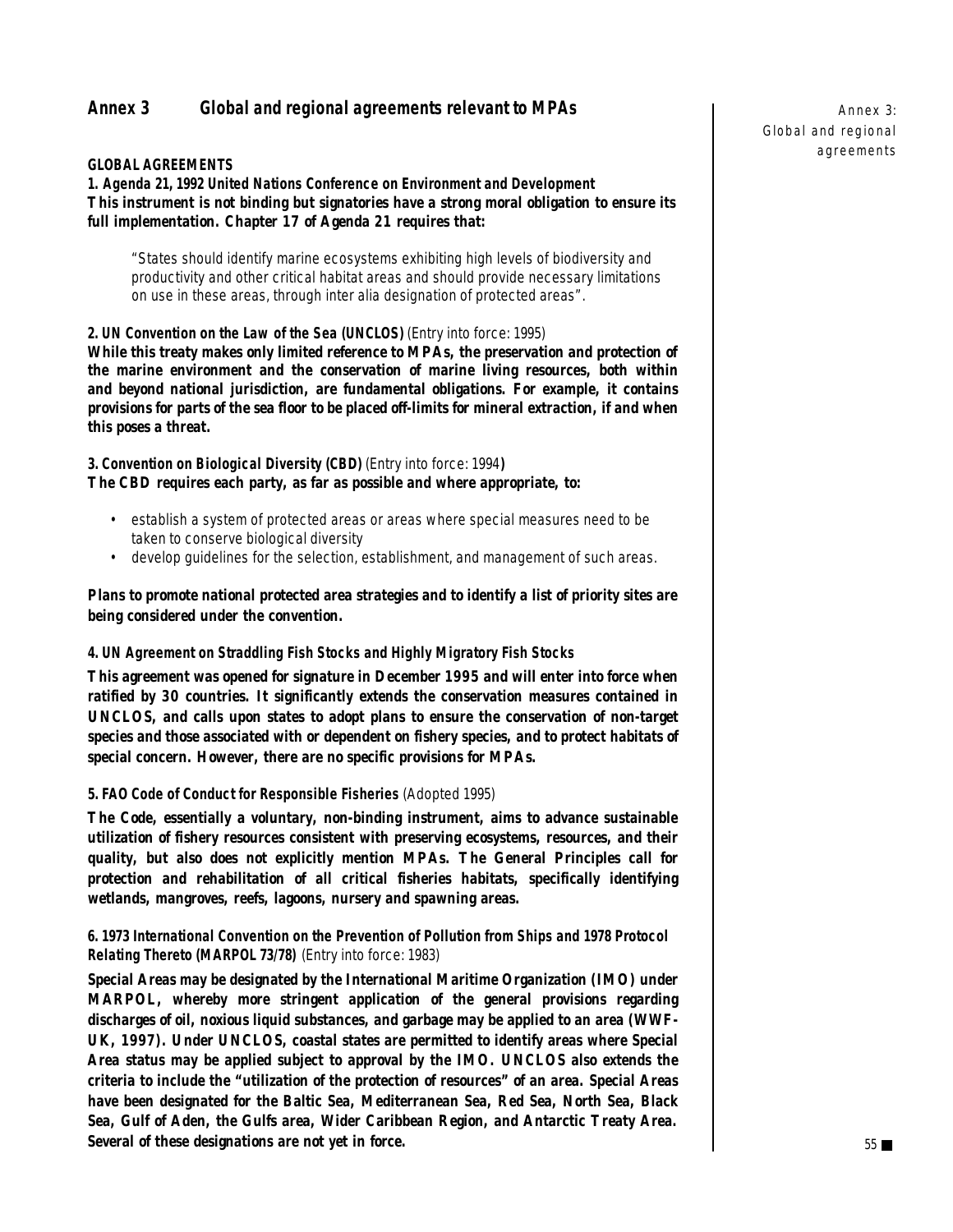*IMO can also authorize the designation of Particularly Sensitive Sea Areas (PSSAs). A PSSA is defined as an area needing special protection because of its significance for recognized ecological, socio-economic, or scientific reasons and because it may be vulnerable to damage by maritime activities. It provides a legislative basis for a significant reduction in risk from shipping impacts through compulsory pilotage and mandatory position reporting. Guidelines for the Designation of Particularly Sensitive Sea Areas and Other Related Measures were published in 1991.*

**7. Convention on Wetlands of International Importance, Especially for Waterfowl, Ramsar, 1971** (Entry into force: 1975)

*The Ramsar Convention covers both freshwater and marine ecosystems. Designations may include areas of marine water to no more than six metres in depth at low tide, although if deeper marine waters lie within the wetland they may also be included. By 1996 the List of Wetlands of International Importance contained more than 800 wetlands covering over 500,000 square kilometres. Around 270 of these areas have a marine or coastal component. Efforts are being made to increase the membership of small island states and increase the representation of under-represented ecosystems such as coral reefs, mangroves, and seagrass beds.*

**8. Convention Concerning the Protection of the World Cultural and Natural Heritage (World Heritage Convention)** (Entry into force: 1975)

*The objectives of the World Heritage Convention are to protect outstanding examples of the w o r l d 's cultural and natural heritage. Where parties have requested international assistance to protect the integrity of a site, the site may be put on a List of World Heritage in Danger. Potential threats are elaborated in the Operational Guidelines and include large-scale projects, rapid urban or tourist development, serious natural events, and changes in water level. Marine areas may be included as either natural or cultural heritage. Of 108 existing natural sites, 14 have a marine component and 17 a coastal component. Only properties situated in the territory of contracting parties are covered and thus marine areas beyond the 12-mile territorial sea limit are excluded.*

#### **REGIONAL AGREEMENTS**

**1. The Antarctic Treaty, Washington, 1959** (Entry into force: 1961)

*This includes a Protocol on Environmental Protection, an Annexe on Area Protection and Management, and an Annexe on Conservation of Antarctic Flora and Fauna. The Environmental Protocol (Madrid 1991, entry into force 1998) covers the comprehensive protection of the Antarctic continent and its "dependent and associated ecosystems" which can be taken to mean the surrounding sea areas as far as the Antarctic convergence. Inter alia, the protocol declares the whole of Antarctica as a "natural reserve devoted to peace and science", bans all mining and oil extraction, and has annexes covering environmental impact assessment, conservation of fauna and flora, waste disposal management, prevention of marine pollution, and protected areas (specifically including provision for MPAs). The protocol has been ratified by all the 26 Antarctic Treaty member nations.*

**2. Convention on Conservation of Antartic Marine Living Resources (CCAMLR), 1980** (Entry into force: 1982)

*This regulates exploitation of fish, krill, and squid south of the Antarctic convergence, and also obliges its Parties to adopt an ecosystem approach – i.e. to take into account the effect of exploitation of these resources on predator species including marine mammals and birds. It provides for designation of closed areas for purposes of conservation or scientific study. Measures have been adopted to close some areas but no efforts have yet been made to develop a system of representative protected areas (IUCN Antarctica Advisory Committee*